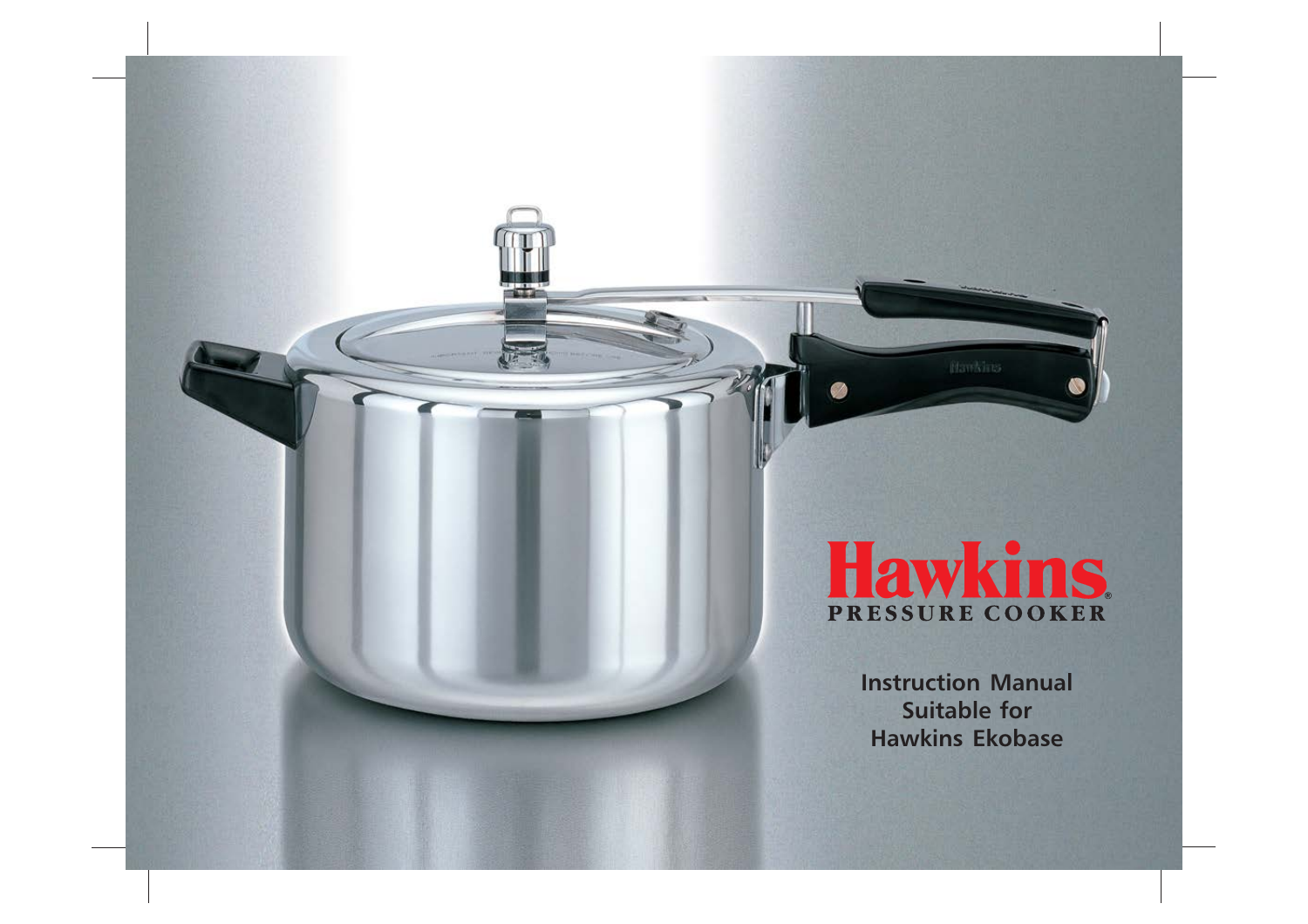### How to Close the Hawkins



1. Hold lid just above cooker body. Lid handle must be at right angle to body handle.



2. Tilt lid into cooker and move lid away from you to wall of cooker body.



3. Move lid handle towards long body handle.



4. Lower rest of lid into cooker body by slight twist of wrist of hand holding lid handle.



5. Place the lid handle bar on the pivot. Centralize lid. Squeeze lid handle and body handle together.



6. Push the locking loop to latch securely.





1. Squeeze handles together. Release locking loop.



2. Pushing lid towards far wall of cooker body, move lid handle away from you half way to the right angle and...



**3.** ...raise lid edge out of cooker body with a slight twist of wrist of hand holding lid handle.



**5.** Move lid out towards you.



4. Move lid handle further away until at right angle to body handle.

DIAGRAM OF COOKER PARTS ON PAGE 5. FURTHER TIPS ON PAGE 8.



Hawkins Cookers Limited PO BOX 16083, MUMBAI 400 005, INDIA FAX (91 22) 22181190 EMAIL conserve@hawkinscookers.com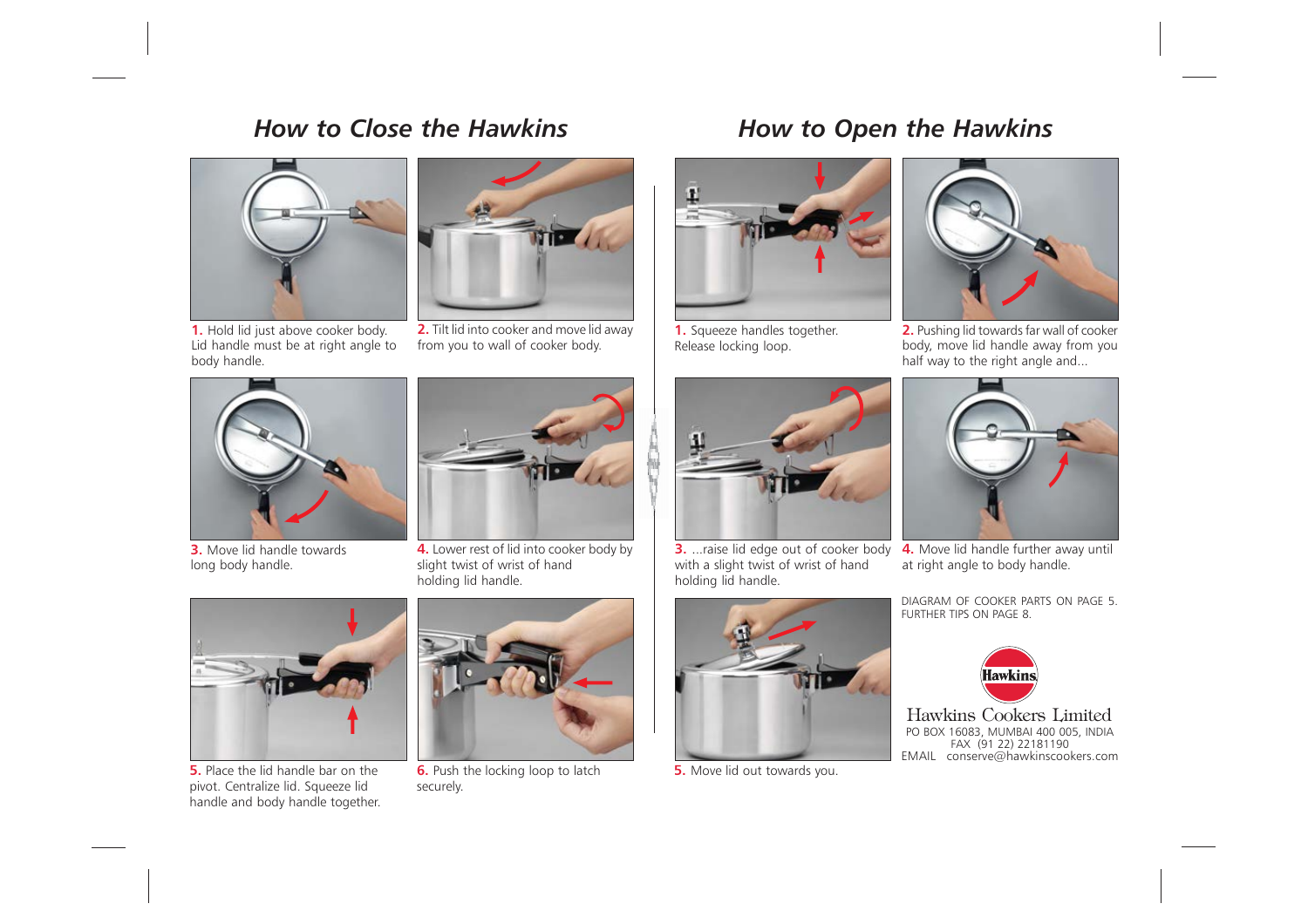

Hawkins Cookers Limited is the proprietor of the trademarks Hawkins and Ekobase in India and in various other countries throughout the world. 2008 Copyright reserved by Hawkins Cookers Limited. All Rights Reserved. Edited and published by Neil Vasudeva on behalf of Hawkins Cookers Limited, Maker Tower F-101, Cuffe Parade, Mumbai 400 005, India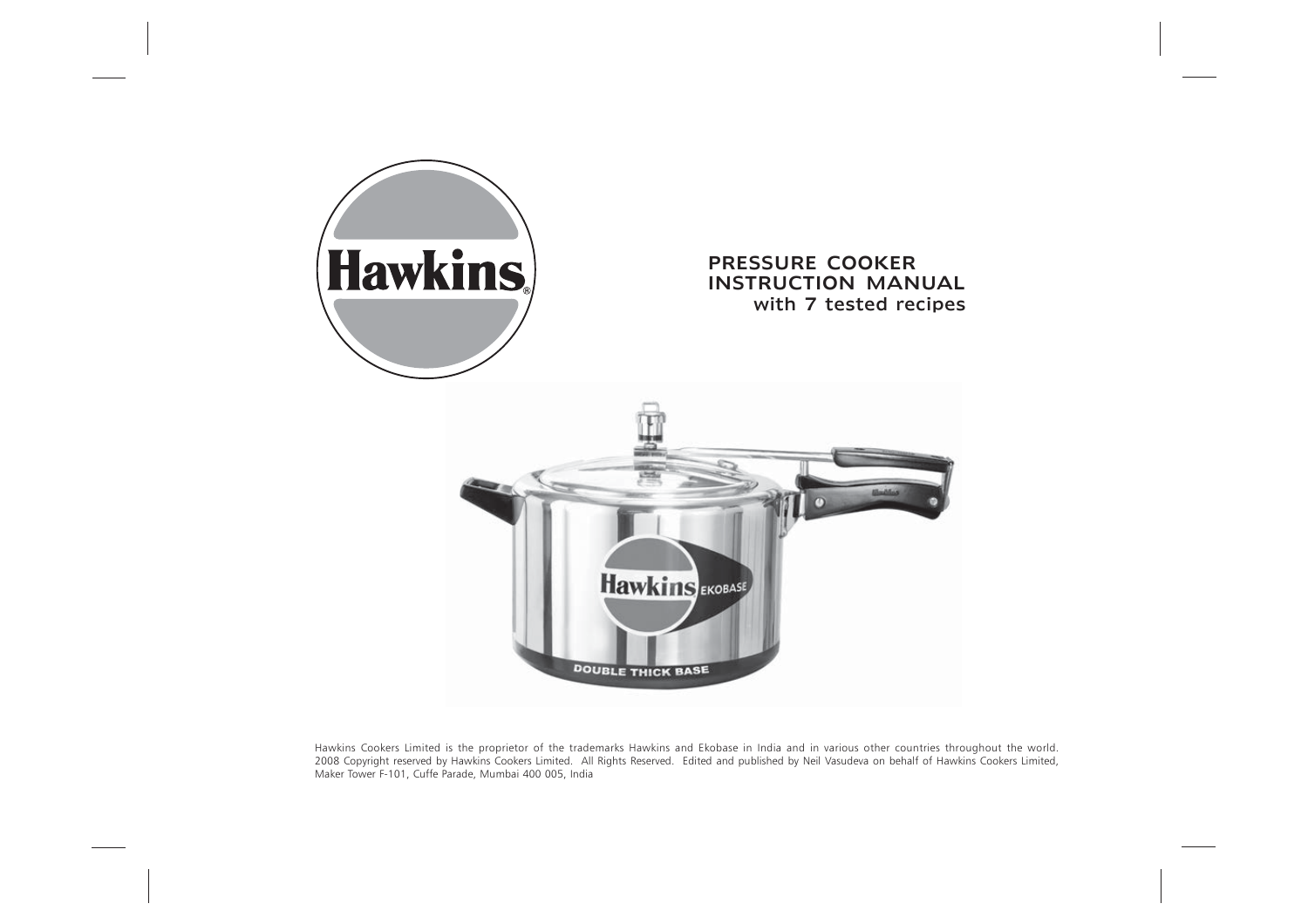# IMPORTANT SAFEGUARDS

### 1. Read all instructions.

2. Do not touch hot surfaces. Use handles.

**3.** Close supervision is necessary when the pressure cooker is used near children.

4. Do not place the pressure cooker in a heated oven.

5. Do not wash in a dishwasher.

6. Extreme caution must be used when moving a pressure cooker containing hot liquids.

**7.** Do not use pressure cooker for other than intended use.

8. This appliance cooks under pressure of 103 kPa (15 lbs/in<sup>2</sup>). Improper use may result in scalding injury. Do not use the unit unless it is properly closed. See "How to Close the Hawkins" on the inside front cover.

**9.** Always check that the steam vent is clear immediately before closing the lid for pressure cooking.

**10.** The pressure regulator is an accurately weighted device to regulate operating pressure. Never place anything over the pressure regulator while cooking.

11. When starting to pressure cook, close the lid WITHOUT the pressure regulator in position on the steam vent. Place the pressure regulator on the steam vent ONLY AFTER steam starts to come out of the steam vent steadily. See "Operating Instructions" on page 9.

12. Always place water as indicated in each recipe or chart in the pressure cooker body before pressure cooking. As a general rule, place a minimum of one cup water for the first 10 minutes of pressure cooking time and one-half cup for every subsequent 10 minutes or part thereof.

**13.** Do not fill the unit over  $\frac{2}{3}$  full. When cooking foods that expand during cooking such as rice or dried vegetables, do not fill the unit over  $\frac{1}{2}$  full. When cooking *dal*/pulses which sprout, never fill the cooker more than  $\frac{1}{3}$  full. Over filling may cause a risk of clogging the steam vent and developing excess pressure. See Food Preparation Instructions i.e. "Product Information" on page 6.

14. Be aware that certain foods, such as applesauce, cranberries, pearl barley, oatmeal or other cereals, split peas, noodles, macaroni, rhubarb, or spaghetti can foam, froth and sputter, and clog the pressure release device (steam vent). These foods should not be cooked in a pressure cooker.

15. When the normal operating pressure is reached, turn the heat down so all the liquid, which creates the steam, does not evaporate.

16. Never attempt to force open the pressure cooker. Do not open the pressure cooker until the unit has cooled and internal pressure has been released. If the handles are difficult to move apart, this indicates that the cooker is still pressurized  $-$  do not force it open. Any pressure in the cooker can be hazardous. See "Operating Instructions" on pages 14 and 15.

17. Never lift pressure regulator for reducing pressure in the case of liquid or frothing foods.

18. Do not use this pressure cooker for pressure frying with oil.

19. Never use the cooker body for deep frying or light frying for more than 20 minutes at a time or as an oven for dry heating or baking, since the strength of the metal may decrease to a dangerous level.

20. The safety valve is fusible type and operates automatically in the event of excess pressure. If activated, please shut off the heat. When cool, replace the safety valve with a genuine Hawkins safety valve. See page 31.

21. Do not attempt to make any changes to the pressure regulator and safety valve. Repairs other than the replacement of sealing ring, body handles, safety valve and the pressure regulator must be done only by an authorised service centre/representative. All replacement parts must be genuine Hawkins parts.

22. In case of use on an electric hot plate, use a plate of diameter equal to or less than that of the base of the pressure cooker.

# <sub>23</sub> SAVE THESE INSTRUCTIONS.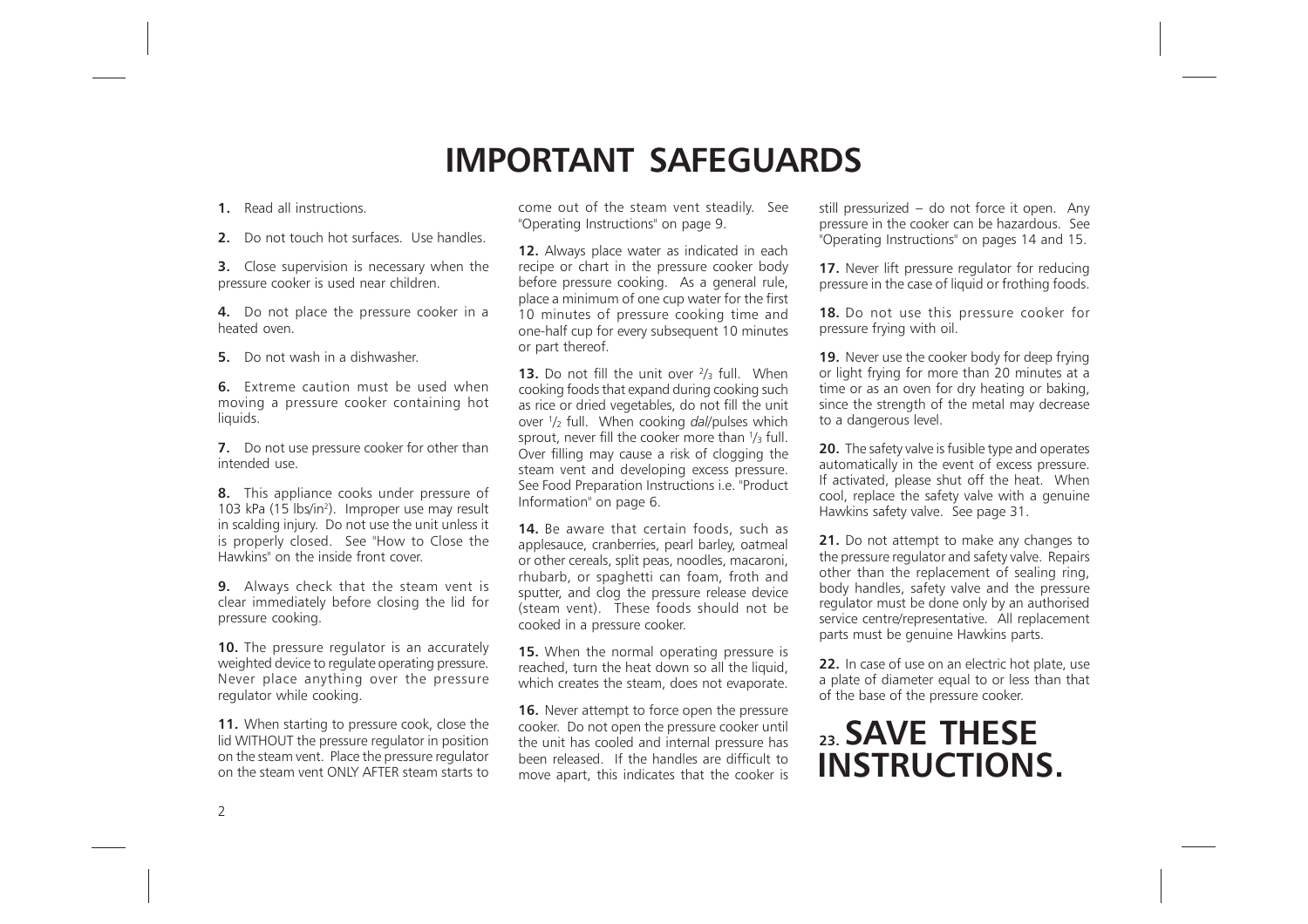# **CONTENTS**

|                                           | PAGE           |                        | PAGE |
|-------------------------------------------|----------------|------------------------|------|
| <b>IMPORTANT SAFEGUARDS</b>               | $\overline{2}$ | <b>RECIPES</b>         |      |
| OPERATING INSTRUCTIONS                    | 4              | Minestrone Soup        | 33   |
| Useful General Information                | $\overline{4}$ | Tomato Soup            | 34   |
| Parts of the Hawkins Pressure Cooker      | 5              | Vegetable Stock        | 34   |
| Product Information                       | 6              | Lamb Stew              | 35   |
| Trial Run                                 | 9              | <b>Braised Chicken</b> | 36   |
| Easy Tips for Better Cooking              | 11             | Spanish Rice Casserole | 36   |
| <b>Measurements</b>                       | 17             | Crème Caramel          | 37   |
| Cooking Rice                              | 18             |                        |      |
| Cooking Dal                               | 19             |                        |      |
| Pressure Cooking Charts                   | 20             |                        |      |
| Rice                                      | 20             |                        |      |
| Meat                                      | 21             |                        |      |
| Poultry                                   | 22             |                        |      |
| Vegetables                                | 23             |                        |      |
| Legumes                                   | 25             |                        |      |
| Seafood                                   | 27             |                        |      |
| Care and Cleaning                         | 28             |                        |      |
| Parts, Do-it-Yourself Repairs and Service | 30             |                        |      |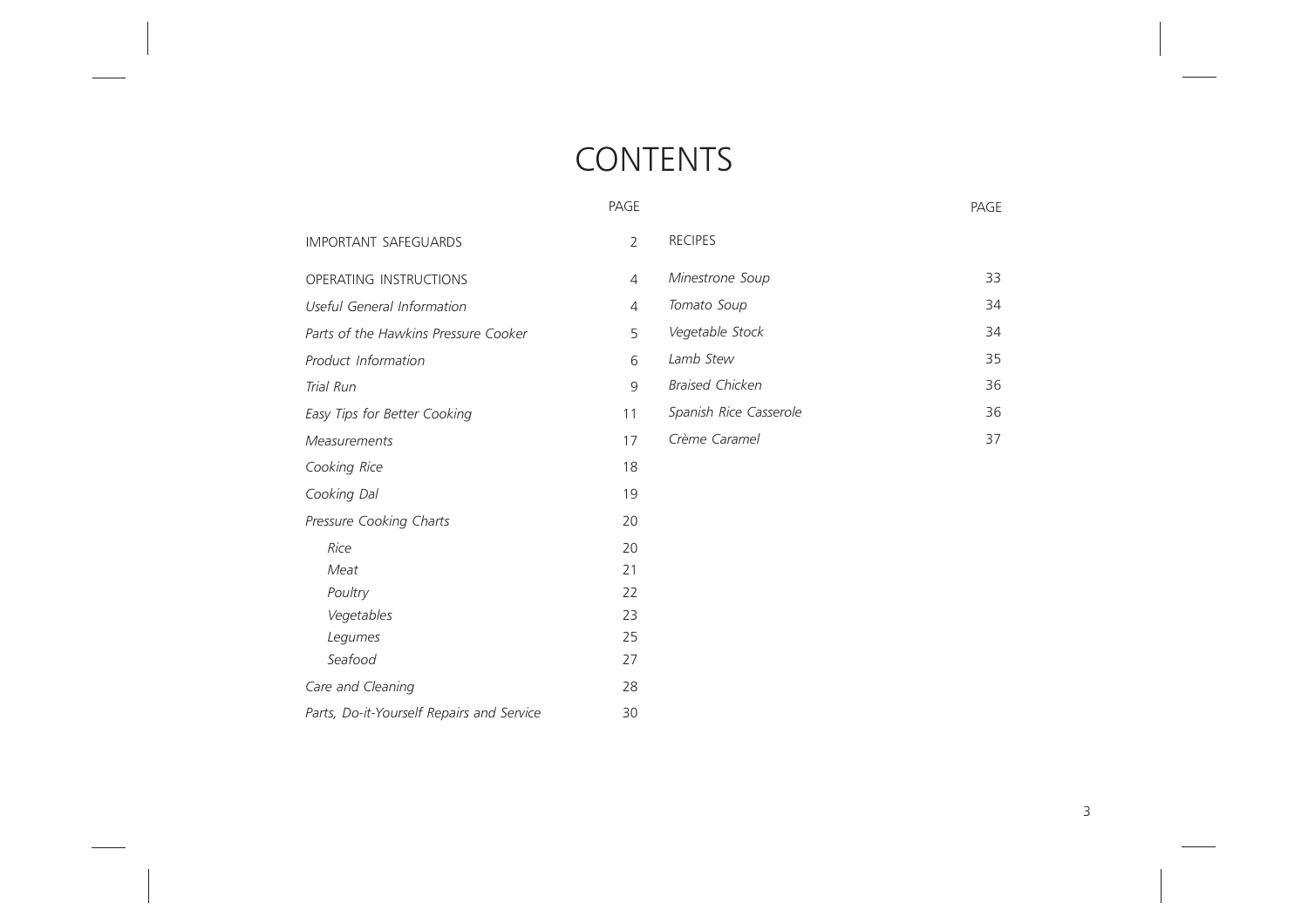# OPERATING INSTRUCTIONS

### Useful General Information

### Principles of Pressure Cooking

Ordinary open-pot cooking is done at the boiling point of water which produces steam at sea level at 100°C (212°F). Pressure cooking works by sealing the steam in a pot so that there is a rise in pressure to a safe, controlled extent which raises the boiling point of water and therefore the cooking temperature. The steam permeates through the food, tenderizing it, infusing it with flavour, preserving nutrients, colour, texture and juices and cooking much faster. The Hawkins Pressure Cooker cooks food at 121 $\degree$ C (250 $\degree$ F) at a pressure of 15 lb per square inch (1 kg per square cm).

### Benefits of Hawkins Pressure Cooking

Hawkins pressure cooking can reduce normal cooking times by as much as half. Economical foods such as legumes (lentils, dried peas and beans) and tough cuts of meat can be cooked to perfection in a fraction of the normal time. Because food cooks faster in a pressure cooker, you save fuel, and therefore money. Scientific literature indicates that certain nutritive elements such as proteins and vitamins are better retained by pressure cooking. Steaming is ideal for low-calorie, low-fat cooking. The higher temperature while pressure cooking gives more hygienic food. Closed cooking in super-heated steam may better evoke the natural flavours of the food - producing delicious results. A wide range of foods, whether parts of recipes or entire meals, can be cooked in your Hawkins.

### Advantages of Hawkins

#### Safe

- **Pressure-locked Safety Lid.** When there is pressure inside the cooker, the lid is pressure-locked like a modern jetliner door. It cannot be opened until the pressure has fallen to a safe level.
- **Automatic Safety Valve** is positioned such that, if it operates, the steam and food are deflected safely downwards.

#### Better Pressure Regulation

New Improved Pressure Regulator/Vent Weight regulates pressure better, cooks faster, saves more fuel, is easier to insert and remove and reduces dal sprouting.

#### Trouble-Free

- Longer Lasting Sealing Ring/Gasket. As the lid fits from inside, the sealing ring does not get rubbed sideways every time the pressure cooker is opened or closed. Also, the sealing ring is not exposed to food acids in the pressure cooker due to the protection given to it by the rim of the lid.
- Rust Proof Components. The Hawkins Pressure Cooker has special metal alloy handle bar and handle brackets to withstand rust.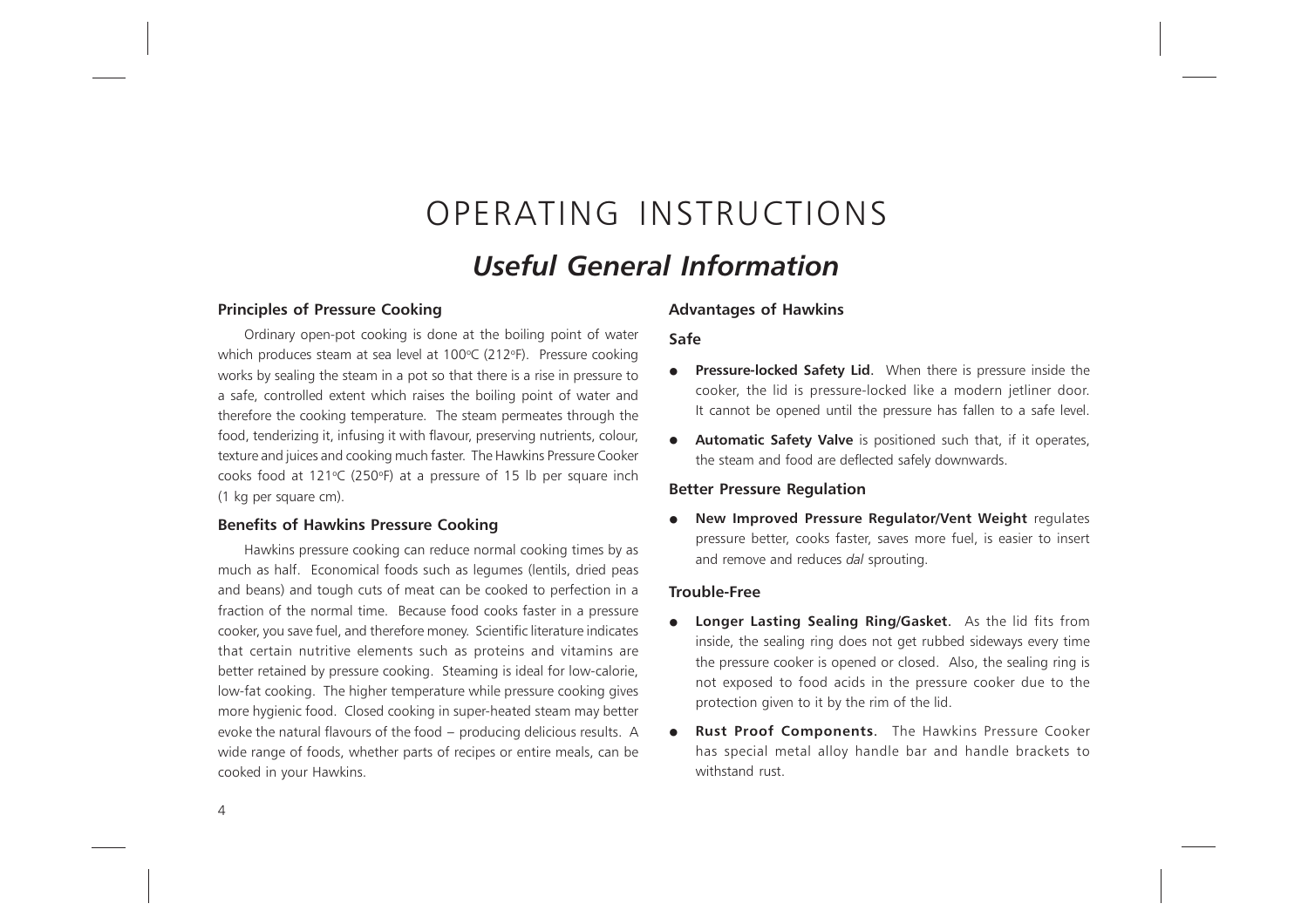### The Hawkins Ekobase Pressure Cooker

The Hawkins Ekobase Pressure Cooker has a black, hard anodized, extra thick (6.35 mm thick), energy-efficient base. The "double-thick" base stays flat and heats quickly and evenly. It is ideal for light frying before pressure cooking and for quick and economical cooking on electric, gas, ceramic and halogen stoves. The hard anodized base will not tarnish, pit or corrode.

All the instructions and illustrations in this Manual apply to the Hawkins Ekobase even though the photographs and drawings are of the Hawkins Classic model.

### Using Your Own Recipes

We recommend the recipes we have actually tested and included in this Manual. Once you are familiar with cooking with your Hawkins Pressure Cooker, you may adapt recipes from other cookbooks or use your own, making sure that you adjust cooking time, food and water quantities as may be needed (see Easy Tips for Better Cooking pages 11 to 16).

DO NOT ATTEMPT TO COOK IN THE HAWKINS WITHOUT FIRST READING CAREFULLY THE REMAINING INSTRUCTIONS.



### Parts of the Hawkins Pressure Cooker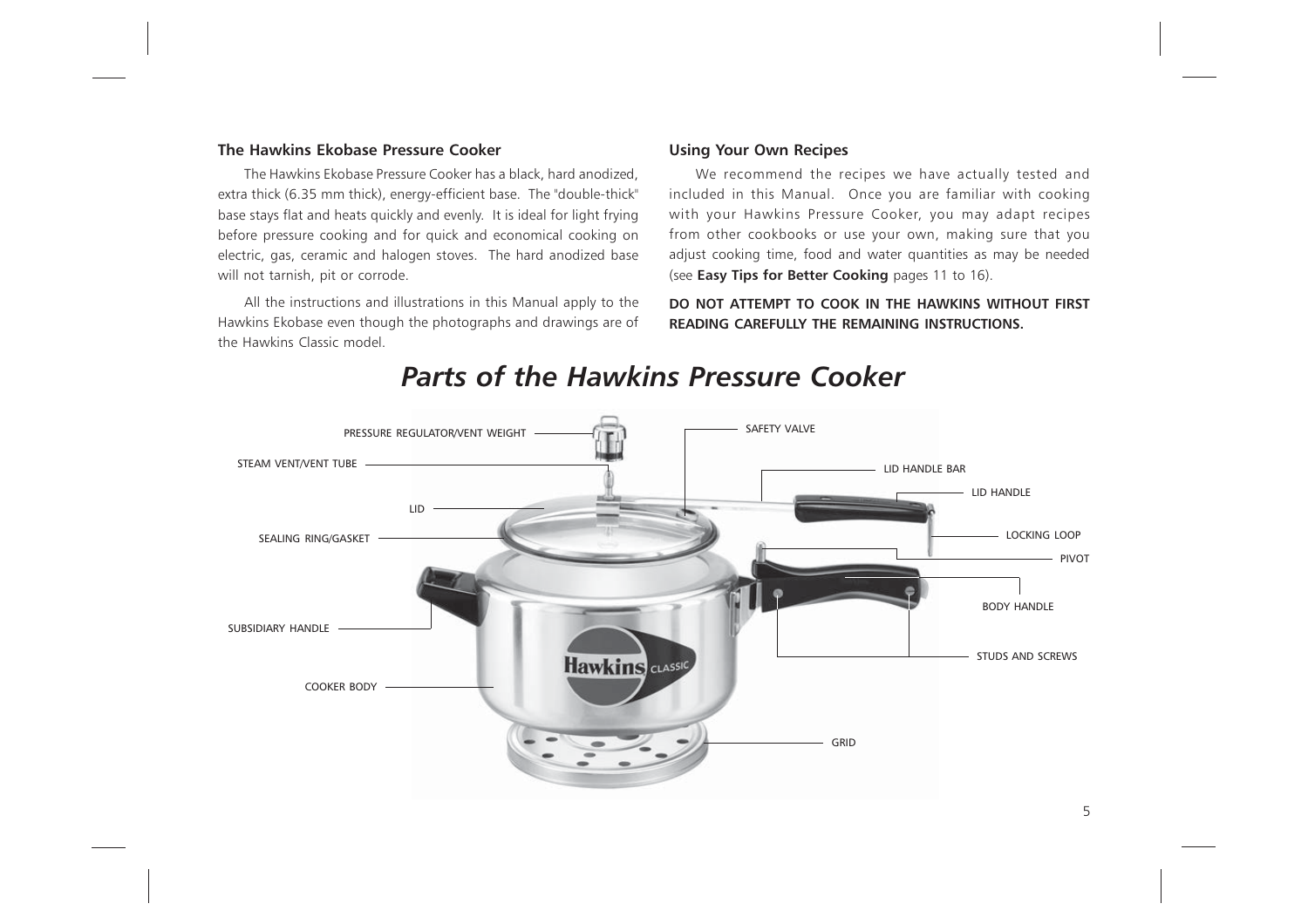### Product Information

The stated volume of all pressure cookers is with lid closed. Cooking capacity in a pressure cooker is less than its full volume. The pressure **cooker body** should never be filled more than two-thirds its capacity. This is to safeguard against blocking the steam vent/vent tube and to leave enough space to allow steam to circulate. Certain foods, however, such as soups and other liquid foods, foods such as lentils and rice which expand during cooking should not be loaded more than half the capacity of the cooker body. Dals which sprout, such as tuvar and moong, should not be loaded more than one-third the capacity of the cooker. In the 5 litre (5¼ quarts) Hawkins the two-thirds capacity is about 13½ cups/3.2 litres, half capacity is about 10 cups/2.4 litres and one-third capacity is about 6½ cups/1.6 litres.



CAPACITY FOR SOLID FOODS: TWO-THIRDS FULL



CAPACITY FOR LIQUID OR FROTHING FOODS: HALF FULL

The **pressure regulator** automatically maintains the cooking pressure of about 15 pounds per square inch (1 kg per square cm). The pressure regulator has to be placed on the **steam vent** and pressed into position. When the pressure regulator is pressed down on the steam vent, there is a slight click which indicates the pressure regulator is in the correct position.





The pressure regulator has a spring mechanism which holds the pressure regulator on to the steam vent and is strong enough to prevent it from falling off should the lid be inverted.

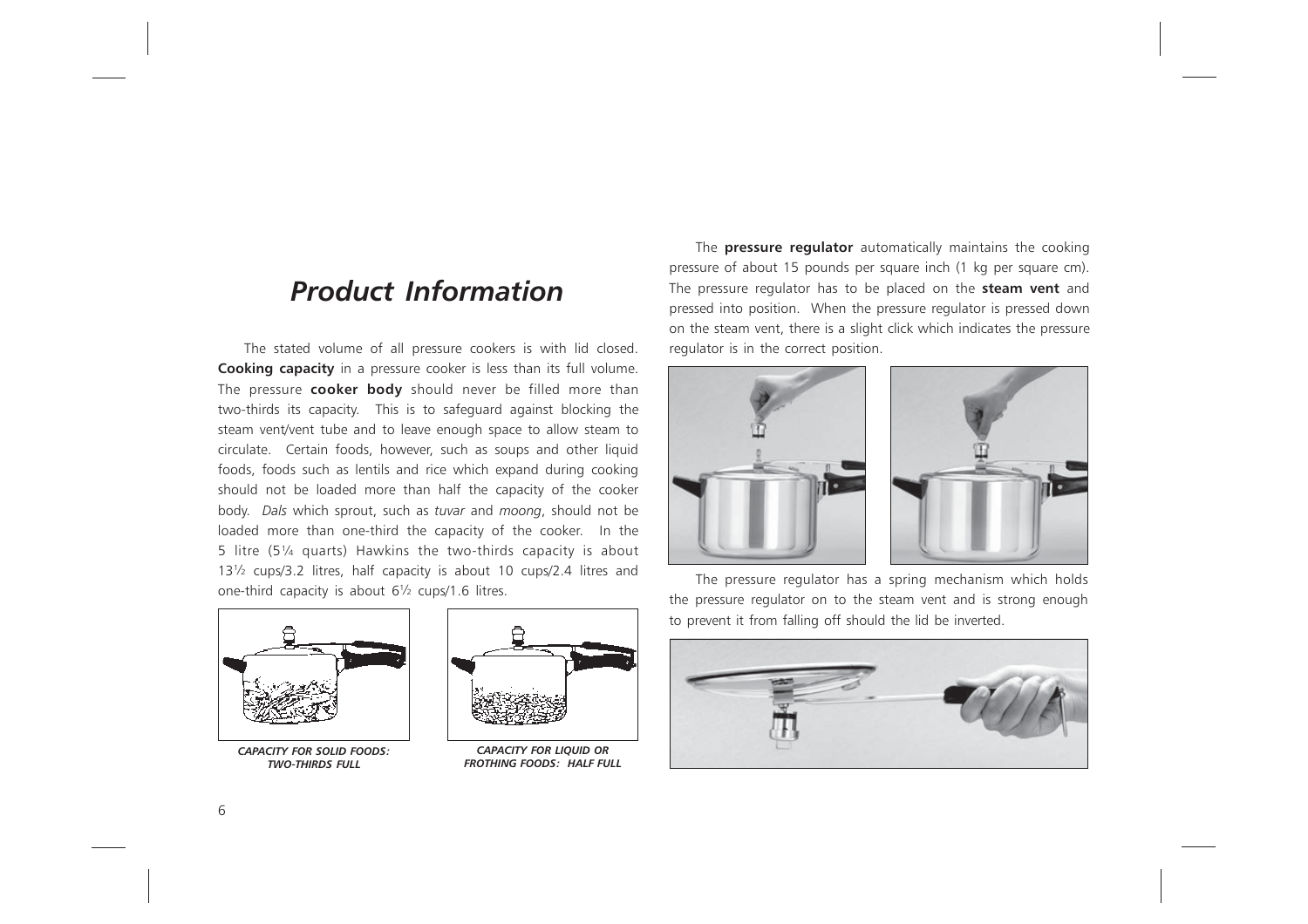On the underside of the lid, the **steam vent nut** secures the steam vent. The steam vent nut has seven holes so that even if a few holes are clogged, the other holes will allow the escape of steam. Always keep the steam vent clean and check before every use by looking through it.



If the normal escape of steam is blocked, the safety valve will operate. The safety valve will also operate if there is insufficient water in the pressure cooker and it boils dry, causing the temperature to rise beyond the normal operating range. The fusible alloy in the safety valve melts at the required temperature and releases pressure. The safety valve can be replaced as shown on page 31.





FUSIBLE ALLOY... ...WHICH MELTS WHEN REQUIRED

The lid handle bar is so attached to the lid that there is extra space for deliberate "play" or movement. This ensures better sealing of the lid with the rim of the cooker body.



The **steam vent** seats the pressure regulator and is the outlet for excess steam. The steam vent is also the point at which the lid handle is connected to the lid.

The lid comes assembled with the detachable rubber sealing ring. It can be removed from the lid curl with the fingers. The sealing ring can be easily put back by slipping the lid handle through the sealing ring and patting and pushing it down all along the lid curl until it is seated properly.



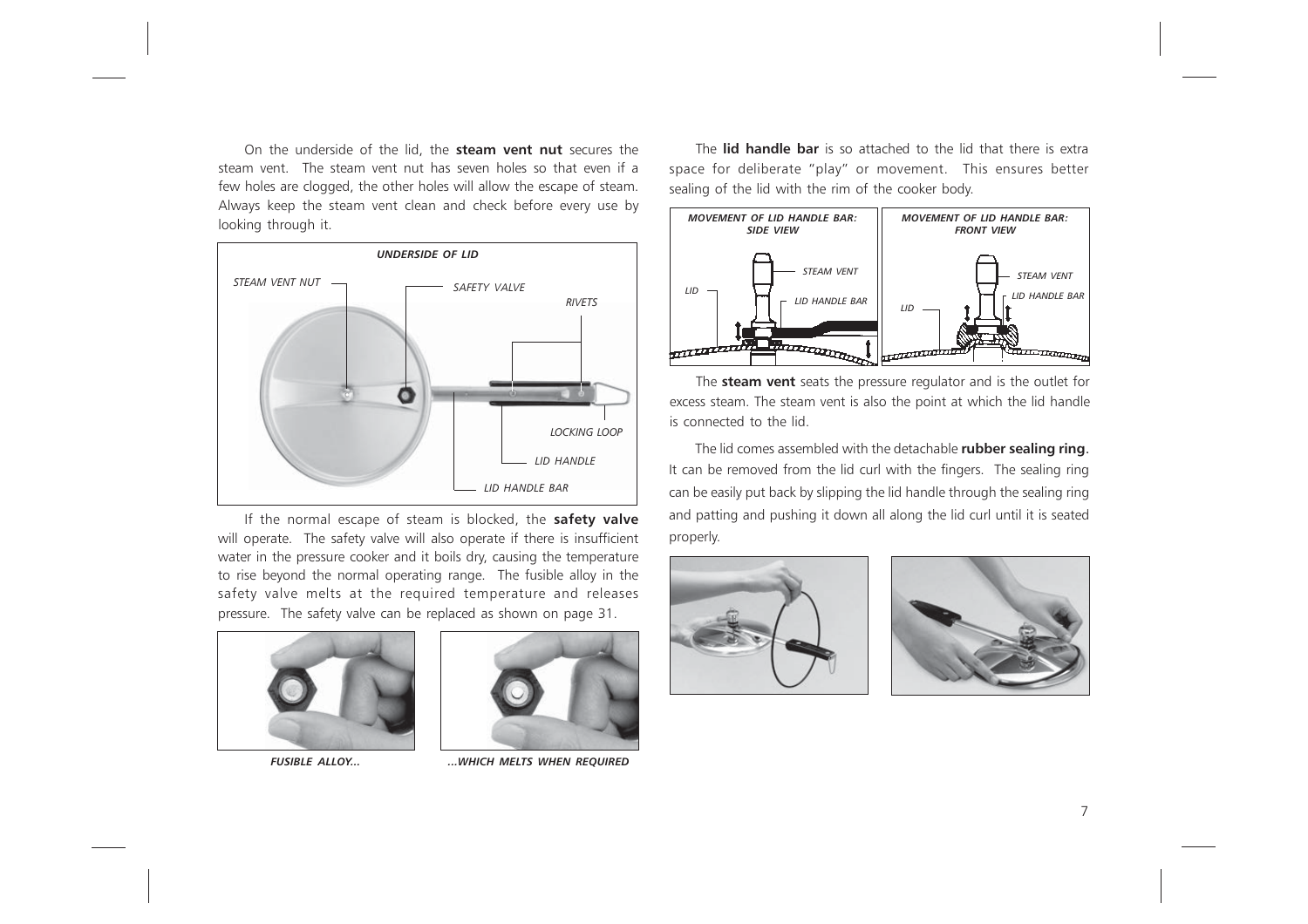A grid comes with every Hawkins pressure cooker. The use of the grid is explained on page 15.



### How to Close and Open the Hawkins

For instructions on how to close and open the Hawkins, see inside front cover.

Here are some tips to make the closing and opening easier:

1. While closing and opening, do not tilt the lid deeply into the cooker body. The minimum tilt that will get the lid into and out of the cooker body should be used so that the lid does not touch the food inside the cooker.





2. Before latching the handles together, centralize the lid so that the sealing ring is in even contact with the rim of the cooker body.

3. When opening after releasing locking loop, do not let go of the lid handle or the lid will fall into the cooker.

4. Squeeze the lid and body handles together at the end away from the cooker body. This requires the least force.



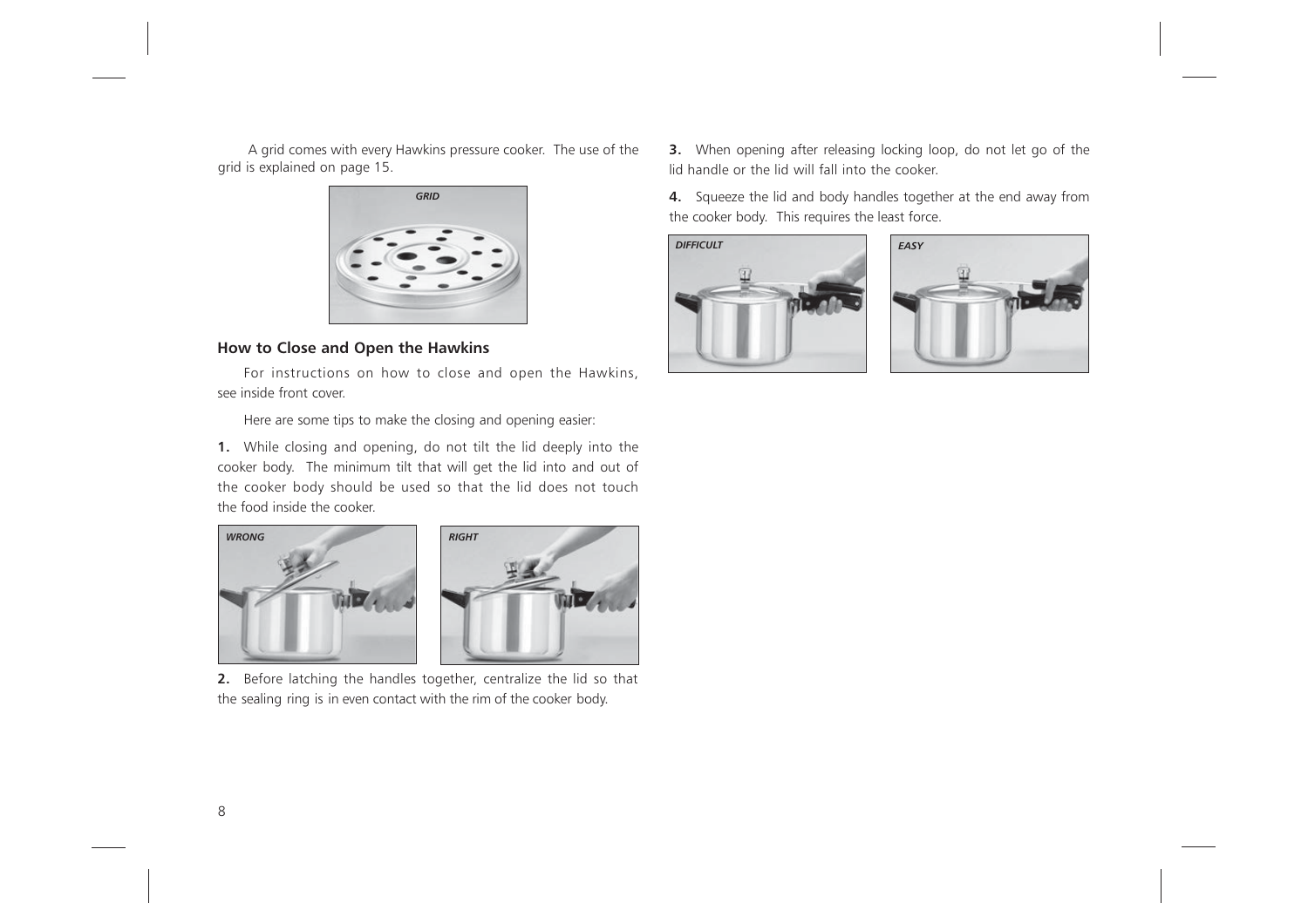# Trial Run

Even if you have used a pressure cooker previously, take a trial run before cooking in your Hawkins. This section will take you step-by-step through your trial run in about 30 minutes.

### 1. Preliminary Steps

Remove label and wash cooker, removing any adhesive with baby or vegetable oil. Read pages 2 to 8. Identify parts. Remove and place the pressure regulator on the steam vent, the sealing ring on the lid curl. Close and open the pressure cooker a few times.



### 2. Placing Cooker on Stove

Pour 2 cups water in cooker body. Add 1 teaspoon (5 ml) lemon juice or vinegar to prevent discolouring the cooker. Remove pressure regulator from steam vent. Look through steam vent and ensure it is clear.

Check and adjust the seating of the sealing ring on the lid curl by patting down snugly. Close cooker. Place cooker on high heat.

### 3. Ensuring a Steam-tight Seal

When water boils, hot air and/or steam should issue only from the steam vent. If steam comes out around the edge of the lid, check the centralization of the lid thus: unlatch and reposition the lid by moving the lid slightly towards the spot where steam is escaping and relatch. DO NOT TOUCH LID with bare hands since it will be hot.



4. Placing the Pressure Regulator



Once steam is coming out of the steam vent steadily, place the pressure regulator on the steam vent and press down firmly. Keep fingers on top of the pressure regulator and away from the steam when placing the pressure regulator on the steam vent. A click indicates that the pressure regulator is in position. In about 2 minutes, the cooker should come to full operating pressure.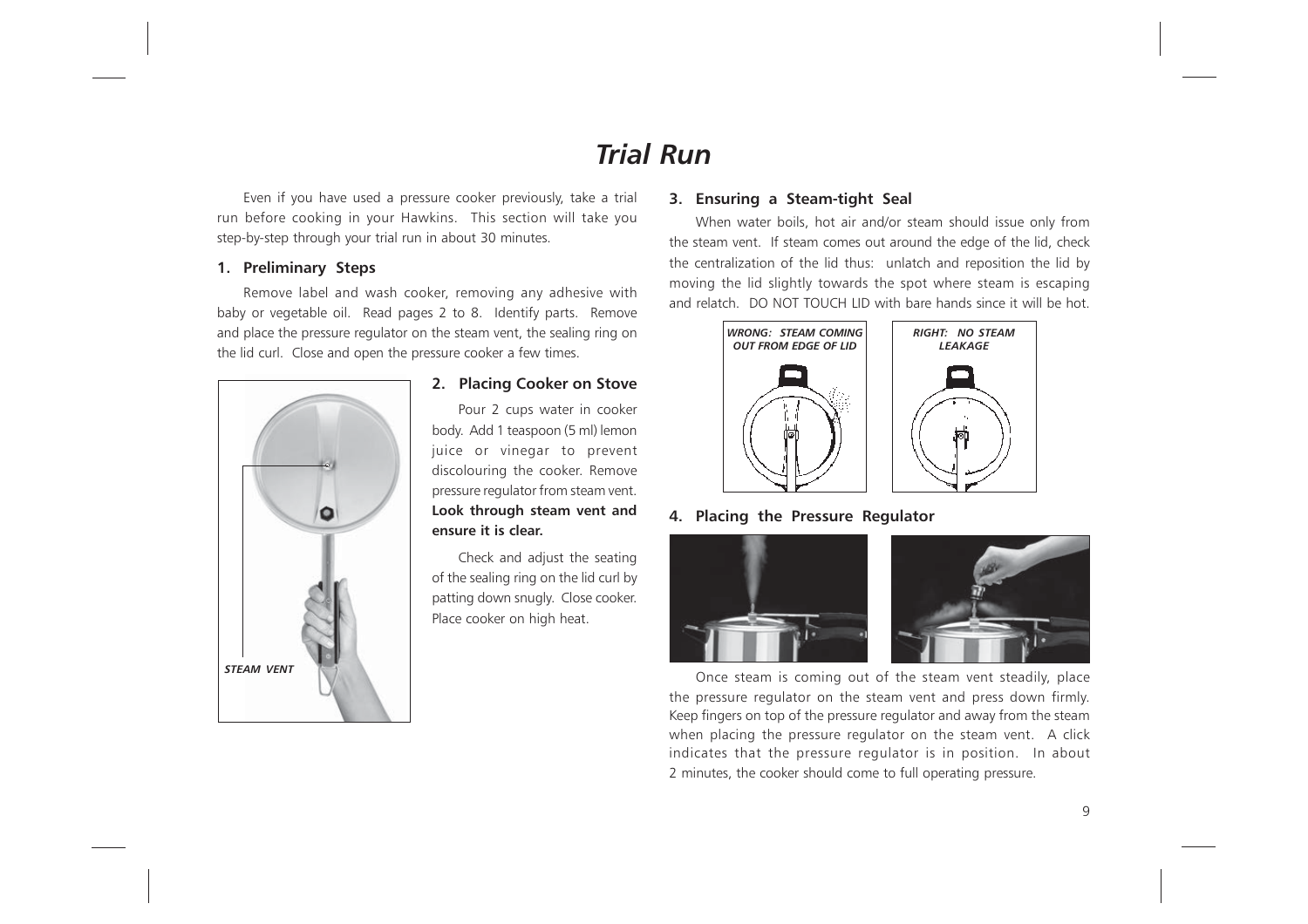### 5. How to Recognize Full Operating Pressure

After the pressure regulator is placed on the steam vent, there is at first a very low hissing sound of steam from the pressure regulator. Then steam emission increases to full force and the pressure regulator lifts with a whistling sound.



COOKER WHISTLES AT FULL OPERATING PRESSURE

The cooker is now at full operating pressure. This is the point at which to reduce heat and start timing the recipe.

### 6. Maintaining Pressure on Reduced Heat

Once full pressure is reached, reduce heat from HIGH to MEDIUM or lower. The pressure inside the cooker will be maintained at about 15 pounds per square inch (1 kg per square cm). If the cooker whistles too frequently (more than 4 whistles per minute), reduce the heat still further.

If there is no steam coming out of the pressure regulator for a few minutes, increase the heat gradually until the steam comes out.

Please remember that, particularly on electric heat, it may take some time for heat level adjustments to have an effect on the frequency of whistles. A little practice will make clear the correct heat setting and adjustments, if any, that may be required.

### 7. Releasing Pressure

Turn off heat. Remove pressure cooker from heat. With a fork, slightly lift pressure regulator to release steam. Do not remove pressure regulator. When cooking, release pressure as indicated in the recipe or on pages 14 and 15.



RELEASE PRESSURE WITH SLIGHT LIFTING OF PRESSURE REGULATOR

#### 8. Final Steps

Open cooker. Empty out water. Wash and wipe dry body, lid and pressure regulator. Store without closing the pressure cooker. Before cooking in your Hawkins, READ THE REMAINING INSTRUCTIONS.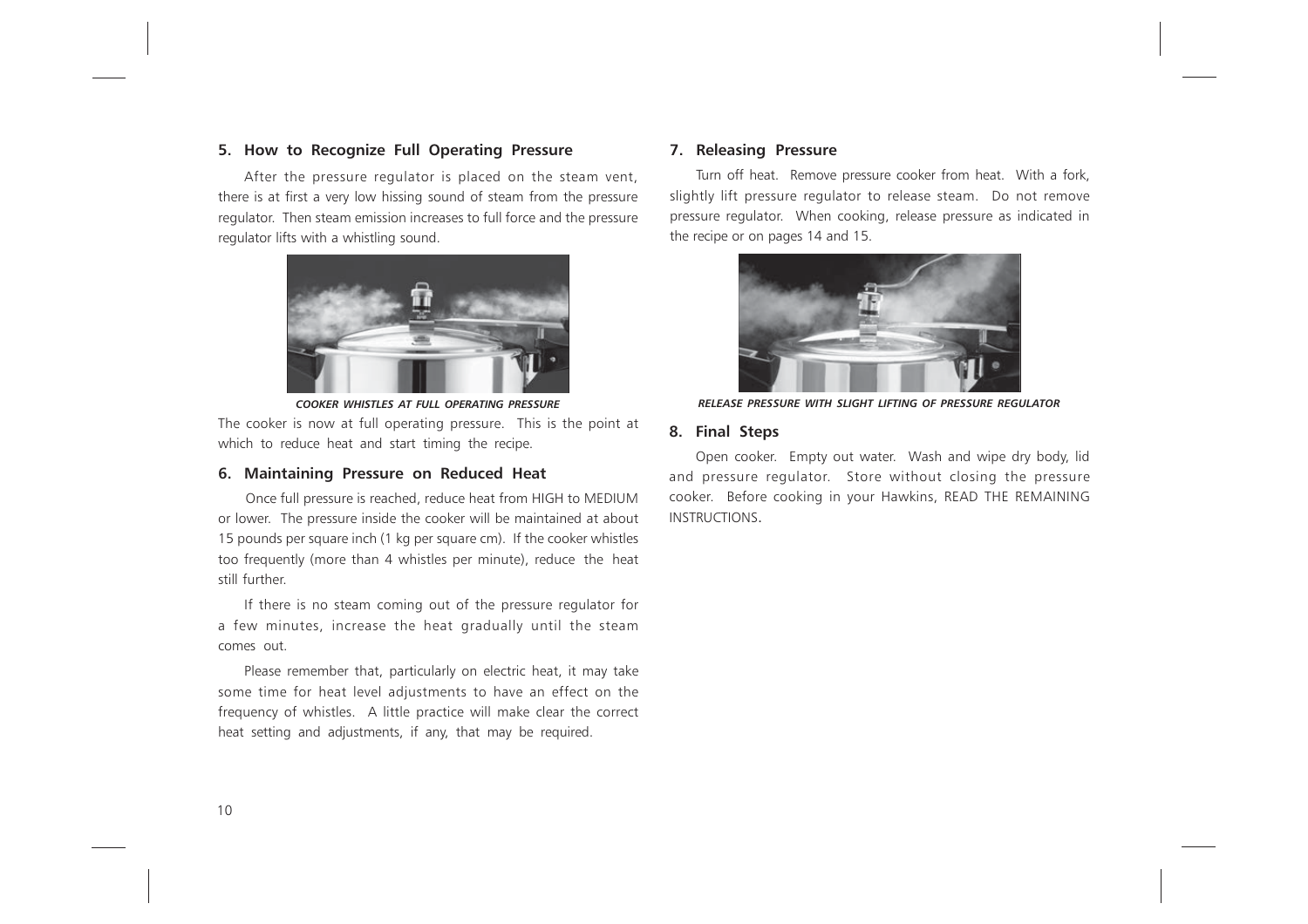# Easy Tips for Better Cooking

Read this section after you have finished the Trial Run and before cooking in your Hawkins.

### Ingredients

See **Measurements** page 17 for information on weights and measures.

#### **OU ANTITY**

- The recipes in this Manual are for the maximum quantities which should be cooked in the 5 litre Hawkins Pressure Cooker.
- In general, the recipes can be proportionately decreased by 50% (halved) except as noted below:

1. The minimum quantity of water is 1 cup for the first 10 minutes of pressure cooking time



and  $\frac{1}{2}$  cup for every subsequent 10 minutes or part thereof. Always ensure there is enough cooking liquid for the entire pressure cooking time.

- 2. Cooking times remain the same except where noted.
- 3. NEVER reduce liquid in recipes/charts where the total liquid is  $\frac{3}{4}$  cup (or less).

4. NEVER reduce the water quantities given in the **Vegetable** Pressure Cooking Chart on pages 23 and 24 or the Seafood Pressure Cooking Chart on page 27.

5. To cook Crème Caramel in 4 small individual molds: Reduce custard quantity by 33%. Keep caramel quantity same. Use 1 cup water in cooker body. Pressure cooking time: 5 minutes.

### SIZE

- The size of the individual pieces of food and not the total quantity determines the cooking time.
- Cut food in even sizes for even cooking.

#### COMBINING FOODS

- Ingredients requiring roughly the same cooking time can be cooked together without mixing their flavours if kept physically separated and not mixed in the same liquid.
- Ingredients with different cooking times may be cooked together by using the following techniques:

1. Speed up cooking time by cutting food into smaller pieces and by presoaking lentils, beans and cereals.

2. Slow down cooking time by cutting food into larger pieces and by wrapping in foil.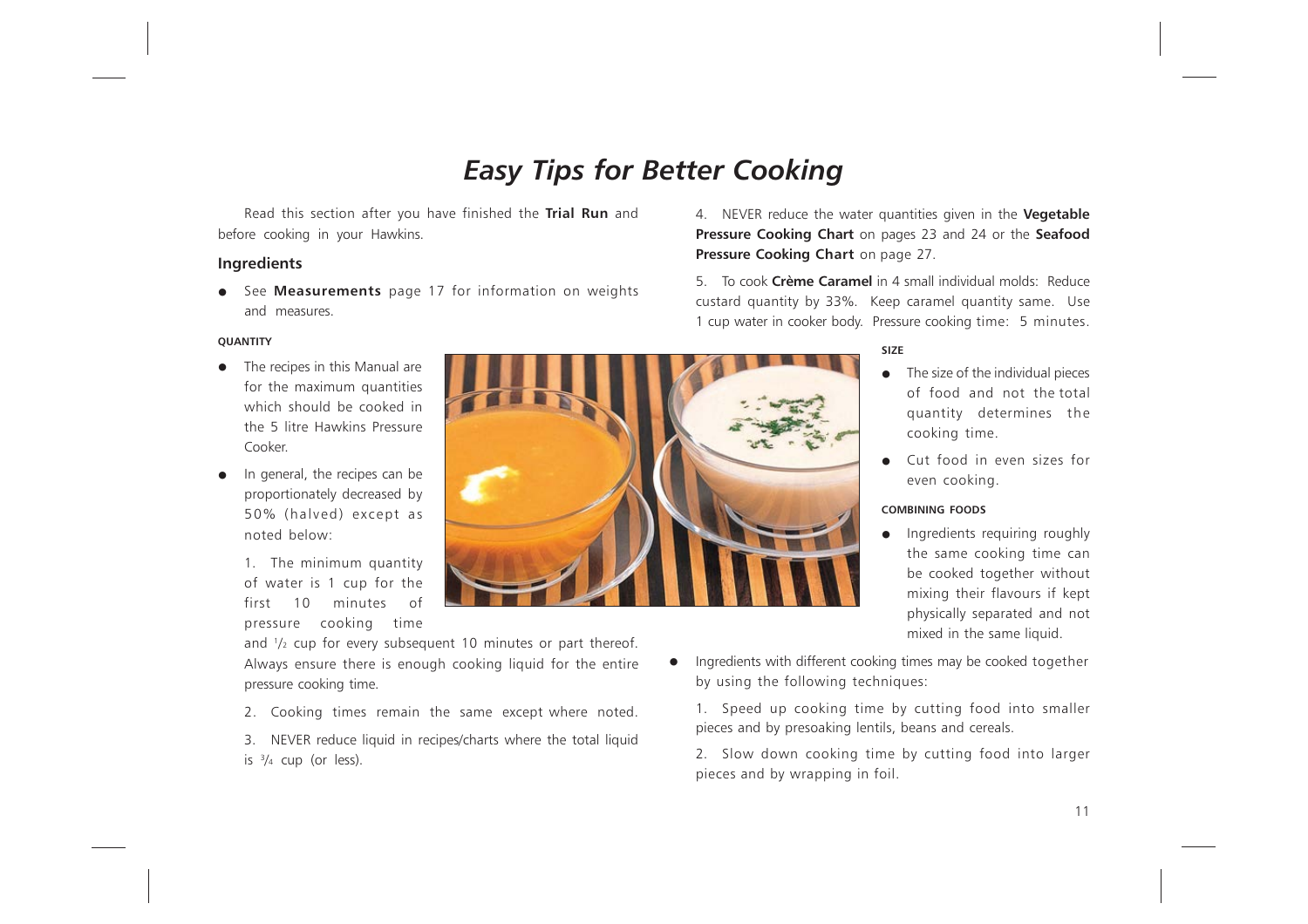3. Start longer-cooking ingredients first, interrupt pressure cooking to add quicker-cooking ingredients and then complete pressure cooking.

#### **SUBSTITUTIONS**

cooking.

The salt and other seasonings in the recipes may be varied or eliminated according to your taste or health requirements.

### Adapting Your Own Recipes

- $\bullet$  Most foods that can be cooked with moist heat boiled, steamed, braised and stewed – are suitable for pressure
- The recipes and charts in this Manual are examples of the correct way to cook in the Hawkins Pressure Cooker. Find a recipe in the Manual similar to yours and use broadly similar methods, food and water quantities and cooking times.
- If there is no similar recipe to match for timing, a general rule is to pressure cook one-third the normal cooking time and



then check the food for doneness. If undercooked, reclose the pressure cooker and cook for a suitable amount of additional time.

• There is little evaporation in pressure cooking so liquid quantity ordinarily has to be reduced – always ensuring there is enough liquid for the entire cooking time (see page 13).

- Pressure cooking retains flavours so season with restraint. Taste and add more seasoning, if required, after pressure cooking.
- Milk, cream and yogurt tend to curdle and froth when pressure cooked in the base of the cooker and should generally be added to recipes after pressure cooking.

#### Heat Source

- The Hawkins Ekobase is specially suitable for use on electric, domestic gas and kerosene stoves. It is not suitable for induction stoves.
	- Use a burner to suit the size of the cooker – gas flames should not lick the sides of the cooker.
	- The cooker can be used on wood or coal fires provided it is not in direct contact with hot coals. WARNING: DIRECT CONTACT WITH HOT COALS CAN DAMAGE THE METAL. There should be at least a 1 inch/2.5 cm gap between the burning coals and the base of the cooker.

On improvised fires or commercial burners, limit the heat to the level usually found in domestic stoves. This pressure cooker must not be used on an industrial burner.

When cooking foods that may sprout such as legumes, bring cooker to full operating pressure on **medium** heat and reduce heat as soon as full pressure is reached. Remove cooker briefly from heat if the steam seems to be evacuating too forcefully.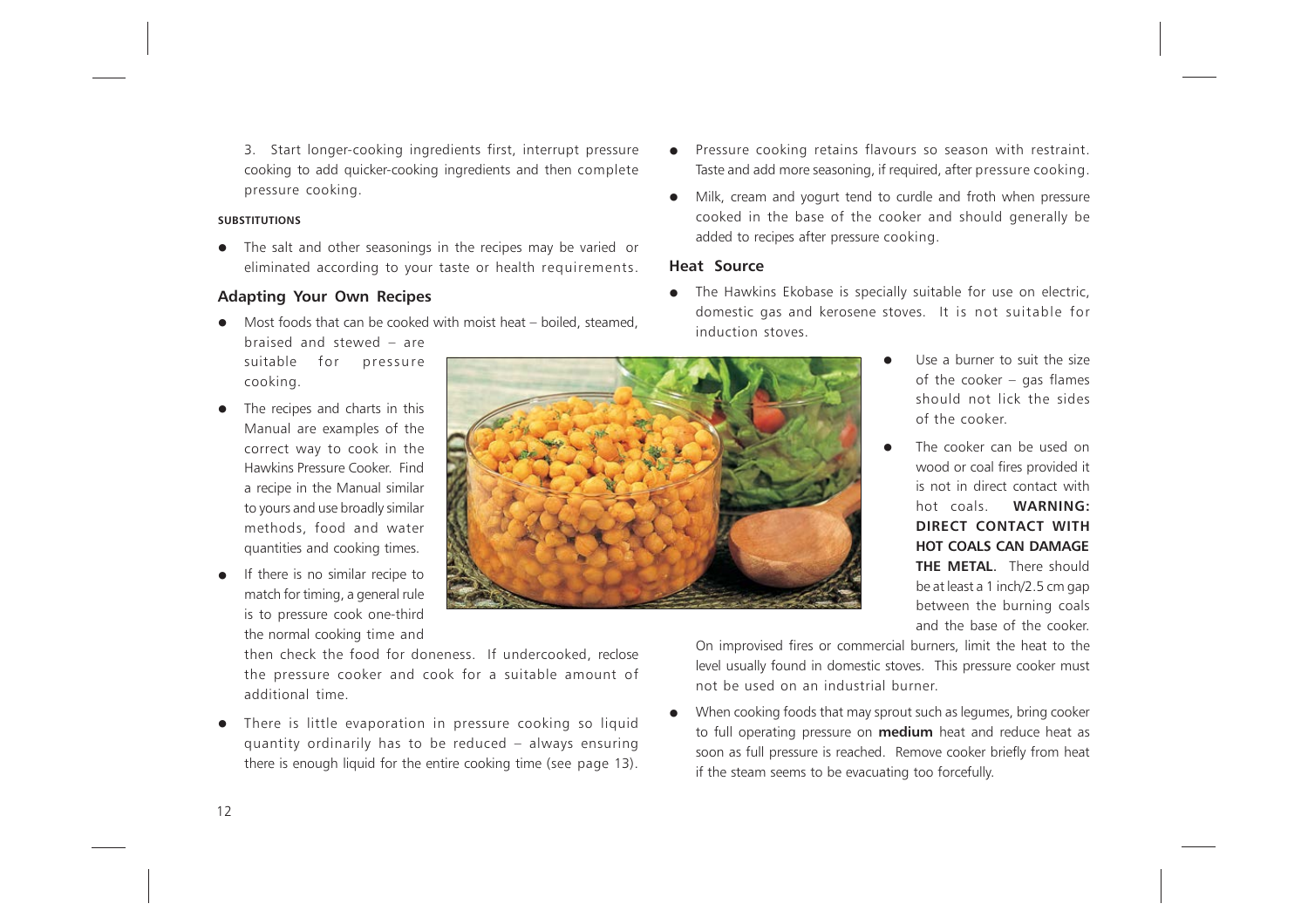### Frying Prior to Pressure Cooking

- Some recipes require light frying before pressure cooking. Frying or browning in a small amount of butter, oil or other fat can be done in the pressure cooker body without the lid.
- Browning meat and poultry before pressure cooking helps to seal in the juices and improves the appearance and taste of the food. If you want to eliminate the additional fat and/or save time, browning can be omitted – it is not necessary for pressure cooking.
- Brown pieces of food in small batches to keep the oil temperature high so the food is seared but does not cook. Brown all sides evenly.
- After frying, remove cooker body from heat before adding liquid to the cooker.
- It is a safety requirement that deep-frying, involving more than  $1/2$  cup oil or frying for more than 20 minutes at a time, is not done in the pressure cooker body.
- Do not pressure fry in this pressure cooker. It is designed to be operated only with liquid which produces steam.

### Water

• There must be enough water (or stock, juice, vinegar, beer or wine) in the pressure cooker to make steam throughout the entire pressure cooking time and prevent burning. Oils and fats do not produce steam.

- The minimum quantity of cooking liquid required is 1 cup for the first 10 minutes of pressure cooking time plus  $1/2$  cup for every subsequent 10 minutes or part thereof. This quantity will prevent boiling dry provided you reduce the heat when cooker has reached full operating pressure.
- Some of the recipes have less (or more) cooking liquid than the amount prescribed in the preceding paragraph. Foods such as meat, fish, poultry, tomatoes and other vegetables give off



- Do not cook with less cooking liquid than stated in the recipe as you run the risk of either a ruined recipe or having to replace a safety valve – or both.
- If you open the cooker and decide to cook longer, always check that there is enough cooking liquid to bring back to pressure and cook further.
- The Hawkins Pressure Cooker should never be used as an oven for dry heating or baking as it may reduce the strength of the metal.

### Timing

• Start timing recipes when the pressure cooker reaches full operating pressure (first whistle).

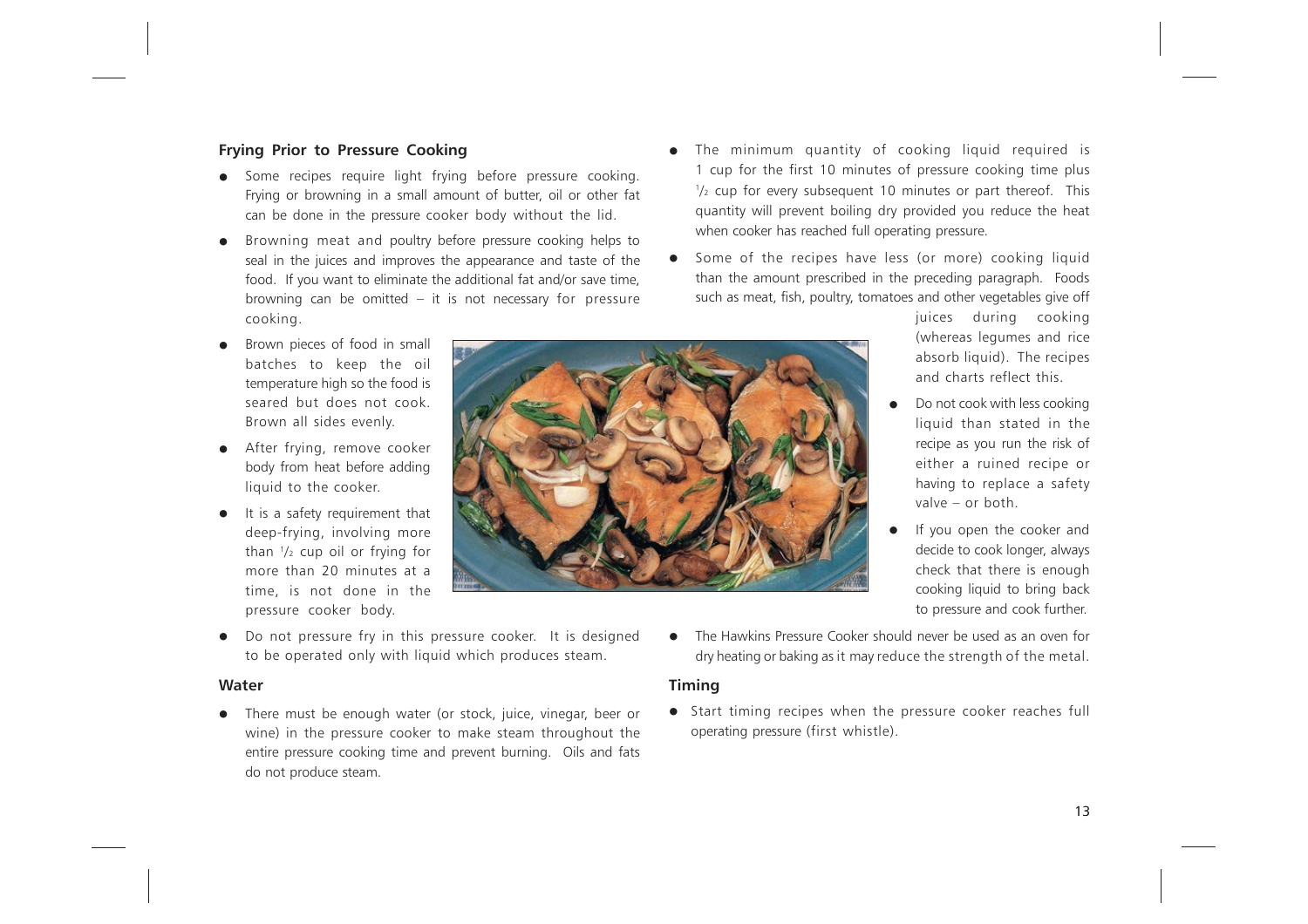Use a kitchen timer or watch/clock. Exact timing is critical to successful pressure cooking. Counting whistles may give you the wrong time required for cooking any particular food or recipe. Pressure cooking is much faster than conventional cooking so timing errors have greater consequences.

If the food is only slightly undercooked, you may be able to complete the cooking without pressure. This method is especially suitable for foods which are easily overcooked. If the food requires more pressure cooking, decide how many minutes, ensure there

is enough cooking liquid for the extra time, and bring cooker back to full operating pressure and cook the additional time.

- Cooking times given in this Manual are a guide. More or less time may be necessary depending on the age, tenderness and variety of the ingredients and how well cooked you prefer the food to be. Experience will enable you to adjust the times suitably.
- "Pressure Cooking Time

taken off the heat as soon as the pressure cooker has reached full

### Reducing Heat

• Cooking on high heat after full pressure is reached does not result in faster cooking. It wastes energy and increases the likelihood of boiling dry and/or spoiling the food.

When cooking on wood stoves or camp fires, move pressure cooker to a cooler part of the stove or shift cooker partly off the burner to cook at reduced heat ensuring that cooker is not tilted.

### Releasing Pressure

There are three methods to release pressure in the Hawkins Pressure Cooker.

1. "Allow to cool naturally" means to remove the cooker from the heat and leave it until the pressure has dropped to

normal and the lid can be opened. This takes from about 10 to 20 minutes. This method is required for soups, legumes, recipes containing leavening agents and custards. Some cooks believe that the texture, tenderness and taste of food, especially meat, are improved by allowing to cool naturally whenever possible.

2. "Release pressure with slight lifting of pressure regulator" means to lift the pressure regulator slightly with a fork and allow steam to

escape so the lid can be opened immediately. This method is required for easily overcooked foods such as delicate vegetables and fish. This method cannot be used when the cooker contains predominantly liquid foods as the food/liquid may come out of the steam vent.

3. "Release pressure by placing cooker in about 4 inches/10 cm of cold water in a basin or in a sink for 2 minutes". Open when the pressure has fallen. Do not run water over the lid. This method is

0 minute" in the charts signifies that the pressure cooker is to be operating pressure.

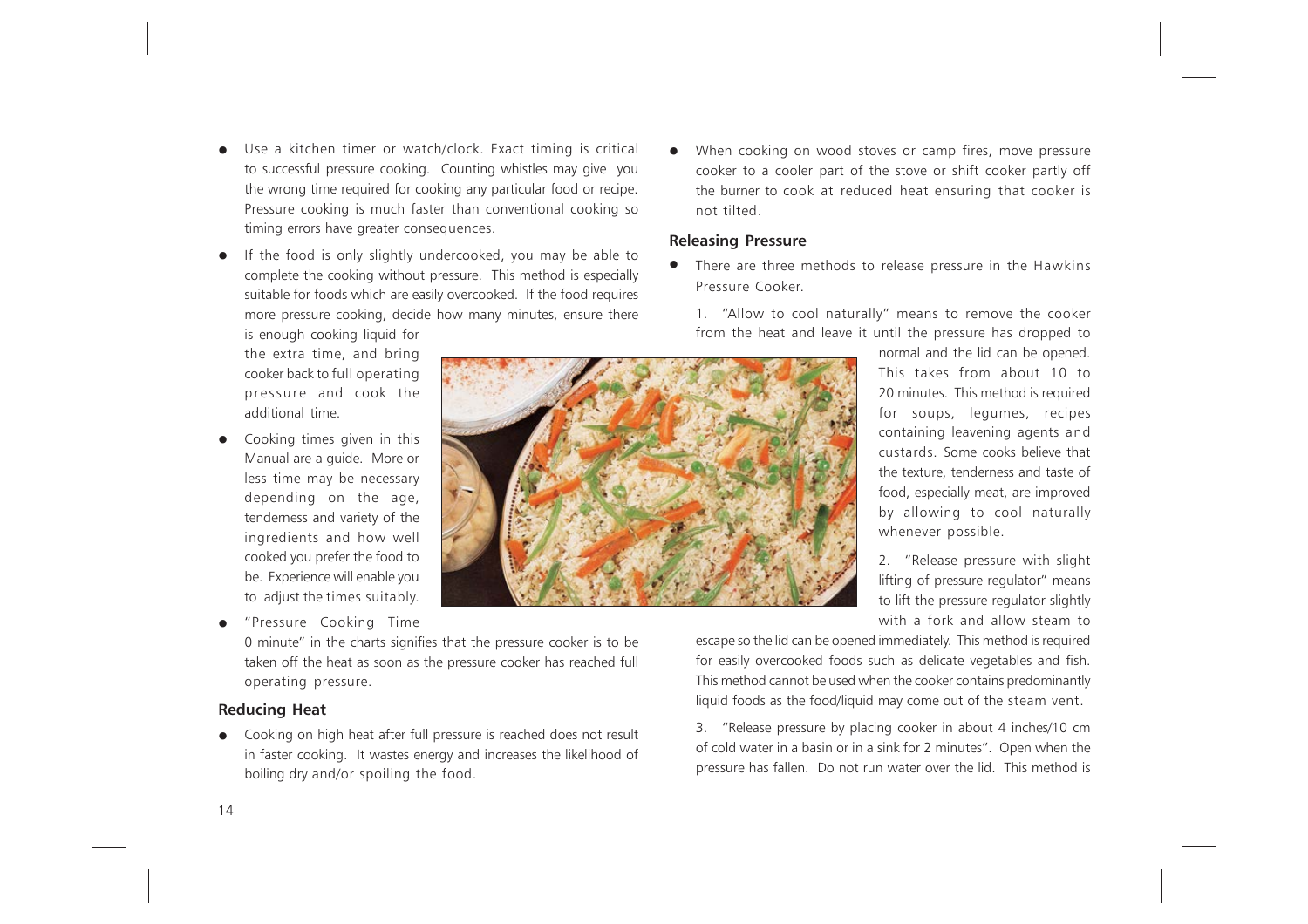required when the cooker contains liquid or frothing foods and you wish to open immediately.

- Each recipe indicates the method of releasing pressure. Some foods, such as rice, are cooled naturally for 5 minutes before releasing steam.
- The method of releasing pressure has a bearing on the pressure cooking time. If you change from immediate opening to cooling naturally, reduce pressure cooking time by 2 to 3 minutes. Similarly, if you change from cooling naturally to immediate opening, increase pressure cooking time

by 2 to 3 minutes.

### Grid

- Use the grid to steam food off the base when you so desire it (rather than immersed in liquid with flavours blending).
- Use the grid when steaming foods in molds or other containers (not provided).
- Use the grid to separate layers of food and to stack custard cups (not provided), always



ensuring that the cooker is not more than two-thirds full.

Use grid as a coaster or heat pad for the hot cooker body.

### Using Molds

The recipe for **Crème Caramel** requires cooking in a mold (not provided) which is put inside the cooker. Foods such as rice, fish, pâtés and other desserts may also be cooked in molds.

- Molds should be made of oven-proof metal, glass or ceramic. The thicker the mold, the longer the cooking time.
- Molds should be placed on the grid.
- A mold should fit inside the cooker such that the top of the mold (when placed on the grid) is not above two-thirds up the cooker body.
- When required, cover the mold with foil and tie securely.
- In the base of the cooker use a minimum 1 cup water for the first
	- 10 minutes of pressure cooking time plus ½ cup for every subsequent 10 minutes or part thereof.
	- For pre-steaming plus pressure cooking or for steaming without pressure (without the pressure regulator) use 2 cups water for the first 10 minutes plus ½ cup for every subsequent 10 minutes or part thereof.
	- To prevent discolouring aluminium when steaming in

molds add 1 teaspoon lemon juice or tartaric acid for every 2 cups of water in the base of the cooker.

Reheating/Thawing. Molds can be used to reheat food, including precooked frozen food, in the cooker. To reheat food in a mold: put food in the mold. Cover with aluminium foil unless steam/moisture will improve the food. Cooked rice, for instance, should be reheated uncovered. Estimate the cooking time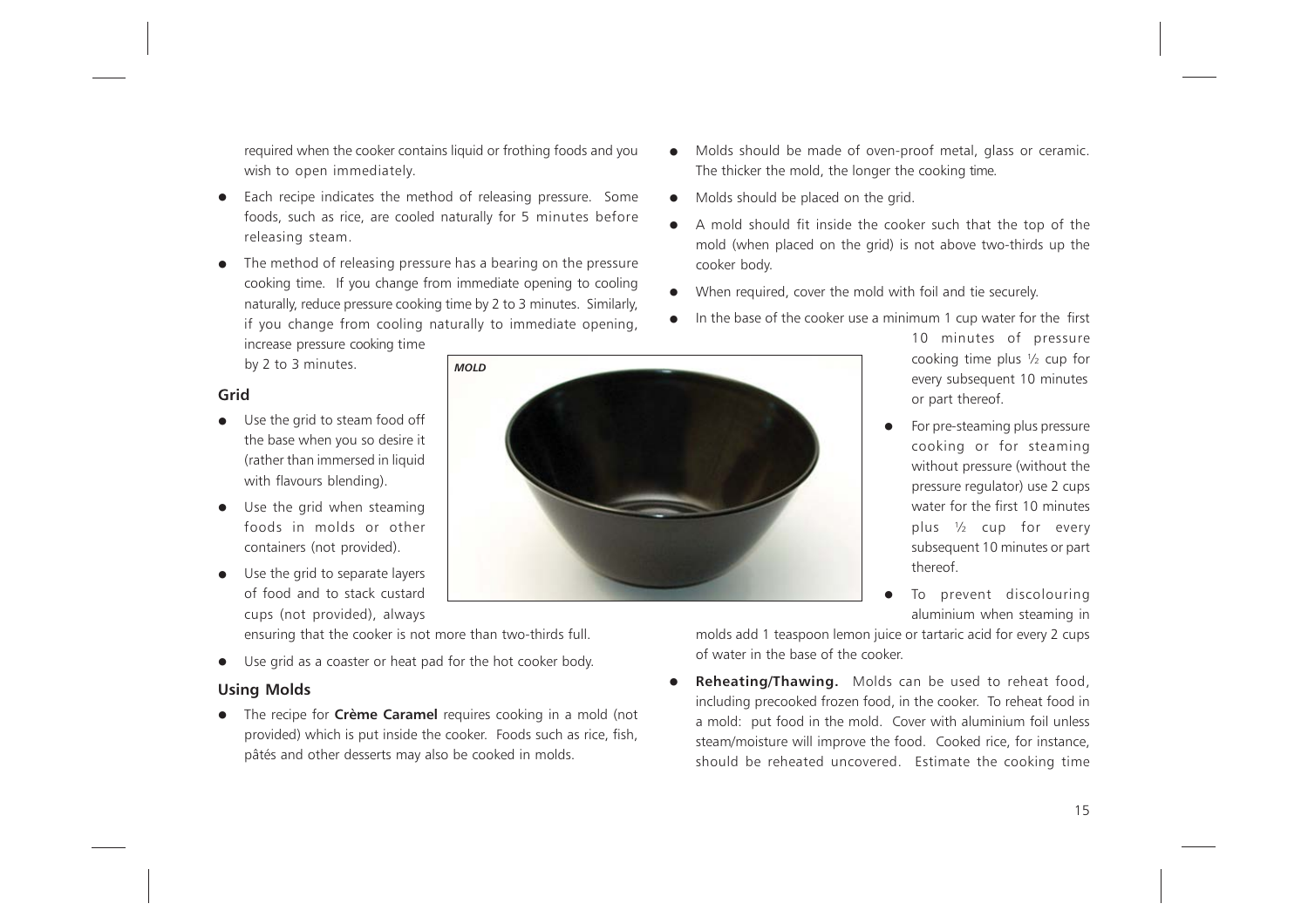according to the type, size, volume and temperature of the food to be heated. A mold full of cooked rice will require 2 minutes pressure cooking time. A frozen dinner requires about 10 minutes at pressure. With experience you will be able to judge the time. Add water according to the cooking time. Put grid in cooker. Place mold on grid. Close cooker. Bring to full pressure on high heat. Reduce heat and cook. Remove cooker from heat. Release pressure immediately.

### How to Get the Best Out of Recipes

- Read the entire recipe before beginning to work. Assemble and prepare ingredients as required.
- Unless otherwise noted, in the recipes:
	- 1. All foods are to be appropriately cleaned and washed.
	- 2. Onions, potatoes, turnips, carrots and garlic are to be peeled.

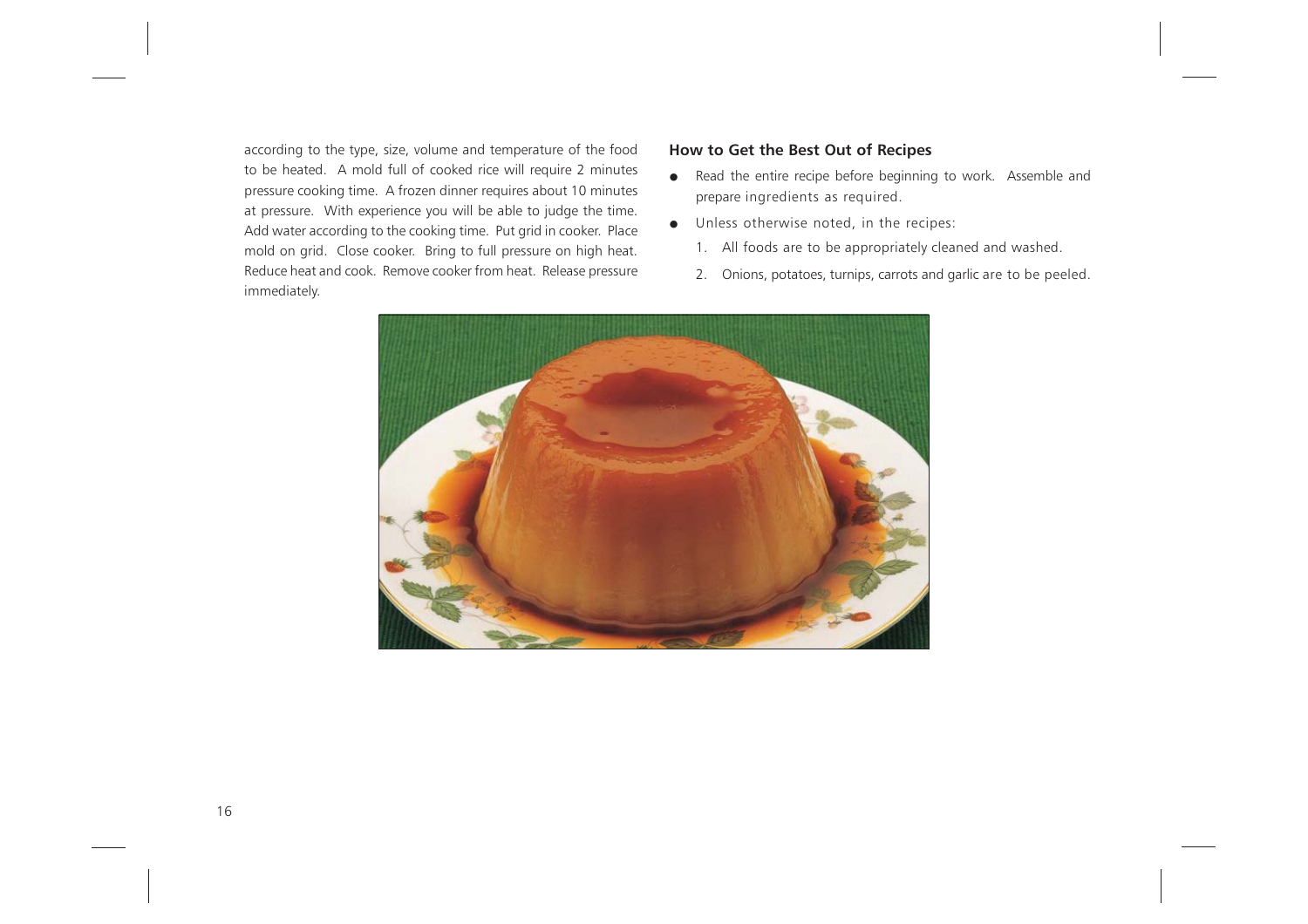# **Measurements**

| Volume<br>All measurements are level, not heaped. |                                                                  |  |  |  |  |
|---------------------------------------------------|------------------------------------------------------------------|--|--|--|--|
| <b>Measurement</b>                                | Equivalent                                                       |  |  |  |  |
| 1 teaspoon                                        | $5 \text{ ml}$                                                   |  |  |  |  |
| $\frac{1}{2}$ tablespoon                          | $1\frac{1}{2}$ teaspoons / 7.5 ml                                |  |  |  |  |
| 1 tablespoon                                      | 3 teaspoons / 15 ml                                              |  |  |  |  |
| $\frac{1}{4}$ cup<br>$\frac{1}{3}$ cup            | 4 tablespoons / 60 ml<br>5 tablespoons $+$<br>1 teaspoon / 80 ml |  |  |  |  |
| $\frac{1}{2}$ cup                                 | 8 tablespoons / 120 ml                                           |  |  |  |  |
| $\frac{3}{4}$ cup                                 | 12 tablespoons / 180 ml                                          |  |  |  |  |
| 1 cup                                             | 16 tablespoons / 240 ml                                          |  |  |  |  |
| 4 cups                                            | 1 quart / 960 ml                                                 |  |  |  |  |
| 1 litre                                           | 1000 ml                                                          |  |  |  |  |

| <b>Abbreviations</b><br><b>Abbreviation</b><br>Equivalent |                      |  |  |  |  |
|-----------------------------------------------------------|----------------------|--|--|--|--|
|                                                           |                      |  |  |  |  |
| tsp                                                       | teaspoon             |  |  |  |  |
|                                                           | tbsp tablespoon      |  |  |  |  |
| ml                                                        | millilitre           |  |  |  |  |
| 0Z                                                        | ounce                |  |  |  |  |
| lb                                                        | pound                |  |  |  |  |
| g                                                         | gram                 |  |  |  |  |
| kg                                                        | kilogram             |  |  |  |  |
| cm                                                        | centimetre           |  |  |  |  |
|                                                           | °C degree Centigrade |  |  |  |  |
| ۰F                                                        | degree Fahrenheit    |  |  |  |  |
|                                                           |                      |  |  |  |  |

|                                   | Weight                               |  |  |  |
|-----------------------------------|--------------------------------------|--|--|--|
|                                   | Metric Equivalent                    |  |  |  |
| 28 g (rounded off to $30$ g) 1 oz |                                      |  |  |  |
|                                   | 450 q $16 \text{ oz} / 1 \text{ lb}$ |  |  |  |
|                                   | 1 ka 2.2 lb                          |  |  |  |

| Length                  |                           |  |  |  |
|-------------------------|---------------------------|--|--|--|
| Measurement Equivalent  |                           |  |  |  |
| $\frac{1}{4}$ inch 6 mm |                           |  |  |  |
|                         | $\frac{1}{2}$ inch 1.3 cm |  |  |  |
|                         | $3/4$ inch 1.9 cm         |  |  |  |
|                         | 1 inch $2.5 \text{ cm}$   |  |  |  |
|                         |                           |  |  |  |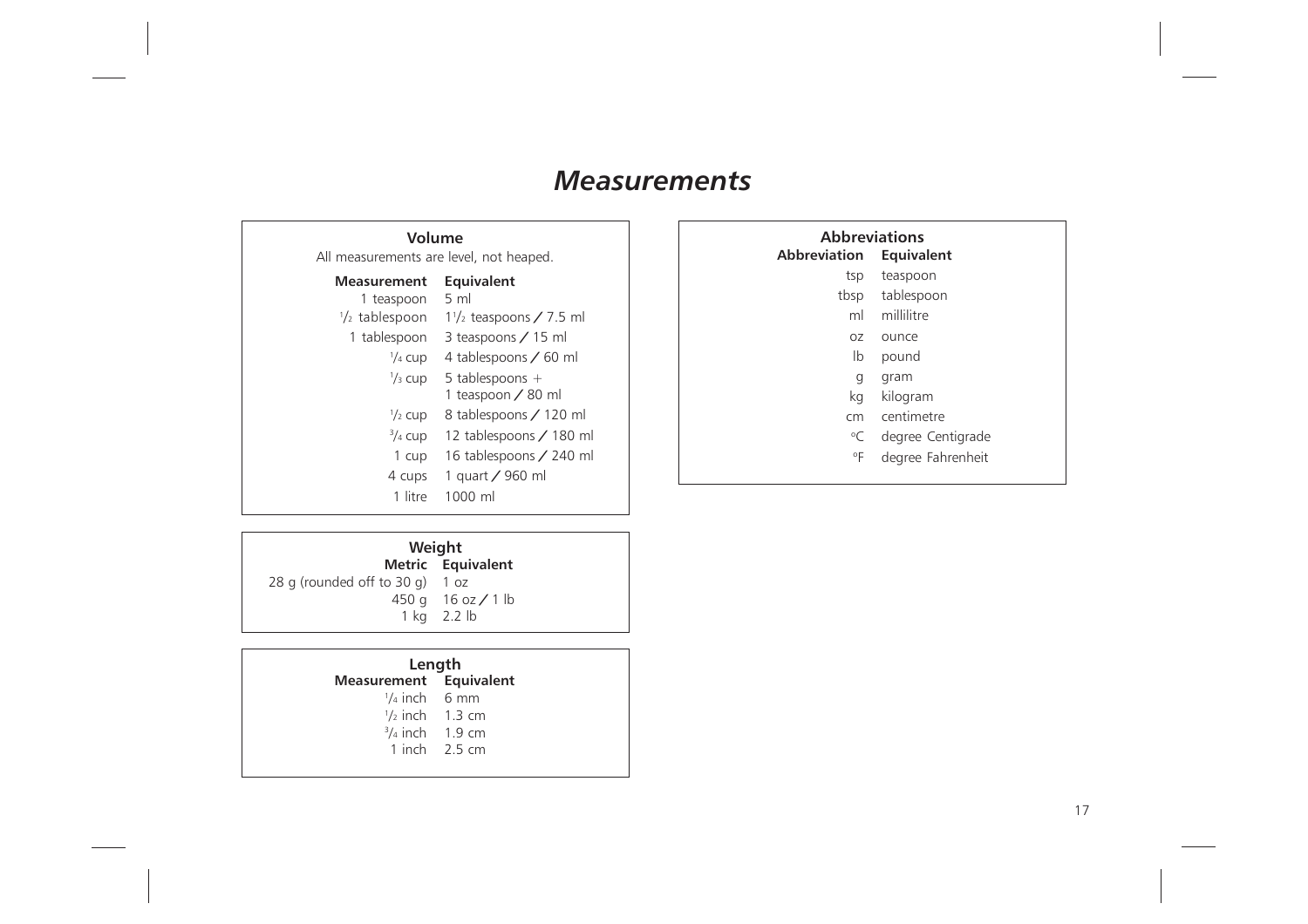# Cooking Rice

The basic steps to pressure cook rice are:

1. Pour water in cooker. Bring to boil on high heat. Add rice and seasonings (if desired). Stir. It is also possible to add rice, water and seasoning all together in the beginning.

2. Close cooker. Bring to full pressure on high heat. Reduce heat and cook the required time.

- **3.** Remove cooker from heat. Release pressure according to the chart.
- 4. Open cooker. Fluff up rice gently with a fork to separate grains.

There are many varieties of rice and some amount of experimentation with water and cooking time may be necessary to suit your taste.

- Do not fill cooker more than half.
- The grid is not required unless cooking rice in a mold.
- Pick over rice to remove foreign objects. Wash rice by rinsing in water until water is clear. Drain.
- Various stocks, spices and flavourings may be added to rice.
- When frying rice, stir gently with a wooden spoon to avoid breaking the grains.
- 1 cup of dry rice yields 2 to 3 cups cooked rice.
- Some varieties of rice, especially white rice, froth out of the steam vent unless they are cooked with oil or butter or in a mold.

To pressure cook Basmati rice in a mold, such as a metal bowl:

1. Put 1cup/200 g rice and  $1\frac{1}{8}$  cups/270 ml water in a mold (large enough to hold 3<sup>1</sup> /2 cups/840 ml).

2. Pour 1 cup/240 ml water in cooker. Put grid in cooker. Place mold on grid.

3. Close cooker. Bring to full pressure on high heat. Reduce heat and cook 3 minutes.

4. Remove cooker from heat. Allow to cool naturally 5 minutes. Release pressure with slight lifting of pressure regulator.

5. Open cooker.

| <b>Rice Chart</b>     |                             |                                  |                                             |                                                   |                                                 |  |  |
|-----------------------|-----------------------------|----------------------------------|---------------------------------------------|---------------------------------------------------|-------------------------------------------------|--|--|
| <b>Rice</b>           | <b>Maximum</b><br>Quantity* | Water<br>Quantity                | <b>Water Quantity</b><br>for 1 cup Rice     | <b>Pressure Cooking</b><br><b>Time in Minutes</b> | <b>Pressure Release</b>                         |  |  |
| <b>Colam Rice</b>     | $4\frac{1}{2}$ cups / 900 g | $5\frac{1}{2}$ cups / 1.3 litres | 1 <sup>1</sup> / <sub>4</sub> cups / 300 ml |                                                   | Allow to cool naturally                         |  |  |
| <b>Basmati Rice</b>   | $4\frac{1}{2}$ cups / 900 g | 5 cups $/$ 1.2 litres            | 1 <sup>1</sup> / <sub>8</sub> cups / 270 ml | 3                                                 | Allow to cool 5 minutes and<br>release pressure |  |  |
| <b>Parboiled Rice</b> | 4 cups / 800 g              | $6\frac{1}{2}$ cups / 1.6 litres | $1^{2}/_{3}$ cups / 400 ml                  |                                                   | Allow to cool naturally                         |  |  |

\* IN A 5 LITRE PRESSURE COOKER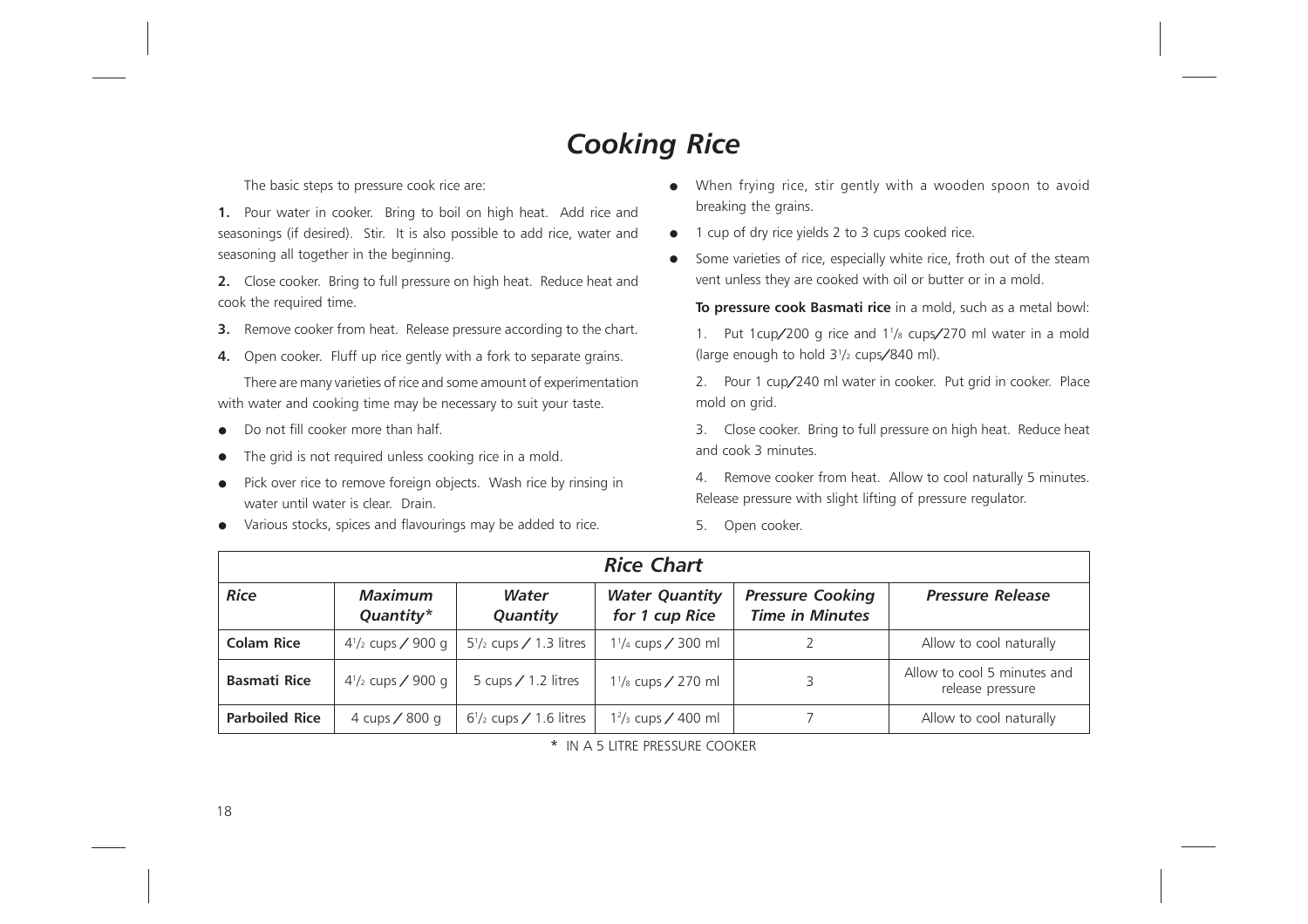# Cooking Dal

Dal is the Indian term for various dried edible seeds such as lentils. The basic steps to pressure cook dal are:

1. Put dal, water and seasonings (if desired) in cooker. Stir.

2. Close cooker. Bring to full pressure on high heat. Reduce heat and cook the required time.

**3.** Remove cooker from heat. Allow to cool naturally.

4. Open cooker. Add tempering with spices as desired.

Some dals such as tuvar, moong and chana, tend to sprout while cooking. Pressure cooking these dals in a mold eliminates sprouting.

-<br>For example, <sup>3</sup>/<sub>4</sub> cup/150 g tuvar dal and 2 cups/480 ml water may be pressure cooked in a 1 litre (1 quart) mold on the grid. Water in cooker body: 1 cup/240 ml water. Pressure cooking time: 10 minutes. Yield:  $2^{1/2}$  cups. See Using Molds, page 15.

See the following suggestions to reduce sprouting when cooking dal directly in the cooker.

### To Reduce Dal Sprouting

1. Do not fill the cooker body (dal and water combined) to more than one-third. Do not exceed dal and water quantities and cooking times given in the following chart.

2. Do soak dal (in enough water to cover dal) for 15 minutes before pressure cooking and add 1 tsp/5 ml salt, 1/4 tsp/1.3 ml turmeric and 1 tsp/5 ml vegetable oil per cup of dal, to dal and water in cooker before closing the lid.

**3.** Do reduce heat to medium immediately when the pressure cooker reaches "Full Operating Pressure".

4. Do not release pressure by lifting the pressure regulator.

5. If sprouting persists, bring to full pressure on medium heat and reduce heat immediately when the pressure cooker reaches "Full Operating Pressure".

| <b>Dal Chart</b>                                                                      |                                            |                                             |                                                                 |                         |  |  |
|---------------------------------------------------------------------------------------|--------------------------------------------|---------------------------------------------|-----------------------------------------------------------------|-------------------------|--|--|
| Dal                                                                                   | <b>Maximum</b><br>Quantity**               | Water<br>Quantity                           | <b>Pressure Cooking Time</b><br>in Minutes<br>(soaked/unsoaked) | <b>Pressure Release</b> |  |  |
| Tuvar dal*                                                                            | 1 <sup>3</sup> / <sub>4</sub> cups / 350 g | $4\frac{3}{4}$ cups / 1.1 litres            |                                                                 | Allow to cool naturally |  |  |
| Moong dal*                                                                            | 1 <sup>1</sup> / <sub>2</sub> cups / 300 g | 3 <sup>3</sup> / <sub>4</sub> cups / 900 ml |                                                                 | Allow to cool naturally |  |  |
| Chana dal $*$                                                                         | $2^{1/2}$ cups / 500 g                     | $4\frac{1}{4}$ cups / 1 litre               | 6                                                               | Allow to cool naturally |  |  |
| Sabat Urad                                                                            | 1 <sup>3</sup> / <sub>4</sub> cups / 350 g | 8 cups / 1.9 litres                         | 25                                                              | Allow to cool naturally |  |  |
| * To reduce frothing: Soak 15 minutes in water and drain; add salt, turmeric and oil. |                                            |                                             |                                                                 |                         |  |  |

There are many varieties of dal and some amount of experimentation with water and cooking time may be necessary to suit your taste. A few examples are given in the chart below.

\*\* IN A 5 LITRE PRESSURE COOKER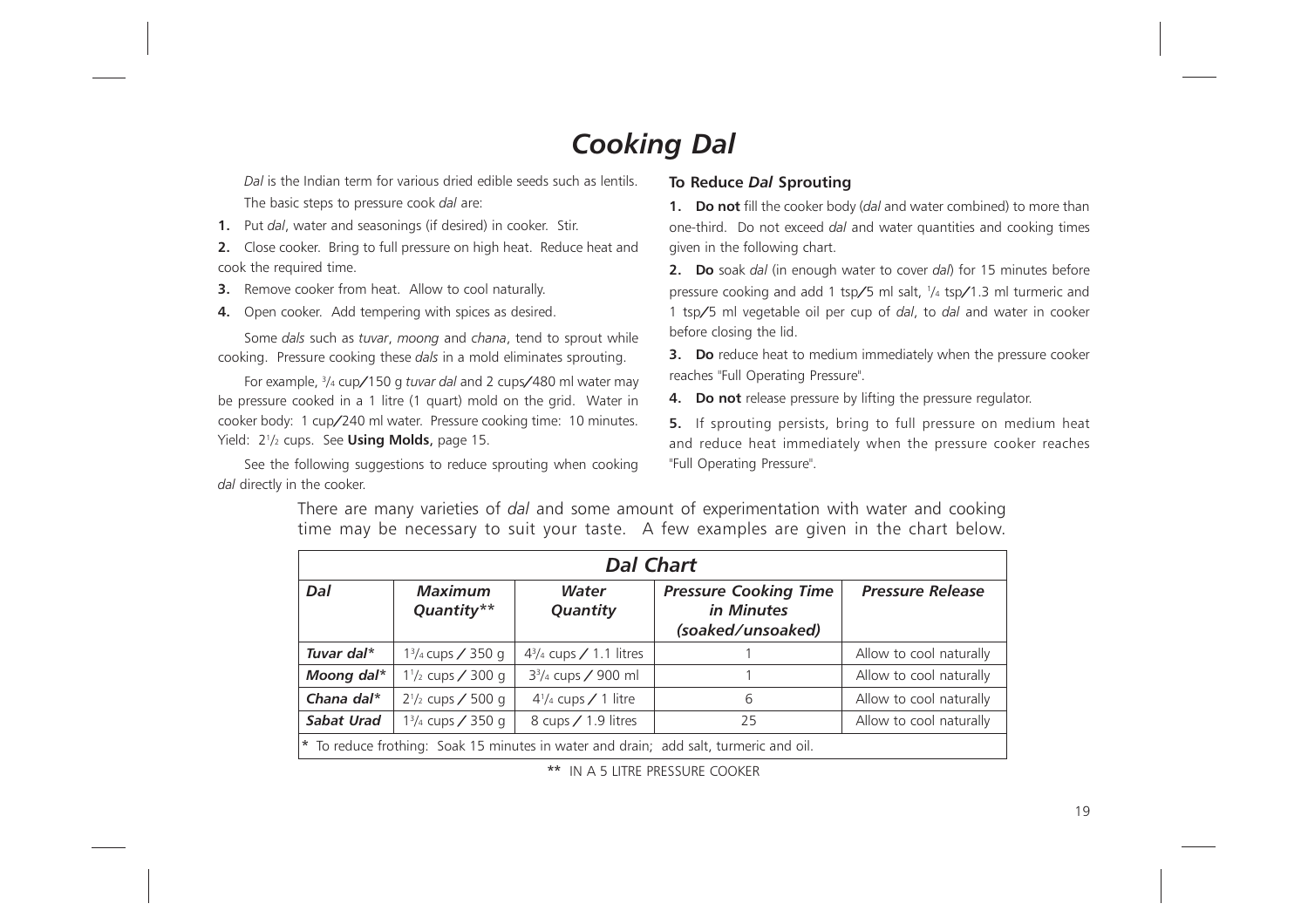# Pressure Cooking Charts

The charts in this section were compiled in our North American Test Kitchen using the food available. You may need to modify the pressure cooking times when cooking food from different regions.

| <b>Rice Pressure Cooking Chart</b> |                                      |            |                                                         |                                              |  |  |  |
|------------------------------------|--------------------------------------|------------|---------------------------------------------------------|----------------------------------------------|--|--|--|
| Rice (1 cup)                       | Water                                |            | Oil/Butter   Pressure Cooking<br><b>Time in Minutes</b> | <b>Pressure Release</b>                      |  |  |  |
| <b>Basmati Rice</b>                | $1\frac{1}{8}$ cups                  |            | 3                                                       | Allow to cool 5 minutes and release pressure |  |  |  |
| <b>Brown Rice</b>                  | 2 cups                               |            | 18                                                      | Allow to cool 5 minutes and release pressure |  |  |  |
| <b>White Rice</b>                  | $1\frac{1}{2}$ cups                  | tablespoon | 5                                                       | Allow to cool 5 minutes and release pressure |  |  |  |
| <b>Wild Rice</b>                   | 3 cups                               |            | 25                                                      | Release pressure immediately. Drain          |  |  |  |
|                                    | $\frac{1}{2}$ teaspoon salt optional |            |                                                         |                                              |  |  |  |

### Meat and Poultry

- Cooking time is affected by the thickness, the cut, the quality, the preparation (boneless, rolled etc.) of the meat and personal preference. The smaller the piece of meat, the greater its tenderness, the higher the quality and the bigger the bone  $-$  the shorter the cooking time required. Meat varies widely from region to region. The times given in the chart and recipes are for specific cuts and should serve as guides to be modified according to your ingredients, experience and taste.
- The pressure cooking time for large pieces of meat, called roasts, is according to weight - minutes of cooking per lb/kg of meat. The shape and thickness of the roast affect the cooking time. Short, fat roasts take longer to cook than long, flat roasts. Boneless and rolled

roasts take longer to cook than roasts with bones. Allow enough space around the roast in the cooker for steam circulation to ensure even cooking. For a more "roasted" effect, cook roast on grid.

- All the times in the Poultry Pressure Cooking Chart except turkey are for poultry which has been lightly browned. The amount of browning can affect the cooking time  $-$  the less the browning the longer the pressure cooking time. You may have to adjust the cooking time to reflect the degree of browning you prefer.
- Cooking times in the Poultry Pressure Cooking Chart are based on medium-sized pieces of young poultry. Increase time when cooking larger and/or older pieces.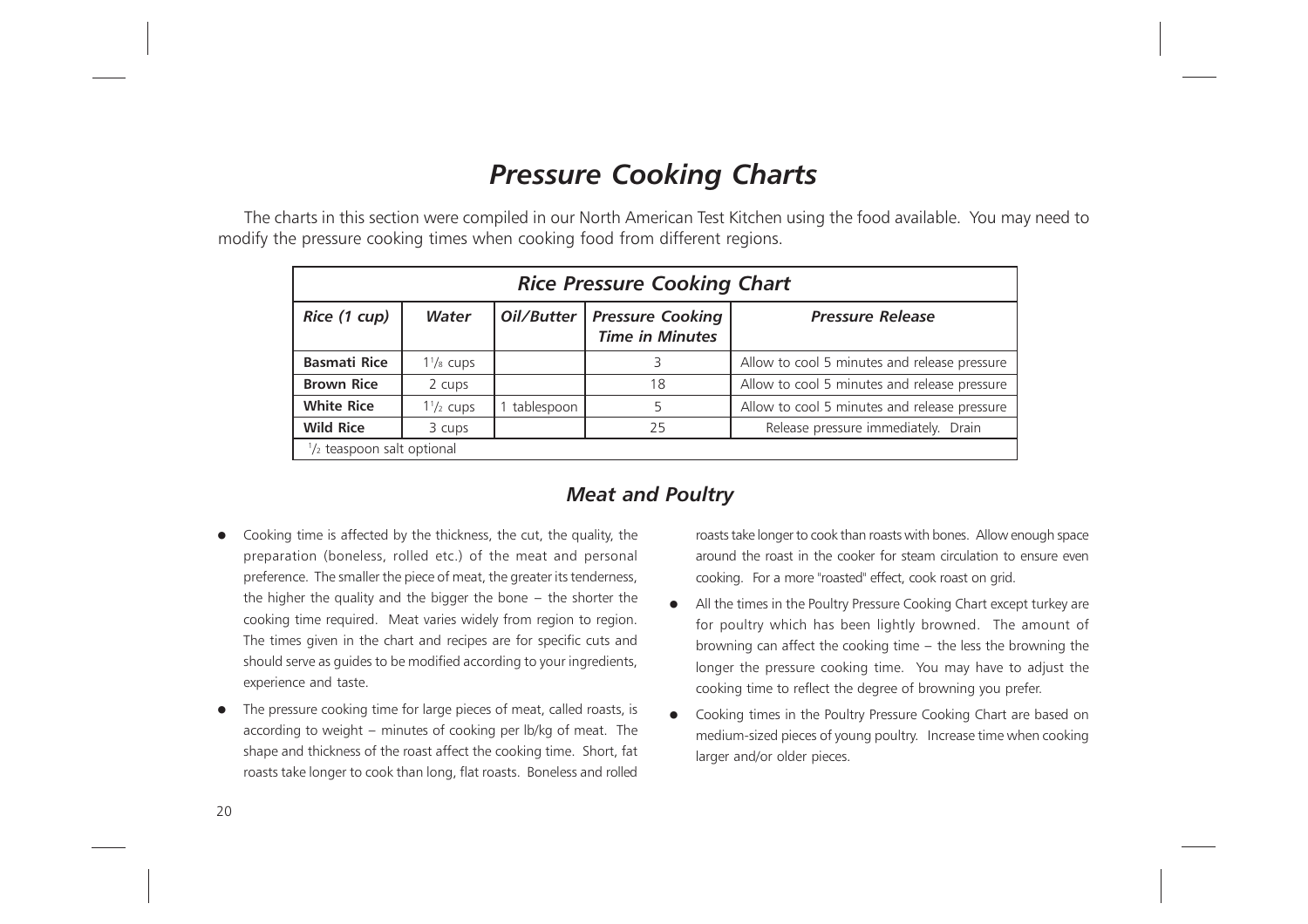|             | <b>Meat Pressure Cooking Chart</b>                                        |                                                  |           |                                     |                                                   |                                                             |  |
|-------------|---------------------------------------------------------------------------|--------------------------------------------------|-----------|-------------------------------------|---------------------------------------------------|-------------------------------------------------------------|--|
| <b>Meat</b> | <b>Description</b>                                                        |                                                  | Use       | Water in<br>Grid?   Pressure Cooker | <b>Pressure Cooking</b><br><b>Time in Minutes</b> | <b>Pressure Release</b>                                     |  |
| <b>Beef</b> | <b>Brisket (Corned Beef)</b>                                              |                                                  | <b>No</b> | Fill to Half                        | 20 per lb / 450 g                                 | Allow to cool naturally                                     |  |
|             | Flank Steak stuffed and rolled                                            |                                                  | <b>No</b> | 1 cup                               | 20                                                | Allow to cool naturally                                     |  |
|             |                                                                           | Ground Beef Patties 1 inch / 2.5 cm thick        | Yes       | $\frac{3}{4}$ cup                   | $\overline{5}$                                    | Release pressure immediately                                |  |
|             | Oxtail cut in pieces                                                      |                                                  | <b>No</b> | $1\frac{1}{2}$ cups                 | 45                                                | Allow to cool 5 minutes and<br>release pressure immediately |  |
|             | Roast (blade, chuck, round, rump)                                         |                                                  | Yes       | 1 cup                               | 20 per lb / 450 g                                 | Allow to cool naturally                                     |  |
|             |                                                                           | <b>Round (Swiss) Steak 1 inch / 2.5 cm thick</b> | <b>No</b> | 1 cup                               | 22                                                | Allow to cool naturally                                     |  |
|             | Shank Steak 1 inch / 2.5 cm thick                                         |                                                  | <b>No</b> | 1 cup                               | 30                                                | Allow to cool naturally                                     |  |
|             | <b>Short Ribs</b>                                                         |                                                  | Yes       | $1\frac{1}{2}$ cups                 | 30                                                | Allow to cool naturally                                     |  |
|             | Stew Meat (chuck, rib, round)<br>about $1\frac{1}{2}$ inch / 3.8 cm cubes |                                                  | <b>No</b> | 1 cup                               | 14                                                | Allow to cool naturally                                     |  |
|             | Tongue (fresh)                                                            |                                                  | <b>No</b> | Fill to Half                        | 60                                                | Allow to cool naturally                                     |  |
| Veal        | <b>Arm Steak</b>                                                          | $\frac{1}{2}$ inch / 1.3 cm thick                | <b>No</b> | 1 cup                               | 12                                                | Allow to cool naturally                                     |  |
|             |                                                                           | 1 $\frac{1}{2}$ inch / 3.8 cm thick              | <b>No</b> | 1 cup                               | 20                                                | Allow to cool naturally                                     |  |
|             |                                                                           | Roast (rump or shoulder) boned and rolled        | <b>No</b> | 1 cup                               | 15 per lb / 450 g                                 | Allow to cool naturally                                     |  |
|             | <b>Shank</b>                                                              |                                                  | <b>No</b> | 1 cup                               | 20                                                | Allow to cool naturally                                     |  |
|             | Stew Meat about 1 inch / 2.5 cm cubes                                     |                                                  | <b>No</b> | 1 cup                               | $10 - 12$                                         | Allow to cool naturally                                     |  |
| Lamb        | Leg                                                                       |                                                  | Yes       | 1 cup                               | 11 per lb / 450 g                                 | Allow to cool naturally                                     |  |
|             | Shank about $1/b / 450 g$                                                 |                                                  | <b>No</b> | $1\frac{1}{2}$ cups                 | 30                                                | Allow to cool naturally                                     |  |
|             | Shoulder Chops 1 inch / 2.5 cm thick                                      |                                                  | Yes       | 1 cup                               | 18                                                | Allow to cool naturally                                     |  |
|             |                                                                           | Stew Meat (shoulder) 11/2 inch / 3.8 cm cubes    | <b>No</b> | 1 cup                               | $10 - 12$                                         | Allow to cool naturally                                     |  |
| Pork        | <b>Boneless Loin Roast</b>                                                |                                                  | Yes       | 1 cup                               | 15 per lb / 450 g                                 | Allow to cool naturally                                     |  |
|             | <b>Boneless Shoulder Roast</b>                                            |                                                  | Yes       | 1 cup                               | 20 per lb / 450 g                                 | Allow to cool naturally                                     |  |
|             | Chops                                                                     | 1 inch $/$ 2.5 cm thick                          | Yes       | 1 cup                               | 15                                                | Allow to cool naturally                                     |  |
|             |                                                                           | $\frac{1}{2}$ inch / 1.3 cm thick                | Yes       | 1 cup                               | 10                                                | Allow to cool naturally                                     |  |
|             | <b>Spareribs</b>                                                          |                                                  | Yes       | $1\frac{1}{2}$ cups                 | 20                                                | Allow to cool naturally                                     |  |
|             | Stew Meat 11/2 inch / 3.8 cm cubes                                        |                                                  | <b>No</b> | 1 cup                               | 14                                                | Allow to cool naturally                                     |  |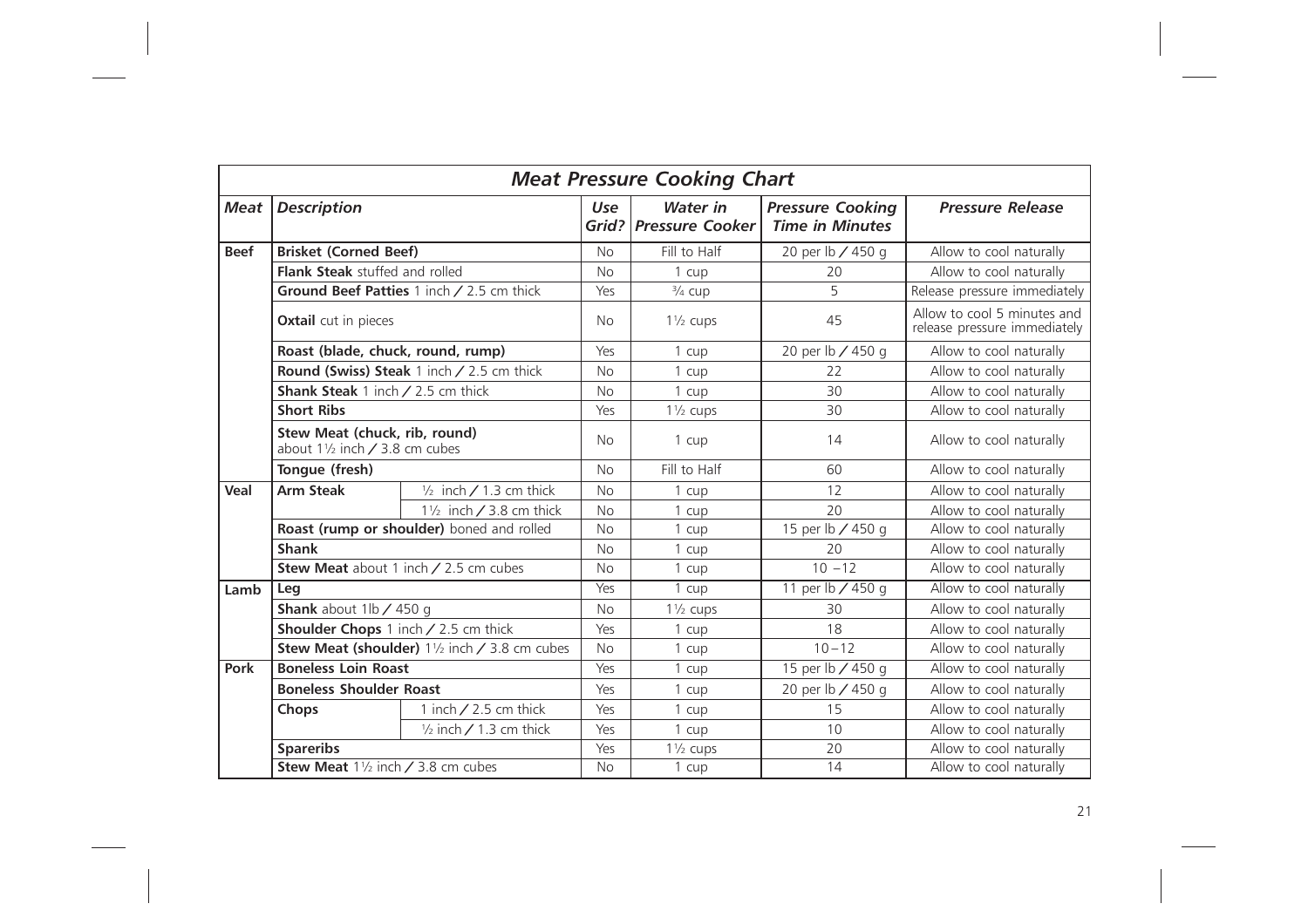| <b>Poultry Pressure Cooking Chart</b>     |                                                      |              |                                                   |                              |  |
|-------------------------------------------|------------------------------------------------------|--------------|---------------------------------------------------|------------------------------|--|
| <b>Poultry</b>                            | <b>Description</b>                                   | Use<br>Grid? | <b>Pressure Cooking</b><br><b>Time in Minutes</b> | <b>Pressure Release</b>      |  |
| Chicken                                   | <b>Pieces</b>                                        | Yes          | 7                                                 | Allow to cool naturally      |  |
|                                           |                                                      | Yes          | 9                                                 | Release pressure immediately |  |
|                                           | <b>Whole Fryer</b> $(3 \text{ lb} / 1.4 \text{ kg})$ | No.          | 11                                                | Allow to cool naturally      |  |
| Duck (domestic)                           | <b>Pieces</b>                                        | <b>No</b>    | $13 - 15$                                         | Allow to cool naturally      |  |
| <b>Rock Cornish Hen</b>                   | <b>Whole</b> $(1\frac{1}{4}$ lb / 560 g) stuffed     | Yes          | $12 - 15$                                         | Allow to cool naturally      |  |
| <b>Turkey</b>                             | <b>Breast</b> half $(2\frac{1}{2}$ lb / 1.1 kg)      | Yes          | 28                                                | Allow to cool naturally      |  |
|                                           | <b>Thigh</b>                                         | No           | 20                                                | Allow to cool naturally      |  |
|                                           | Leg                                                  | No           | 20                                                | Allow to cool naturally      |  |
| <b>Water:</b> 1 cup for all of the above. |                                                      |              |                                                   |                              |  |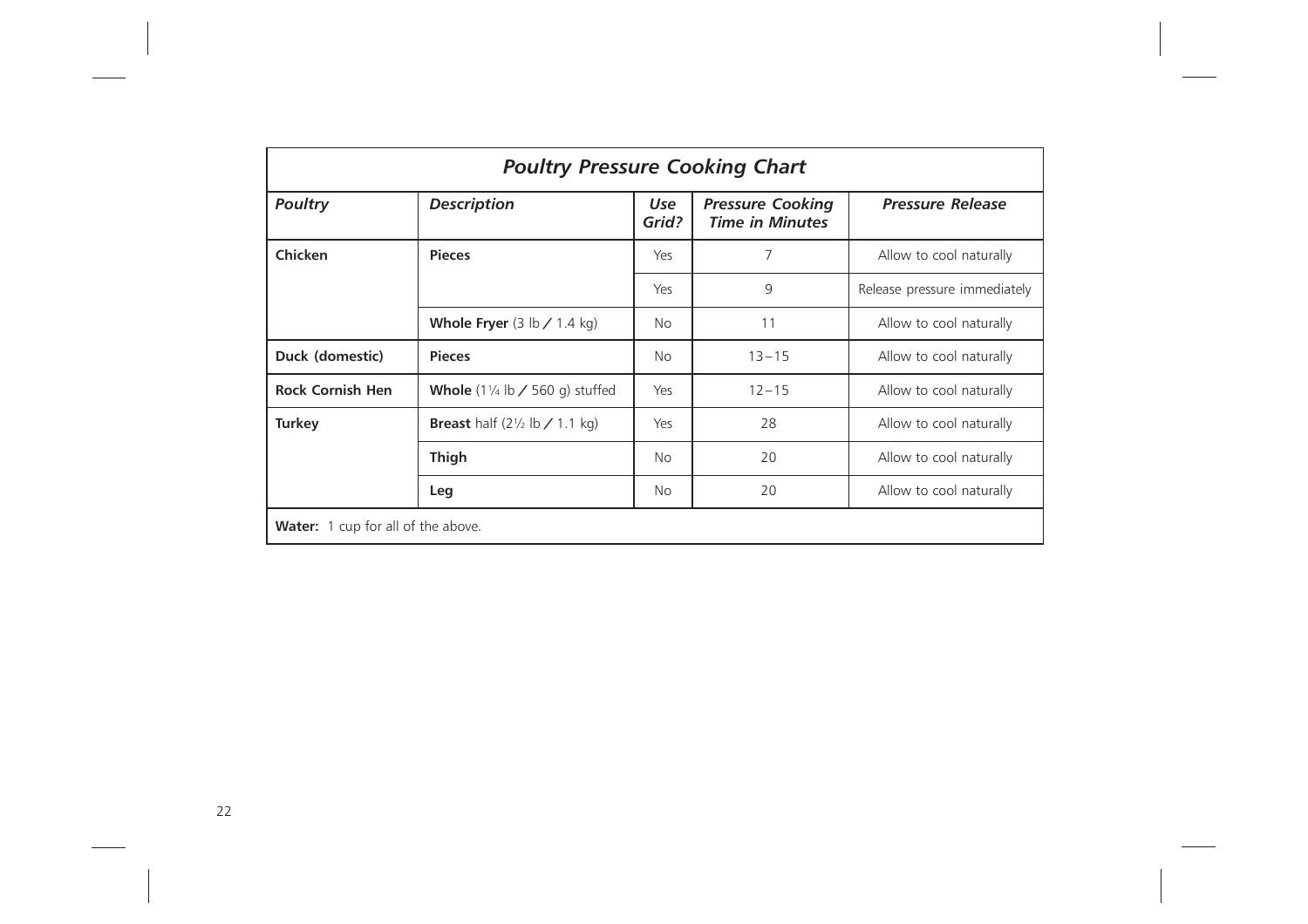| <b>Vegetable Pressure Cooking Chart</b> |                                                                |                                           |                                                   |                                    |  |
|-----------------------------------------|----------------------------------------------------------------|-------------------------------------------|---------------------------------------------------|------------------------------------|--|
| Vegetable                               | <b>Description</b>                                             | <b>Water</b> in<br><b>Pressure Cooker</b> | <b>Pressure Cooking</b><br><b>Time in Minutes</b> |                                    |  |
| <b>Artichokes</b>                       | Whole stems cut short                                          |                                           | $1\frac{1}{2}$ cups                               | 11                                 |  |
| <b>Asparagus</b>                        | Tough ends removed                                             |                                           | $\frac{1}{2}$ cup                                 | $1 - 2$ depending on size          |  |
| <b>Beets</b>                            | Whole unpeeled, root and 1 inch / 2.5 cm                       | small                                     | 1 cup                                             | 10                                 |  |
|                                         | of stem remaining                                              | medium                                    | $1\frac{1}{2}$ cups                               | $12 - 16$ depending on size        |  |
| <b>Broccoli</b>                         | <b>Flowerettes</b>                                             |                                           | $\frac{1}{2}$ cup                                 | 1                                  |  |
|                                         | <b>Full stalks</b> stems scored                                |                                           | $\frac{1}{2}$ cup                                 | 2                                  |  |
| <b>Brussels Sprouts</b>                 | <b>Whole</b> ends trimmed                                      | 1 cup                                     | 3                                                 |                                    |  |
| Cabbage                                 | Ouartered                                                      |                                           | 1 cup                                             | $5 - 6$ depending on size          |  |
| Carrots                                 | Sliced (foil on grid)                                          |                                           | $\frac{1}{2}$ cup                                 | 1                                  |  |
|                                         | Whole baby or large cut into halves lengthwise                 |                                           | $\frac{1}{2}$ cup                                 | 2                                  |  |
|                                         | Whole                                                          | 1 cup                                     | $4 - 7$ depending on size                         |                                    |  |
| <b>Cauliflower</b>                      | <b>Flowerettes</b>                                             | $\frac{1}{2}$ cup                         | 2                                                 |                                    |  |
|                                         | Whole small stems and leaves removed, core hollowed            |                                           | 1 cup                                             | 5                                  |  |
| Celery                                  | Cut into 1 inch $/$ 2.5 cm pieces                              |                                           | $\frac{1}{2}$ cup                                 | 2                                  |  |
| Collards                                | Stems (spines removed) cut crosswise in 1 inch / 2.5 cm pieces |                                           | 1 cup                                             | 5                                  |  |
| Corn on the Cob                         | Whole                                                          | 1 cup                                     | $4 - 5$ depending on size and<br>tenderness       |                                    |  |
| Eggplant                                | Cut into $1/2$ inch / 1.3 cm slices                            | $\frac{1}{2}$ cup                         | $\Omega$                                          |                                    |  |
| <b>Green Beans</b>                      | <b>Whole</b> ends trimmed                                      | $\frac{1}{2}$ cup                         | $1 - 2$ depending on<br>tenderness                |                                    |  |
|                                         | Cut into 1 inch $/$ 2.5 cm pieces                              |                                           | $\frac{1}{2}$ cup                                 | $0 - 1$ depending on<br>tenderness |  |

Chart continued overleaf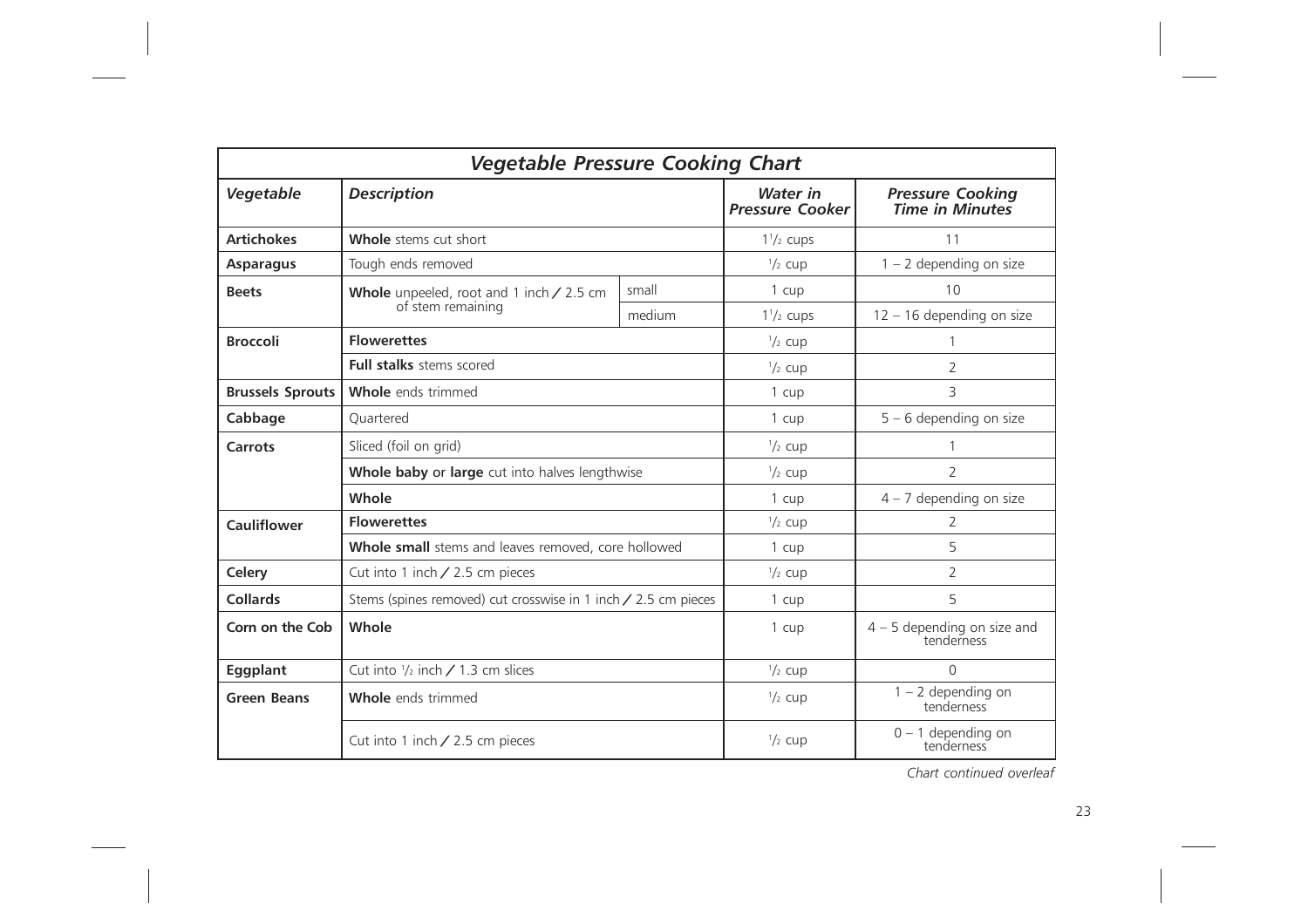| <b>Vegetable Pressure Cooking Chart</b>                                                                                                                                                                                                                                                                                                                                                                                                                                                                                           |                                                                                     |                                                         |                                           |                                                   |  |  |
|-----------------------------------------------------------------------------------------------------------------------------------------------------------------------------------------------------------------------------------------------------------------------------------------------------------------------------------------------------------------------------------------------------------------------------------------------------------------------------------------------------------------------------------|-------------------------------------------------------------------------------------|---------------------------------------------------------|-------------------------------------------|---------------------------------------------------|--|--|
| Vegetable                                                                                                                                                                                                                                                                                                                                                                                                                                                                                                                         | <b>Description</b>                                                                  |                                                         | <b>Water</b> in<br><b>Pressure Cooker</b> | <b>Pressure Cooking</b><br><b>Time in Minutes</b> |  |  |
| Kale                                                                                                                                                                                                                                                                                                                                                                                                                                                                                                                              | Cut in 1 inch $/$ 2.5 cm sections                                                   |                                                         | $\frac{1}{2}$ cup                         | $\overline{2}$                                    |  |  |
| Kohlrabi                                                                                                                                                                                                                                                                                                                                                                                                                                                                                                                          | Cut into $\frac{1}{2}$ inch / 1.3 cm slices                                         |                                                         | 1 cup                                     | 4                                                 |  |  |
| <b>Mustard Greens</b>                                                                                                                                                                                                                                                                                                                                                                                                                                                                                                             | Stalks removed                                                                      |                                                         | $\frac{1}{2}$ cup                         | $\overline{2}$                                    |  |  |
| Onions                                                                                                                                                                                                                                                                                                                                                                                                                                                                                                                            | Whole small                                                                         |                                                         | 1 cup                                     | 5                                                 |  |  |
| <b>Parsnips</b>                                                                                                                                                                                                                                                                                                                                                                                                                                                                                                                   | Whole                                                                               |                                                         | 1 cup                                     | 8 - 10 depending on size                          |  |  |
|                                                                                                                                                                                                                                                                                                                                                                                                                                                                                                                                   | Cut into 1 inch $/$ 2.5 cm pieces                                                   |                                                         | 1 cup                                     | $3 - 4$ depending on size                         |  |  |
| Peas                                                                                                                                                                                                                                                                                                                                                                                                                                                                                                                              | Shelled (foil on grid)                                                              | small                                                   | $\frac{1}{2}$ cup                         |                                                   |  |  |
|                                                                                                                                                                                                                                                                                                                                                                                                                                                                                                                                   |                                                                                     | medium                                                  | $\frac{1}{2}$ cup                         | $\overline{2}$                                    |  |  |
| <b>Potatoes</b>                                                                                                                                                                                                                                                                                                                                                                                                                                                                                                                   | Cut into $1/2$ inch / 1.3 cm slices                                                 |                                                         | $\frac{1}{2}$ cup                         | $\overline{2}$                                    |  |  |
|                                                                                                                                                                                                                                                                                                                                                                                                                                                                                                                                   |                                                                                     | Peeled and cut into $1\frac{1}{2}$ inch / 3.8 cm pieces | 1 cup                                     | 6                                                 |  |  |
|                                                                                                                                                                                                                                                                                                                                                                                                                                                                                                                                   | <b>Whole</b> peeled<br>small (3 oz / 85 g)                                          |                                                         | 1 cup                                     | 10                                                |  |  |
|                                                                                                                                                                                                                                                                                                                                                                                                                                                                                                                                   | Ωr<br>unpeeled                                                                      | medium (5 oz $/$ 140 g)                                 | $1\frac{1}{2}$ cups                       | 15                                                |  |  |
| <b>Rutabagas</b>                                                                                                                                                                                                                                                                                                                                                                                                                                                                                                                  | Cut into 1 inch $/$ 2.5 cm pieces                                                   |                                                         | 1 cup                                     | 5                                                 |  |  |
| Spinach                                                                                                                                                                                                                                                                                                                                                                                                                                                                                                                           | Stalks removed                                                                      |                                                         | $1/2$ cup                                 | 0                                                 |  |  |
| Squash, Acorn                                                                                                                                                                                                                                                                                                                                                                                                                                                                                                                     | Halved, seeds removed                                                               |                                                         | 1 cup                                     | $\overline{7}$                                    |  |  |
| Squash, Zucchini                                                                                                                                                                                                                                                                                                                                                                                                                                                                                                                  | Cut into $1/2$ inch / 1.3 cm slices                                                 |                                                         | $\frac{1}{2}$ cup                         | 1-2 depending on size                             |  |  |
| <b>Sweet Potatoes</b>                                                                                                                                                                                                                                                                                                                                                                                                                                                                                                             | Halved lengthwise                                                                   |                                                         | 1 cup                                     | $6 - 8$ depending on size                         |  |  |
| <b>Turnips</b>                                                                                                                                                                                                                                                                                                                                                                                                                                                                                                                    | Cut into $\frac{1}{2}$ inch $\angle$ 1.3 cm slices or 1 inch $\angle$ 2.5 cm pieces |                                                         | 1 cup                                     | $3 - 4$ depending on<br>tenderness                |  |  |
| For each item:<br>Times given in the chart are for fresh vegetables. For old and tough vegetables, increase<br>$\bullet$<br>zero pressure cooking time up to 1 minute, other times up to double.<br>- Use grid.<br>When pressure cooking vegetables with short pressure cooking times of 0 to 2 minutes<br>- Release pressure immediately.<br>and $1/2$ cup water do not leave the cooker once it is on heat. Pressure cook without delays:<br>time accurately, remove cooker from heat quickly and release pressure immediately. |                                                                                     |                                                         |                                           |                                                   |  |  |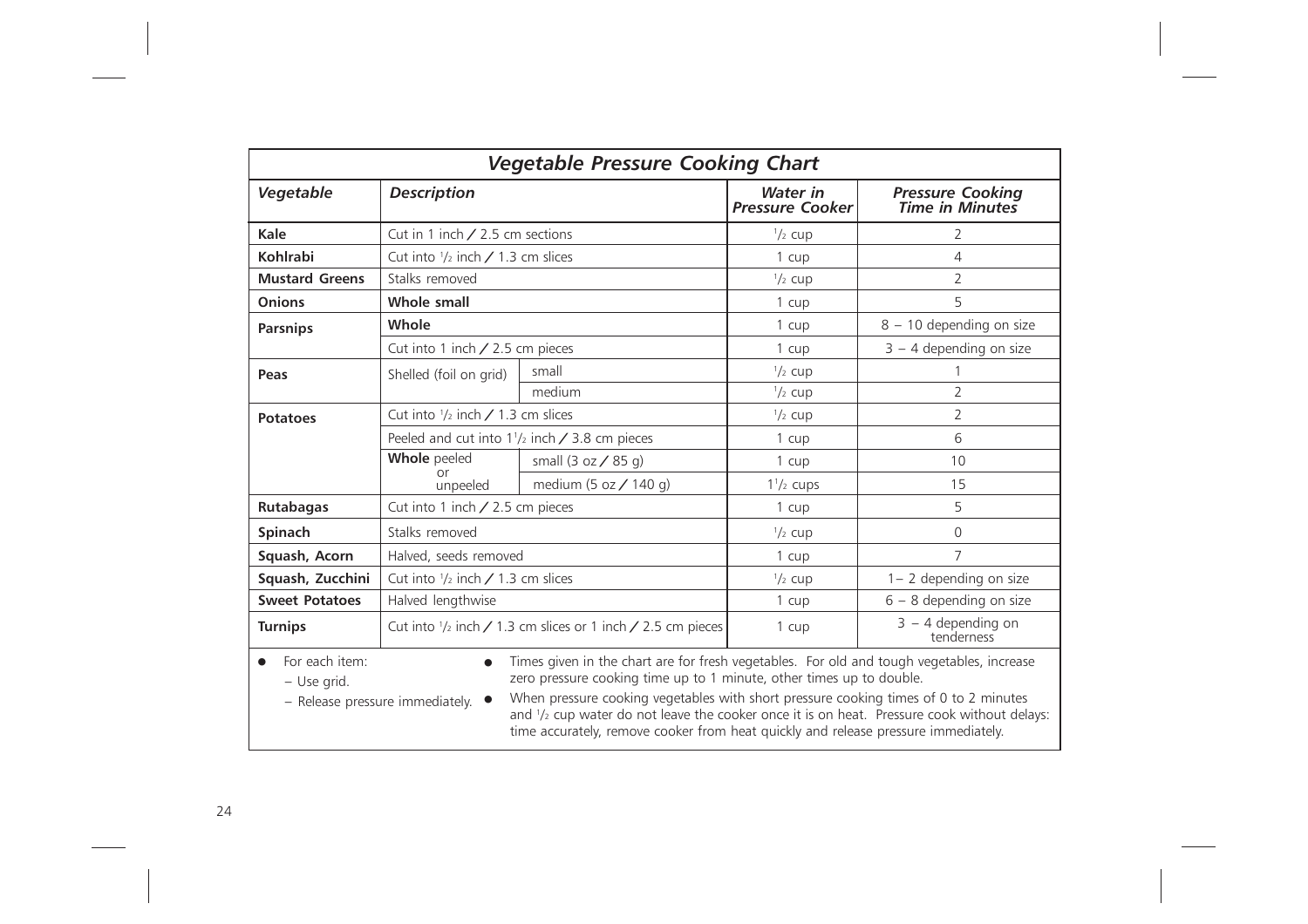Legumes are cholesterol-free, low in fat and high in proteins, minerals, B vitamins and fiber. They are particularly valuable for vegetarians and those wishing to reduce meat consumption.

| <b>Legume Pressure Cooking Chart</b>                                                                   |                                         |          |
|--------------------------------------------------------------------------------------------------------|-----------------------------------------|----------|
| Legume (1 cup)                                                                                         | <b>Pressure Cooking Time in Minutes</b> |          |
|                                                                                                        | Soaked                                  | Unsoaked |
| <b>Adzuki Beans</b>                                                                                    | 6                                       | 14       |
| Anasazi Beans                                                                                          | 5                                       | 22       |
| <b>Black (Turtle) Beans</b>                                                                            | 7                                       | 23       |
| <b>Black-eyed Beans</b>                                                                                | 6                                       | 15       |
| <b>Cranberry Beans</b>                                                                                 | 10                                      | 30       |
| <b>Flageolet Beans</b>                                                                                 | 10                                      | 23       |
| Garbanzo Beans (Chickpeas)                                                                             | 12                                      | 48       |
| <b>Great Northern Beans</b>                                                                            | 5                                       | 35       |
| <b>Kidney Beans</b>                                                                                    | 11                                      | 40       |
| <b>Lentils</b>                                                                                         | Do not soak                             | 6        |
| <b>Mung Beans</b>                                                                                      | Do not soak                             | 8        |
| <b>Pinto Beans</b>                                                                                     | 6                                       | 30       |
| <b>Red Beans</b>                                                                                       | 6                                       | 30       |
| <b>Scarlet Runner Beans</b>                                                                            | 12                                      | 22       |
| <b>Small Navy Beans</b>                                                                                | 5                                       | 30       |
| <b>Soybeans</b> (Add 2 tablespoons vegetable<br>oil to reduce frothing.)                               | 20                                      | 50       |
| • Do not pressure cook lima beans. • For each item: Water: 3 cups. Allow to cool naturally.            |                                         |          |
| • Always ensure there is enough water to last the entire pressure cooking time.<br>See page 13, Water. |                                         |          |

Legumes tend to foam while cooking. This can be messy and/or block the steam vent unless you FOLLOW THE INSTRUCTIONS GIVEN ON THE NEXT PAGE.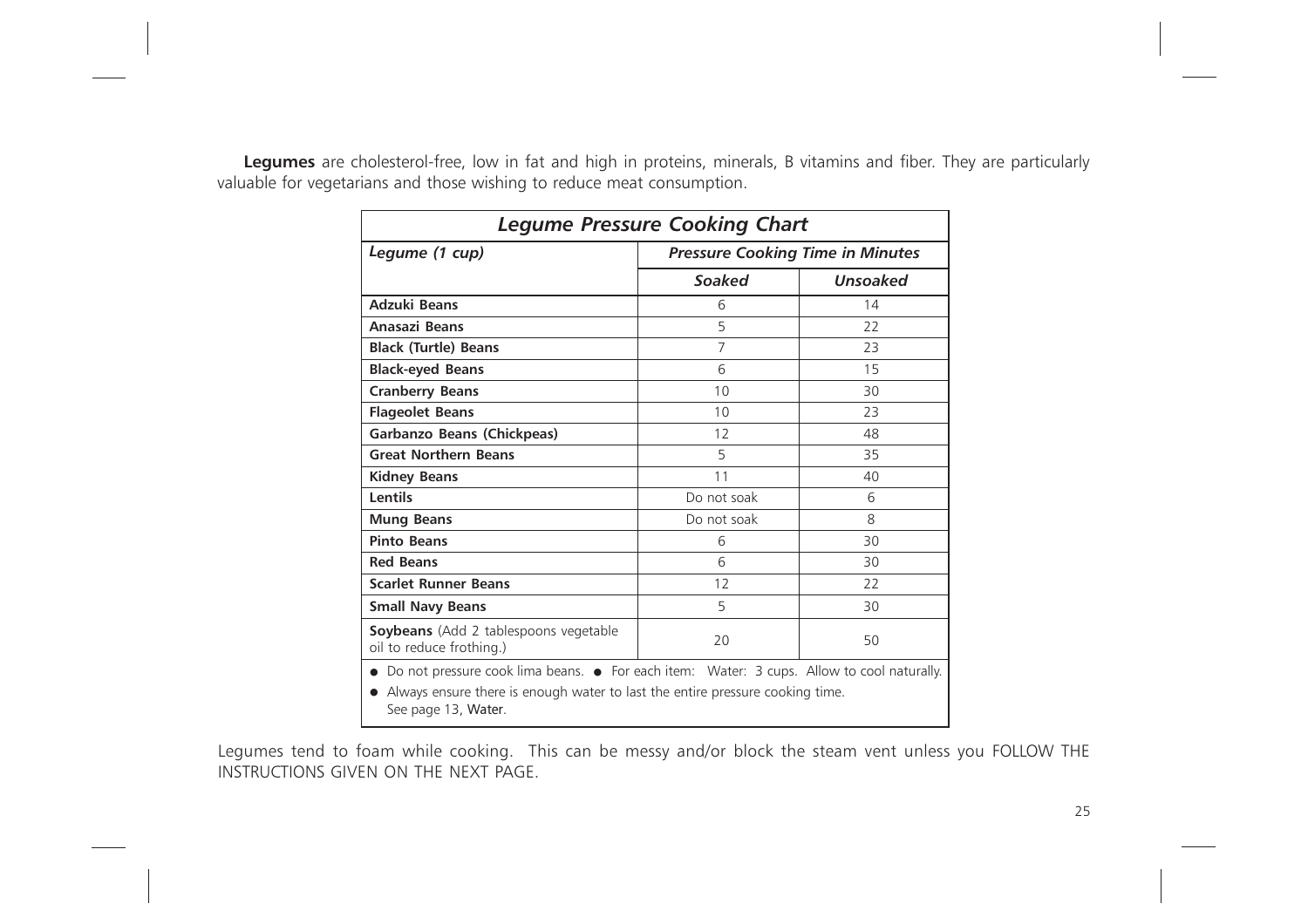### **Precautions**

- Never fill cooker more than half. If frothing occurs, reduce quantity by a further 10%. Legumes expand when cooked and absorb water. Do not reduce water quantity below  $1\frac{1}{2}$  cups.
- Measure legumes. Pick over to remove stones, dirt and shriveled, broken pieces and wash before cooking. To wash: place legumes in a bowl. Cover with water and agitate gently. Remove and discard floating pieces. Tip bowl to one side to drain off water, keeping one hand on the edge of the bowl to prevent legumes spilling. Repeat several times.
- Most varieties of beans yield about  $2^{1/2}$  cups cooked beans for every 1 cup dry beans.

### Soaking Legumes

You may or may not soak most legumes before pressure cooking. Soaked legumes cook more evenly, more quickly and may taste better. Soaking legumes and then discarding the soaking water can reduce the water soluble complex sugars which may cause the discomfort some people experience digesting legumes. If you soak legumes, adding 1 tablespoon of vegetable oil for each cup of legumes while pressure cooking helps reduce frothing. Unsoaked legumes froth less and hold their shape better. Some legumes also retain more of their colour when unsoaked. Two methods of soaking are:

1. To soak overnight: Put legumes in double their volume (enough to cover) of cold water overnight.

2. To soak one hour: Put legumes in a pan. Pour boiling water over legumes until they are covered by 1 inch/2.5 cm. Cover the pan and allow to stand 1 hour.

Drain and rinse legumes. Remove any floating, loose skins before cooking.

### Pressure Cooking Legumes

1. Put legumes and water in cooker. The grid is not required. A standard proportion is 3 cups of water for every 1 cup of legumes. The quantity of water can be reduced or increased according to your experience. Be sure the legumes are well covered with water. Legumes absorb water while cooking. Do not fill cooker more than half.

2. Adding 1 tablespoon of vegetable oil for every cup of legumes helps reduce frothing – especially with soaked beans. Add 2 tablespoons of oil for every 1 cup of soybeans. Salt and acidic foods such as tomatoes, ketchup, lemon juice, vinegar and molasses cause the skins of the beans to harden and extend the cooking times substantially. These are not ordinarily added while cooking. You may add flavourings such as 1 clove garlic (minced or whole), 1 bay leaf and/or a whole onion, according to your taste.

3. Boil. Skim off any scum with a slotted spoon. Close cooker. Bring to full pressure on medium heat. Reduce heat immediately when full pressure has been reached to prevent frothing. Remove cooker briefly from heat if the steam seems to be evacuating too forcefully. Heat should be the minimum necessary to maintain pressure.

4. Time according to the chart. The times given are approximate – the variety of legume, freshness, growing conditions affect cooking time. Cook until ALL the legumes are cooked. Beans should be cooked until they can be squeezed with thumb and finger or mashed with your tongue against the roof of your mouth quite easily. Do not eat legumes which are undercooked. The times given in the chart are for "just cooked" legumes. Cook longer when softer legumes are required, as for purées and soups.

5. When cooking is complete, remove cooker from heat and allow to cool naturally or place cooker in about 4 inches/10 cm of cold water in a basin or in a sink for 2 minutes. NEVER release pressure by lifting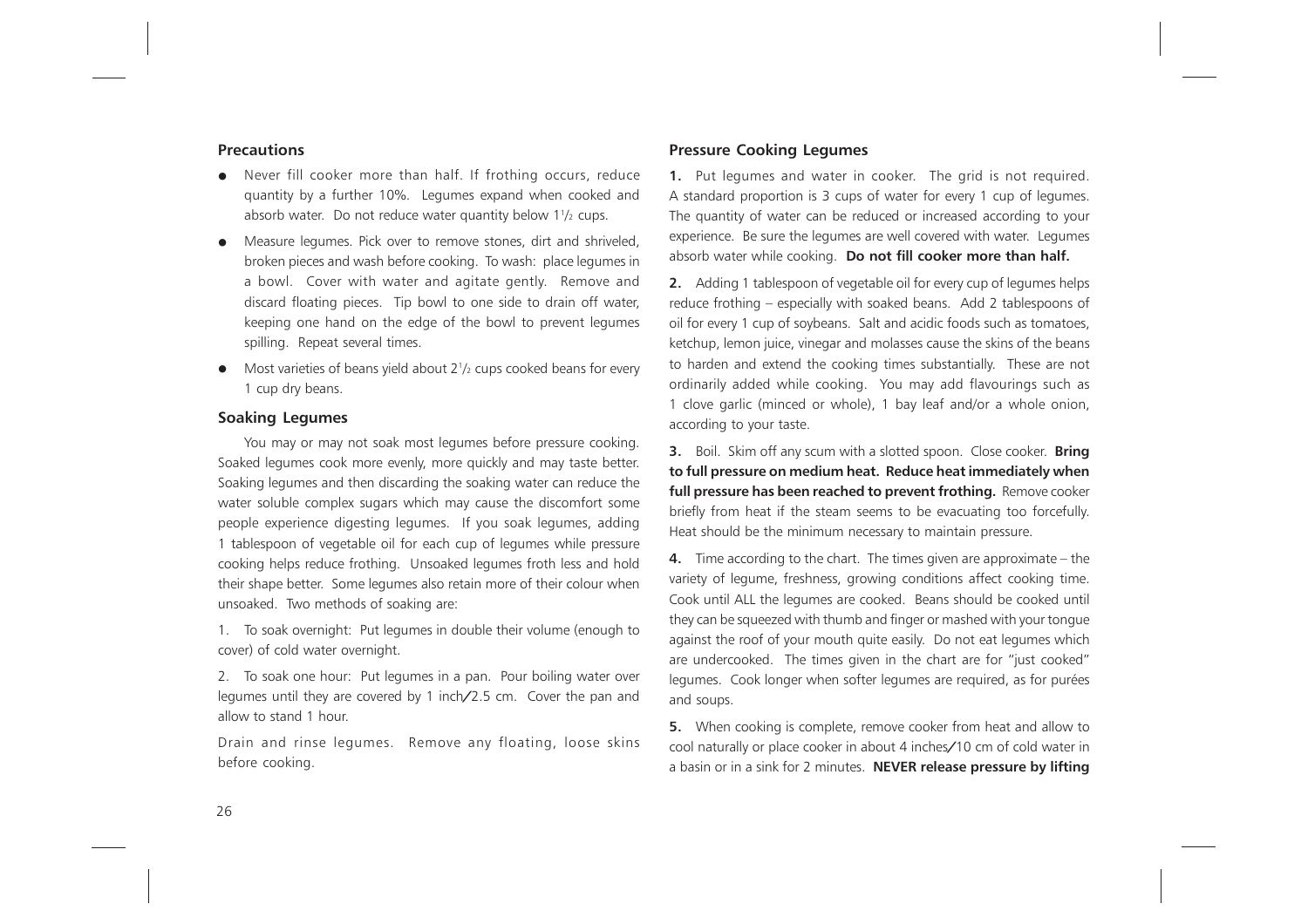the pressure regulator. Open cooker. Check doneness. If necessary, bring back to pressure and cook more or simmer without the lid until done. We do not recommend bringing soybeans back to pressure as they tend to froth out of the steam vent. Drain.

| <b>Seafood Pressure Cooking Chart</b>                        |                                                                  |                                                                                           |                                           |                                                                                                                                                                |
|--------------------------------------------------------------|------------------------------------------------------------------|-------------------------------------------------------------------------------------------|-------------------------------------------|----------------------------------------------------------------------------------------------------------------------------------------------------------------|
| <b>Seafood</b>                                               | <b>Shape and Size</b>                                            |                                                                                           | <b>Water</b> in<br><b>Pressure Cooker</b> | <b>Pressure Cooking</b><br><b>Time in Minutes</b>                                                                                                              |
| Cod                                                          | Fillet $\frac{3}{4}$ inch / 1.9 cm to<br>1 inch $/$ 2.5 cm thick |                                                                                           | $\frac{3}{4}$ cup                         | 3                                                                                                                                                              |
| <b>Halibut</b>                                               |                                                                  | <b>Steak</b> 1 inch $\angle$ 2.5 cm thick                                                 | 1 cup                                     | 6                                                                                                                                                              |
| Ocean Perch                                                  | Fillet $\frac{3}{4}$ inch / 1.9 cm thick                         |                                                                                           | $\frac{3}{4}$ cup                         | $\overline{2}$                                                                                                                                                 |
| <b>Red Snapper</b>                                           |                                                                  | <b>Fillet</b> $\frac{3}{4}$ inch / 1.9 cm thick                                           | $\frac{3}{4}$ cup                         | $\overline{2}$                                                                                                                                                 |
| Salmon                                                       | <b>Steak</b>                                                     | 1 inch $/$ 2.5 cm thick                                                                   | 1 cup                                     | 6                                                                                                                                                              |
|                                                              |                                                                  | $1\frac{1}{2}$ inch / 3.8 cm thick                                                        | 1 cup                                     | 9                                                                                                                                                              |
| <b>Scallops</b>                                              |                                                                  |                                                                                           | $\frac{3}{4}$ cup                         | $1 - 2$                                                                                                                                                        |
| Sole                                                         | <b>Fillet</b>                                                    | $\frac{1}{4}$ inch / 6 mm thick                                                           | $\frac{3}{4}$ cup                         | $\Omega$                                                                                                                                                       |
|                                                              |                                                                  | $\frac{1}{2}$ inch / 1.3 cm thick                                                         | $\frac{3}{4}$ cup                         | 1                                                                                                                                                              |
| <b>Trout</b>                                                 |                                                                  | <b>Small, whole</b> $(10 oz / 280 g)$                                                     | $\frac{3}{4}$ cup                         | $\overline{4}$                                                                                                                                                 |
| Tuna                                                         |                                                                  | <b>Steak</b> $\frac{3}{4}$ inch / 1.9 cm thick                                            | $\frac{3}{4}$ cup                         | $\overline{3}$                                                                                                                                                 |
| For each item: Use grid and<br>release pressure immediately. |                                                                  | When pressure cooking seafood, even a few<br>extra seconds can overcook. Do not leave the | release pressure immediately.             | cooker once it is on the heat $-$ cooking times are so<br>short. Pressure cook seafood without delays: time<br>accurately, remove cooker from heat quickly and |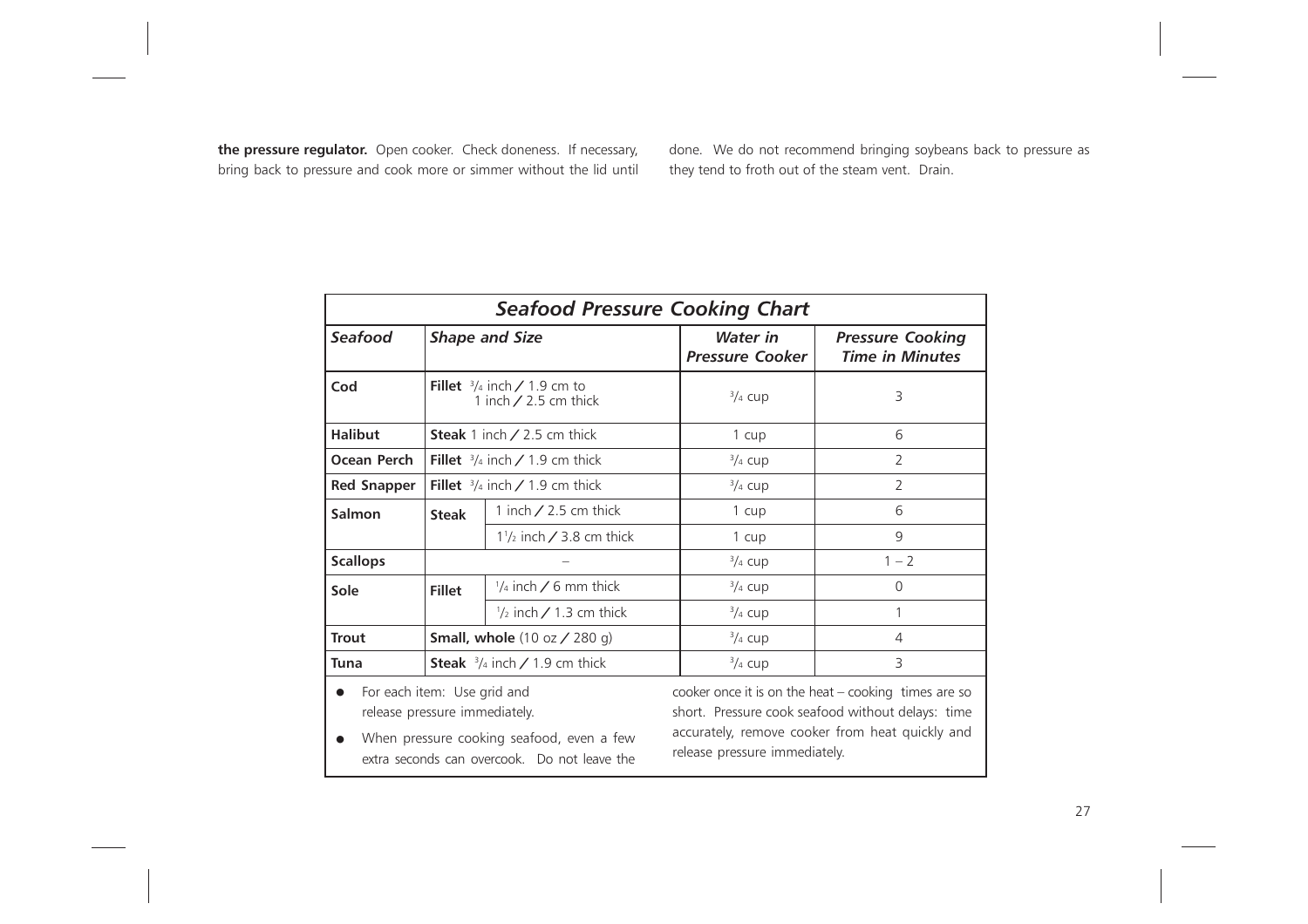# Care and Cleaning

To get the best use from your Hawkins Pressure Cooker, observe the following directions.

### Body and Lid

- Remove label, wash, rinse and dry cooker before use. Remove any adhesive with baby or vegetable oil.
- Do not hit or knock the rim of the cooker body with a ladle, spoon or any other object and protect the edge of the lid from dents which may disturb sealing.
- Do not leave food or water in the cooker for hours. Do not leave the cooker lying in water or with dirty dishes. Chemicals and natural salts in the water and decomposing food can cause pitting of the metal. Do not leave salted liquid, vinegar, lemon juice, mayonnaise or mustard in the cooker. Never add salt to the cooker when there is no liquid in the cooker.

### Handles

- Plastic handles are liable to break under a blow.
- Do not attempt to remove the "play" or movement provided for the lid handle bar where it is attached to the lid.

### Rubber Sealing Ring

- Do not stretch the sealing ring, particularly when it is hot, as it may distort.
- Replace the sealing ring when it no longer seals, becomes hard or cracked. Before replacing at the first sign of not sealing, however, check that the sealing ring is sitting flush in the lid curl and that the lid is properly centered. Sometimes just moving the sealing ring around or inverting it stops the leak.

### General Cleaning

- DO NOT WASH PRESSURE COOKER OR ANY OF ITS PARTS IN A DISHWASHER.
- Always wash and dry every surface of the cooker soon after use. Food, if not removed, can corrode the metal over a period of time.
- Wash all parts of the cooker in hot water with a mild soap or detergent and a dishcloth or sponge. Rinse and wipe dry. Aluminium can become pitted if left wet.
- Carefully remove the sealing ring when washing the lid. Gently wipe or wash and rinse the sealing ring without stretching it.



- Check that the steam vent is clear after rinsing. If it is clogged, clean by carefully pushing a wire through the steam vent. Rinse with running water. A needle may be used to remove food from the steam vent nut.
- The pressure regulator can be cleaned with a jet of water to clear the holes inside. The colour of the black spring of the pressure regulator may wear off over time. This is normal wear and does not affect its functioning.
- Clean the area between the lid and the lid handle bar with a brush as required.
- Metallic marks most often from gas stove pan supports may appear on the black hard anodized base. To remove metallic marks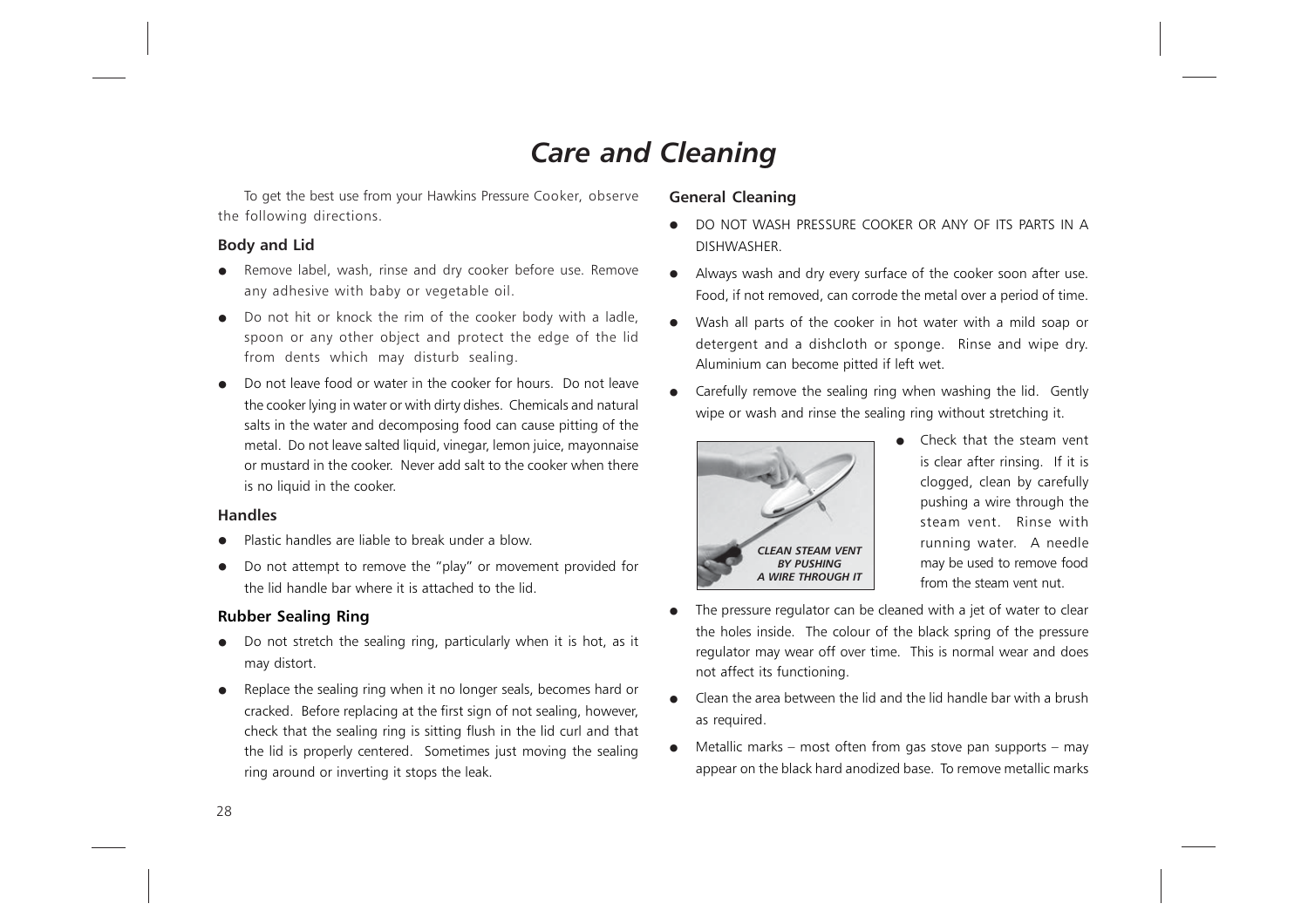from base: apply a kitchen cleanser to the marks and rub with an abrasive kitchen scrubber such as Scotch-Brite or fine steel wool.

### Baked-on Stains

- If the pressure cooker is not cleaned thoroughly after each use, a thin layer of food or grease may remain. When the cooker is heated next, this food/grease becomes "baked-on" and very difficult to remove. Avoid "baked-on" fat or gravy stains; wipe off any fat or gravy on the cooker base before placing on hot stove. Ensure stove surface in contact with pressure cooker is free of fat drippings.
- If you do get "baked-on" stains on the hard anodized base, tackle them while they are still fresh. Soak in hot water. Make a thick paste of a chlorine-based kitchen cleanser and apply it to the surface. Wait 5 to 10 minutes, then scour with steel wool using a circular motion. Wash and wipe dry.
- If food is stuck to the cooker, remove with a plastic scrubber and a non-abrasive cleanser or an aluminium cleanser. If food is badly stuck or burned: pour into cooker enough water (not above half full) to cover the area of burned food. Close cooker. Bring to full pressure on high heat. Reduce heat and cook 5 minutes. Allow to cool naturally. Open cooker. Wash and wipe dry. Do not use abrasive powders or bleach. For stubborn spots, a fine soap-impregnated steel wool pad may be used sparingly.

### Loss of Shine

With use, the aluminium cooker body and lid may lose their shine. The loss of shine is the normal behavior of the metal over time.

### Removing Stains Caused by Chemicals in the Water

The inside of the cooker body may become darker due to minerals in the water. This darkening is neither injurious to health nor does it affect the taste and quality of food. To remove stains from inside the cooker body: fill cooker with water to half its capacity. Add 2 teaspoons tartaric acid (cream of tartar) or lemon juice for each quart/litre of water. Bring cooker to full pressure on high heat and cook 15 minutes. If you wish to remove stains from the upper half of the cooker body, do not pressure cook. Fill cooker with enough of the same water-tartaric acid solution to cover the stains. Boil 30 minutes. Wash and then dry with a soft, clean cloth. Do not apply the lemon juice or tartaric acid solutions to the black base as they may damage the finish.

### Storing

- Allow the cooker and all its parts to dry completely before storing.
- The sealing ring should be stored fitted in the lid curl.
- Store the cooker open to avoid mustiness.

### How to Prevent Unnecessary Fusing of the Safety Valve

**1.** Check that the steam vent is clear by looking through it.

**2.** Do not fill the cooker more than  $\frac{2}{3}$  (for liquid foods, not more than half).

**3. Do** put enough water for the cooking time (Check water quantities in this Manual).

4. Do not place the pressure cooker on an industrial burner or stove – use only a domestic stove.

5. Do reduce heat to medium or lower when the pressure cooker reaches "Full Operating Pressure" (See Trial Run page 9).

**6.** Do take the pressure cooker off the stove when its cooking time is complete (Check cooking time in chart or recipe as appropriate).

### Replaceable Parts

• Always use genuine Hawkins spare parts for your safety and the durability of the cooker. See page 30 for Parts, Do-it-Yourself Repairs and Service.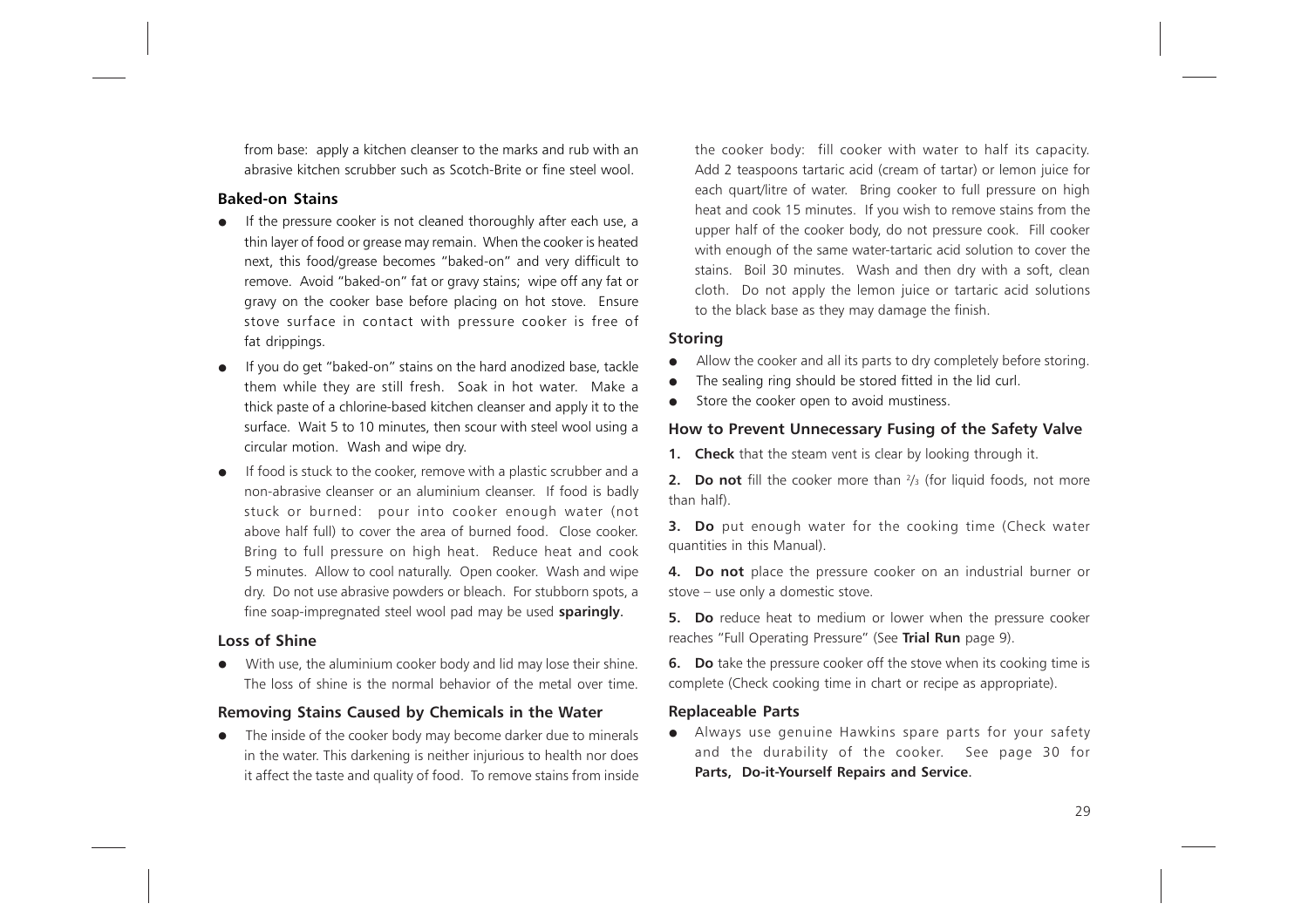### Parts, Do-it-Yourself Repairs and Service

### For spare parts, contact:

### 1. Quality Natural Foods Ltd.

91 Select Avenue Scarborough Ontario M1V 4A8 TEL (416) 261 8700 FAX (416) 261 8760 EMAIL qualitynf@bellnet.ca

#### **OR** STREET STREET AND THE STREET STREET STREET AND THE STREET STREET AND THE STREET STREET AND THE STREET AND T

#### 2. Gagan Foods International Ltd.

8137 Swenson Way Delta B.C. V4G 1J5 TOLL FREE 1- 877-327-9611 TEL (604) 583 6000 FAX (604) 583 6001 EMAIL info@gaganfoods.com

### In case of any difficulty, contact:

#### Hawkins Cookers Limited

Maker Tower F -101, Cuffe Parade, Mumbai 400 005, India FAX (91 22) 2218 1190 EMAIL conserve@hawkinscookers.com

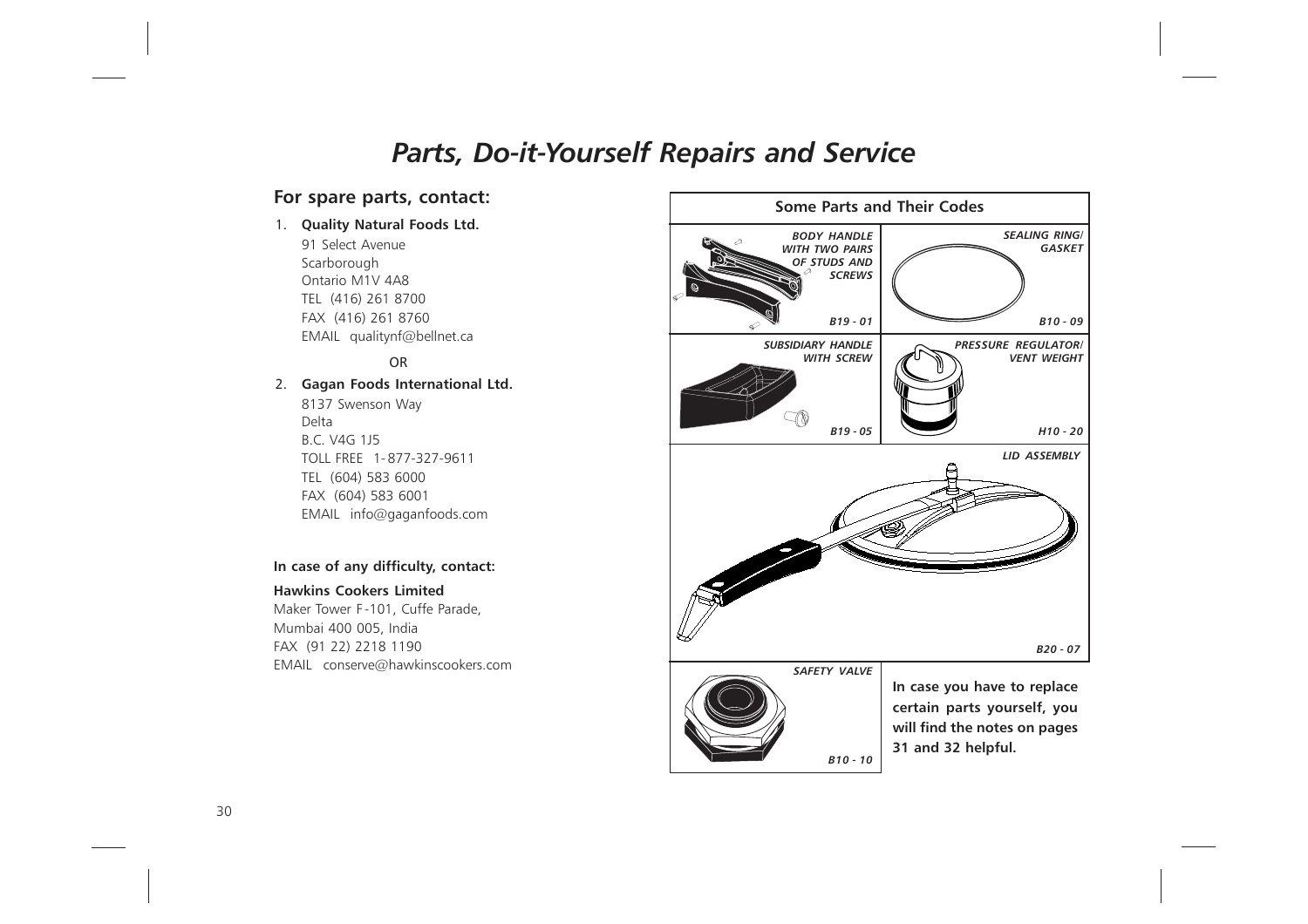### Sealing Ring Replacement

If leakage develops along the rim of the cooker body which is not due to the misalignment of the lid or a dent on the rim or lid curl, the sealing ring needs to be replaced. This is simply done by changing it with a replacement Hawkins sealing ring (see page 7).

### Replacement of Plastic Handles

The subsidiary handle and the body handle are replaceable by unscrewing the existing handle and screwing on the replacement handle with a screwdriver. For the body handle: place the two halves of plastic body handle on either side of the metal bracket. Join them together, insert studs and tighten the screws into studs from the opposite side.

If the subsidiary or the body handle is difficult to unscrew, a second person holding the cooker body firmly while one person turns the handle screws anti-clockwise will make it easier.

### Safety Valve Replacement

1. Get a genuine Hawkins safety valve.





**2.** Two 17mm/ $<sup>11</sup>/16$  inch spanners (wrenches) are required to replace</sup> the safety valve – one for holding the valve on the underside of the lid and one for turning the nut on the top of the lid.

- 3. A food compatible sealant or glue is recommended.
- 4. One strong person can replace the safety valve as stated alongside.

#### TO REMOVE

1. Remove the sealing ring and pressure regulator from the lid.

2. Hold and brace the lid on a soft surface such as a folded cloth with the left hand. Take care not to bend or warp the lid curl. Do not hold the lid by the handle. With the right hand, place the spanner around the nut on the top of the lid (see



Picture 1). Exert downward pressure on the nut just until it loosens.

3. Place the ring end of one spanner on the valve on the underside of the lid and hold it in place with the thumb of the left hand while grasping the lid with the same hand (see Picture 2). With the right hand, place the other spanner around the nut on the top of the lid (see **Picture 3**). Exert downward pressure on the nut. Remove and re-apply spanner to the nut on the top of the lid at a higher angle. Repeat downward pressure. Repeat procedure until the nut can be unscrewed from valve with fingers. Remove nut, washer and valve. A factory-fitted safety valve does not include a washer. Discard all parts; do not reuse any part.



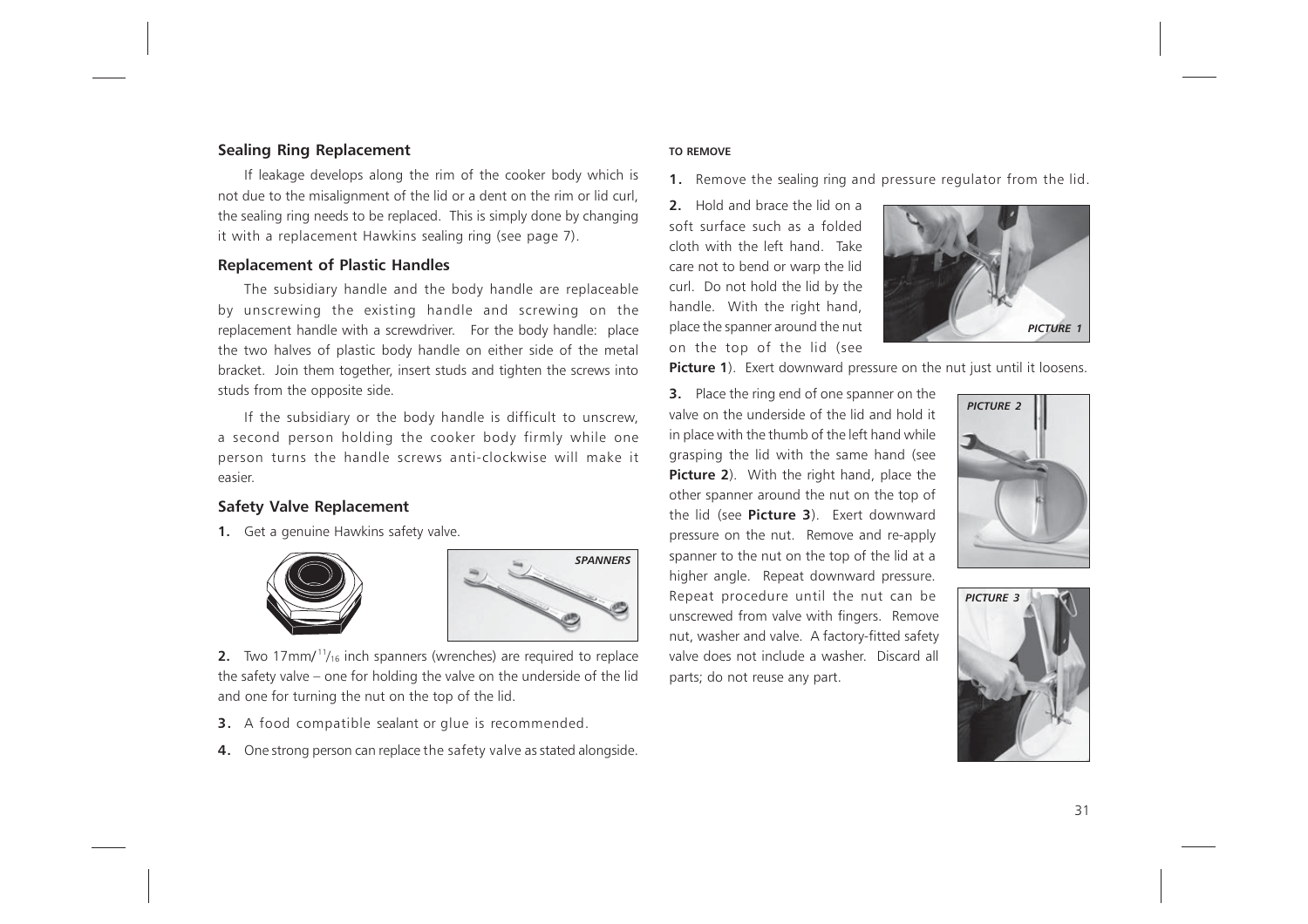#### TO REPLACE

1. Clean all surfaces around the lid hole where the safety valve will sit.

2. Unscrew the new nut and remove the washer and keep them to one side, with the chamfered side of the nut up.



**3.** Hold the valve and apply a small amount of food compatible sealant or glue on the valve threads (to prevent any leakage). Push the valve into the safety valve hole from the underside of the lid and hold in place with the left hand. Place the washer around the threads of the valve on the top surface of the lid. Place the nut (chamfered side up) on the washer and screw the nut in a clockwise direction with your fingers until tight (see Picture 4).



4. Wipe off any sealant or glue that may have squeezed out while it is still fresh and soft.

5. Hold the lid handle in your right hand and turn the lid upside down, that is, with the underside of the lid facing you and the top side of the lid lying flat on the soft, folded cloth on a table. With the left hand, position the ring



end of one spanner around the valve on the underside of the lid and hold it in place with the fingers of the left hand while grasping the lid with the same hand (see **Picture 5**).

6. Raise the lid vertically, holding the lid with your left hand with the ring spanner in place on the safety valve (to stop its rotation when you tighten the nut). Now the underneath of the lid will be away from you and the top of the lid



will be facing you. With the right hand, position the second spanner around the nut under the lid handle bar at an upward angle and exert downward pressure on the spanner (see Picture 6). Tighten the nut securely by repeating the downward strokes of the spanner until the nut stops moving.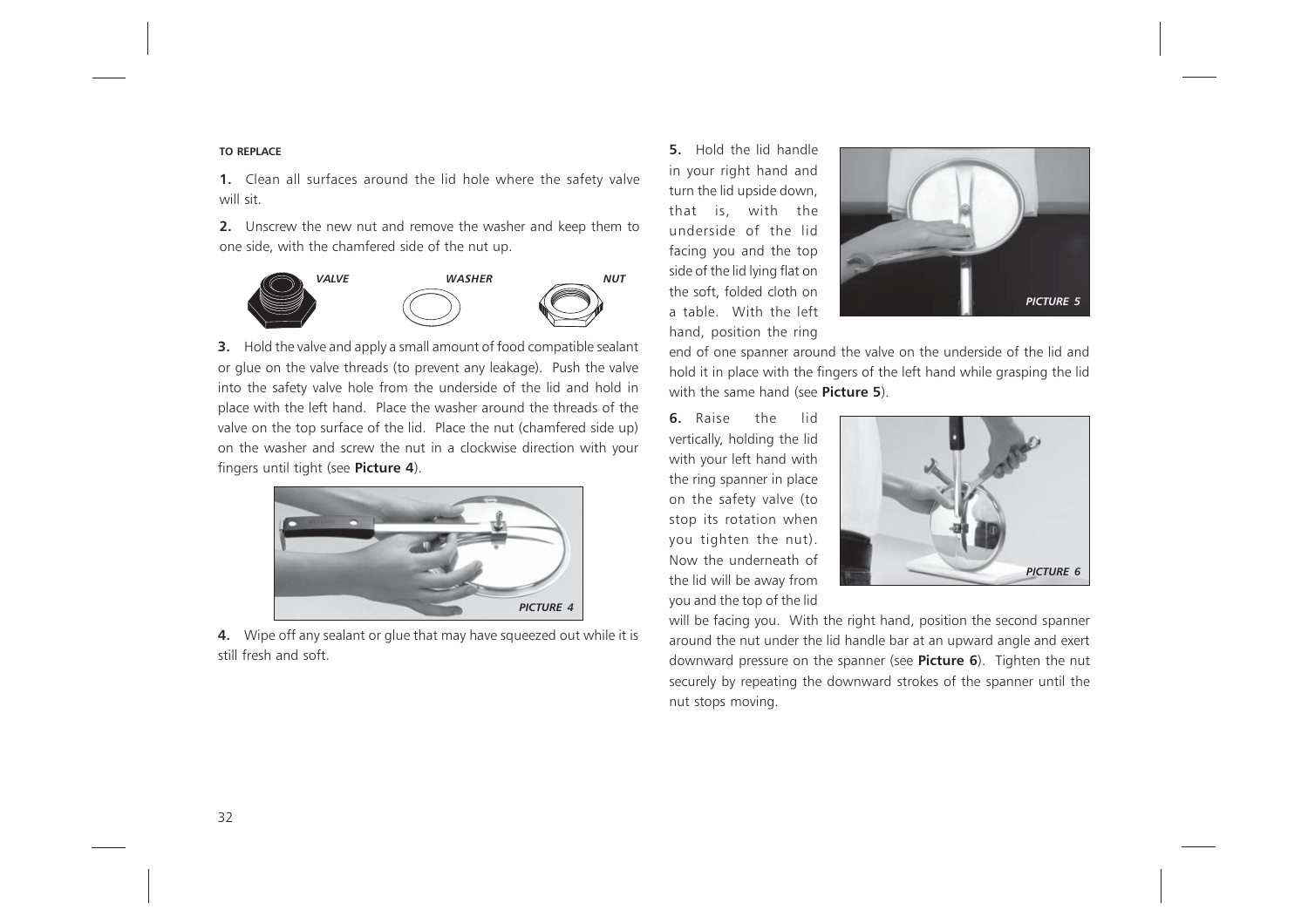# RECIPES

### Minestrone Soup

| Serves 6                   | Pressure Cooking Time 11 minutes                                                                                                                  |
|----------------------------|---------------------------------------------------------------------------------------------------------------------------------------------------|
| 1 tbsp $/$ 15 ml           | olive oil                                                                                                                                         |
| 1 medium (6 oz / 170 g)    | onion chopped                                                                                                                                     |
| 1 clove                    | garlic crushed                                                                                                                                    |
| $\frac{1}{2}$ cup / 100 g  | kidney beans soaked<br>overnight or in hot water for<br>2 hours and drained                                                                       |
| 5 cups $/$ 1.2 litres      | <b>vegetable stock</b> (see recipe<br>page 34)                                                                                                    |
| $\frac{1}{3}$ cup / 40 g   | macaroni                                                                                                                                          |
| a pinch                    | sage ground                                                                                                                                       |
| 1 medium $(4 oz / 115 g)$  | <b>carrot</b> cut into $\frac{1}{4}$ inch $\angle$ 6 mm<br>pieces                                                                                 |
| 1 large (11 oz / 310 g)    | <b>potato</b> cut into 1 inch $\angle$<br>2.5 cm long, $\frac{1}{2}$ inch $\angle$<br>1.3 cm wide and $\frac{1}{2}$ inch /<br>1.3 cm thick pieces |
| 1 small $(3 oz / 85 g)$    | <b>zucchini</b> chopped                                                                                                                           |
| 2 medium (10 oz / 280 g)   | <b>tomatoes</b> chopped or 1 can<br>$(14\frac{1}{2}$ oz / 415 g) precut,<br>peeled tomatoes                                                       |
| $\frac{1}{2}$ cup / 50 g   | cabbage chopped                                                                                                                                   |
| $\frac{1}{4}$ tsp / 1.3 ml | dried basil leaves                                                                                                                                |
| $\frac{1}{2}$ tsp / 2.5 ml | dried oregano leaves                                                                                                                              |

| $1\frac{1}{4}$ tsp / 6.3 ml | salt                   |
|-----------------------------|------------------------|
| $\frac{1}{2}$ tsp / 2.5 ml  | pepper                 |
| 1 tbsp $/$ 15 ml            | parsley                |
| $\frac{1}{2}$ cup / 60 g    | Parmesan cheese grated |

1. Heat oil in cooker about 1 minute. Add onion and garlic. Stir fry till onion is transparent. Add beans and stock. Stir.

2. Close cooker. Bring to full pressure on high heat. Reduce heat and cook 5 minutes.

3. Remove cooker from heat. Release pressure by placing cooker in about 4 inches/10 cm of cold water in a basin or in a sink for 2 minutes.

4. Open cooker. Place cooker on high heat. Bring to boil. Add remaining ingredients except parsley and cheese. Stir.

5. Close cooker. Bring to full pressure on high heat. Reduce heat and cook 6 minutes.

6. Remove cooker from heat. Allow to cool naturally.

7. Open cooker. Add parsley. Serve hot, garnished with cheese.  $\bullet$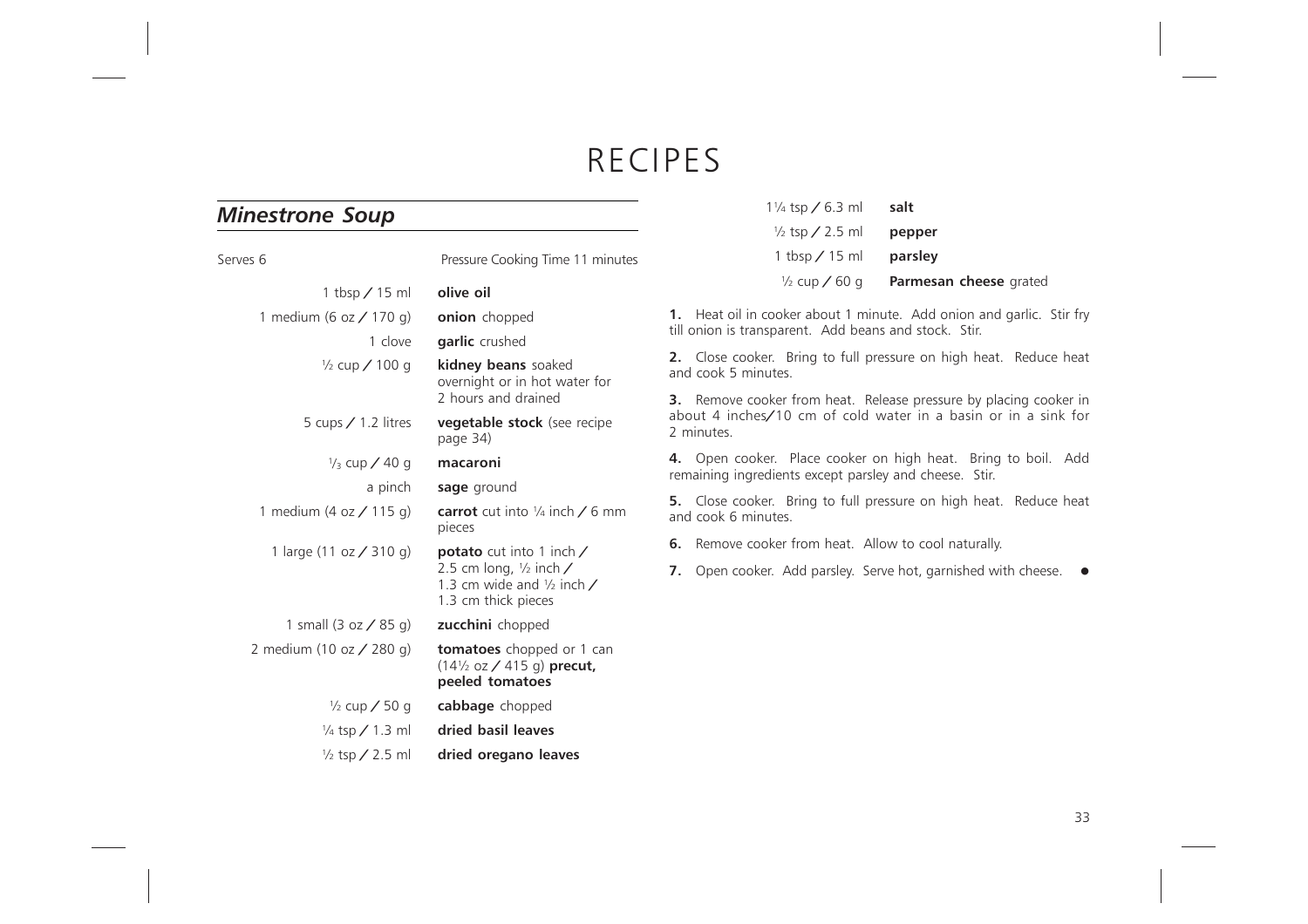### Tomato Soup

| Serves 6                           | Pressure Cooking Time 10 minutes                              | Yie |
|------------------------------------|---------------------------------------------------------------|-----|
| 4 large $(2\frac{1}{4}$ lb / 1 kg) | ripe tomatoes cores removed                                   |     |
| 2 medium (10 oz $\angle$ 280 g)    | onions sliced                                                 |     |
| 2 medium (10 oz $\angle$ 280 g)    | <b>carrots</b> cut into $\frac{1}{2}$ inch /<br>1.3 cm slices |     |
| 3 cups / 720 ml                    | water                                                         |     |
| 2 tbsp $/$ 30 ml                   | lemon juice                                                   |     |
| 1 tbsp $/$ 15 ml                   | sugar                                                         |     |
| $2\frac{1}{2}$ tsp / 12.5 ml       | salt                                                          |     |
| $\frac{1}{8}$ tsp / 0.6 ml         | pepper                                                        |     |
| $\frac{1}{4}$ cup / 60 ml          | butter                                                        |     |
|                                    |                                                               |     |

1. Put tomatoes, onions, carrots and water in cooker.

2. Close cooker. Bring to full pressure on high heat. Reduce heat and cook 10 minutes.

3. Remove cooker from heat. Allow to cool naturally.

4. Open cooker. Mix the soup smooth in a blender or mash it through a sieve.

5. Return soup to cooker.

6. Place cooker on high heat and bring to boil. Add lemon juice, 1 tsp/5 ml sugar, 1 tsp/5 ml salt and pepper. Stir.

7. Reduce heat to low. Simmer 10 minutes, stirring occasionally. Add, according to taste, remaining sugar (2 tsp/10 ml) and remaining salt (1½ tsp/7.5 ml). Stir.

8. Bring to boil on high heat. Add butter. Stir till melted. Serve  $h$ ot.

### Vegetable Stock

| Yield: 5 cups              | Pressure Cooking Time 15 minutes                                  |
|----------------------------|-------------------------------------------------------------------|
| 1 medium (5 oz / 140 g)    | <b>carrot</b> unpeeled, cut into<br>1 inch $/$ 2.5 cm pieces      |
| 1 medium (5 oz / 140 g)    | onion thickly sliced                                              |
| 1 small (5 oz $/$ 140 g)   | <b>turnip</b> unpeeled, cut into 1 inch<br>$\angle$ 2.5 cm pieces |
| 2 stalks                   | celery with leaves coarsely<br>chopped                            |
| 3 sprigs                   | parsley                                                           |
| 10                         | <b>pea pods</b> emptied                                           |
| 1                          | bay leaf                                                          |
| 1 clove                    | garlic                                                            |
| $2$ tsp $/ 10$ ml          | salt                                                              |
| $\frac{1}{2}$ tsp / 2.5 ml | dried thyme leaves                                                |
| 4                          | peppercorns                                                       |
| 6 cups $/$ 1.4 litres      | water                                                             |

1. Put all ingredients in cooker. Stir.

2. Close cooker. Bring to full pressure on high heat. Reduce heat and cook 15 minutes.

- **3.** Remove cooker from heat. Allow to cool naturally.
- 4. Open cooker. Strain stock through a fine sieve.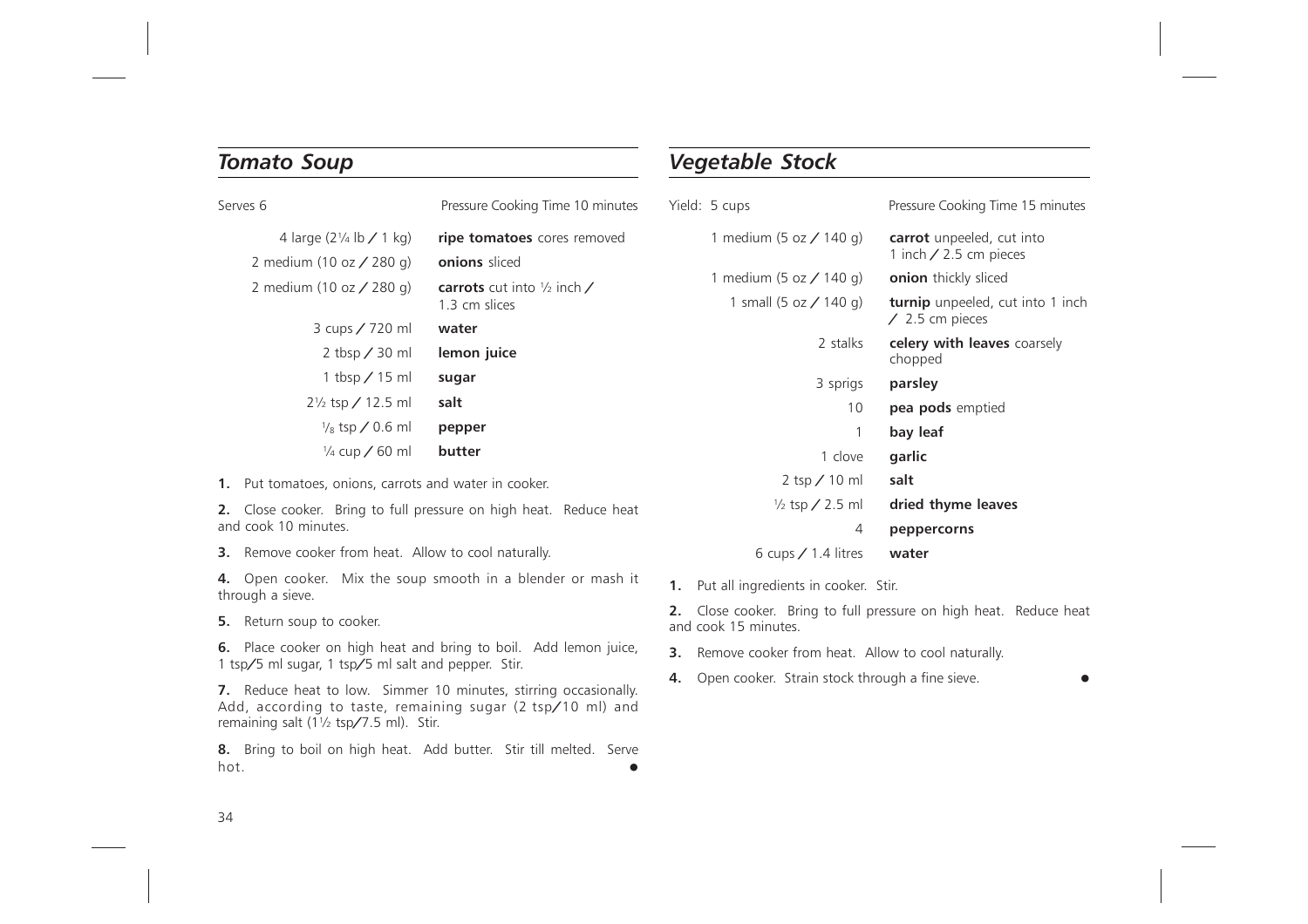### Lamb Stew

Serves 6 **Pressure Cooking Time 10 minutes** 1 tbsp / 15 ml vegetable oil 1 tbsp  $/$  15 ml butter 2 lb / 900 g boneless lamb shoulder and neck cut into 1½ inch / 3.8 cm pieces 1 small  $(4 \text{ oz} / 115 \text{ g})$  onion chopped 1 clove **garlic** finely chopped  $2$  tbsp  $\angle$  30 ml flour 2 sprigs **parsley** tied together  $\frac{1}{4}$  tsp / 1.3 ml dried basil leaves  $\frac{1}{4}$  tsp / 1.3 ml dried thyme leaves 1 bay leaf  $1\frac{1}{2}$  tsp / 7.5 ml salt  $\frac{1}{4}$  tsp / 1.3 ml pepper 2 tbsp / 30 ml tomato paste  $2\frac{1}{2}$  cups / 600 ml water 4 medium (1 lb  $/$  450 g) carrots cut into 1 $\frac{1}{2}$  inch  $/$ 3.8 cm long and  $\frac{3}{4}$  inch / 1.9 cm thick pieces 1 small (4 oz  $/$  115 g) turnip cut into quarters 2 large (1 lb  $/$  450 g) potatoes cut into 1 $\frac{1}{2}$  inch  $/$ 3.8 cm long and  $\frac{3}{4}$  inch / 1.9 cm thick pieces 1 cup  $/$  150 g peas shelled

8 small  $(\frac{1}{2} \text{ lb} / 225 \text{ q})$  boiling onions

1 tbsp / 15 ml parsley chopped

1. Heat oil and butter in cooker about 1 minute. Brown lamb on all sides and remove.

2. To oil and butter remaining in cooker, add onion and garlic. Stir fry till onion is transparent. Add lamb and flour. Stir. Add remaining ingredients except carrots, turnip, potatoes, peas, boiling onions and parsley. Mix.

**3.** Close cooker. Bring to full pressure on high heat. Reduce heat and cook 8 minutes.

4. Remove cooker from heat. Release pressure with slight lifting of pressure regulator.

5. Open cooker. Add remaining ingredients except parsley. Submerge vegetables in cooking liquid.

6. Close cooker. Bring to full pressure on high heat. Reduce heat and cook 2 minutes.

7. Remove cooker from heat. Allow to cool naturally.

8. Open cooker. Discard bay leaf and parsley sprigs. Serve hot, garnished with parsley. •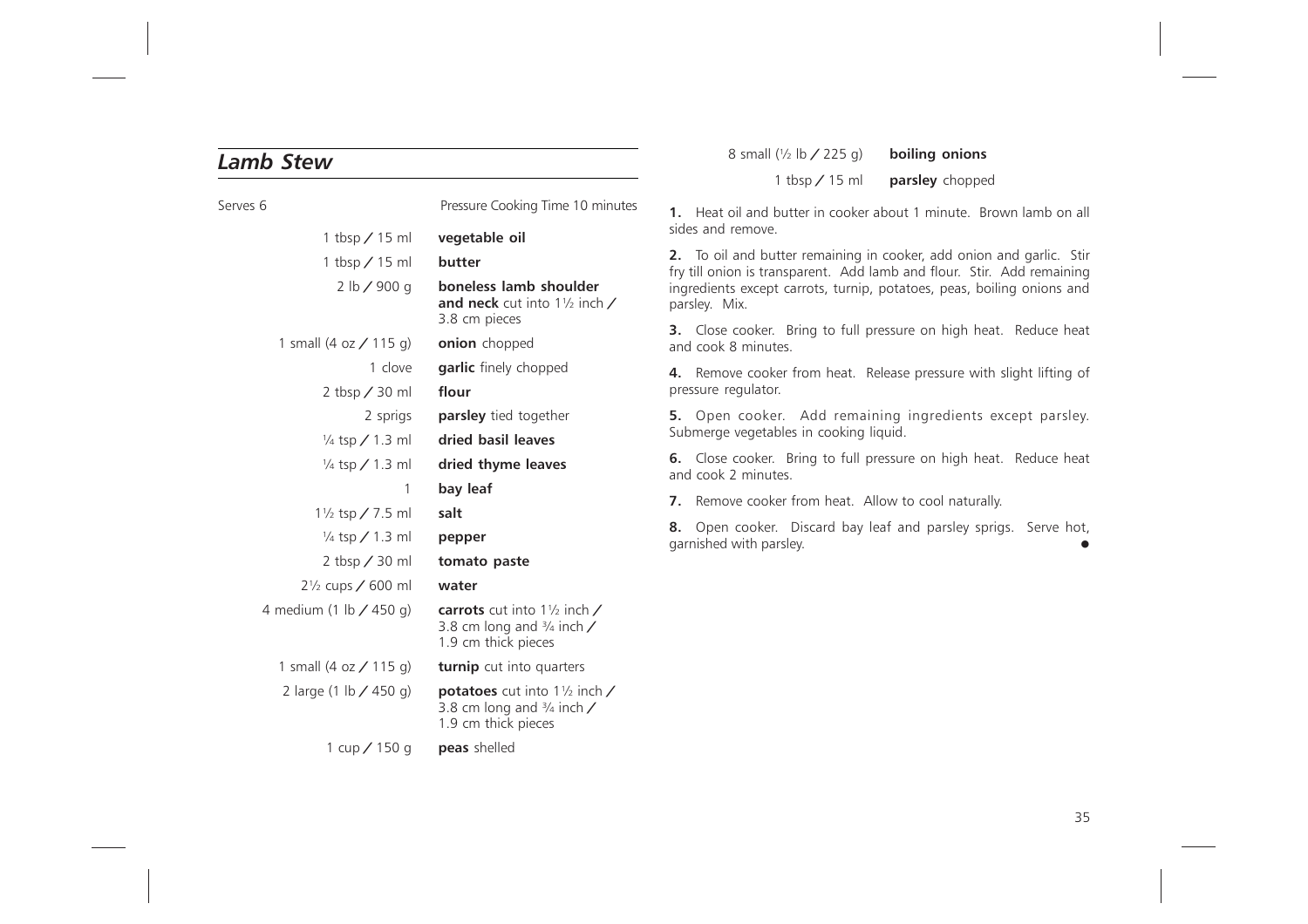### Braised Chicken

| Serves 4 |                            | Pressure Cooking Time 11 minutes |
|----------|----------------------------|----------------------------------|
|          | 1 (3 lb $\angle$ 1.3 kg)   | whole chicken                    |
|          | $\frac{1}{2}$ tsp / 2.5 ml | salt                             |
|          | $\frac{1}{4}$ tsp / 1.3 ml | pepper                           |
|          | 3 cloves                   | garlic crushed                   |
|          | 1 tbsp $/$ 15 ml           | ketchup                          |
|          | 1 tbsp $/$ 15 ml           | Worcestershire sauce             |
|          | 1 tbsp $/$ 15 ml           | soy sauce                        |
|          | 1 tbsp $/$ 15 ml           | vinegar                          |
|          | 1 tbsp / 15 ml             | vegetable oil                    |
|          | $\frac{1}{4}$ cup / 60 ml  | water                            |

1. In a bowl, rub chicken with salt, pepper and garlic.

2. Combine ketchup, Worcestershire sauce, soy sauce and vinegar. Rub sauce mixture all over chicken. Cover and keep aside 2 hours.

3. Remove chicken. Reserve sauce mixture.

4. Heat oil in cooker about 2 minutes. Brown chicken on all sides and remove.

5. Remove cooker from heat. Pour water and sauce mixture in cooker. Stir to remove any frying residue attached to base. Add chicken.

6. Close cooker. Bring to full pressure on high heat. Reduce heat and cook 11 minutes.

7. Remove cooker from heat. Allow to cool naturally.

8. Open cooker. Leaving cooking liquid in cooker, place chicken on serving dish. Keep hot.

**9. To make gravy:** Skim off and remove fat from cooking liquid with a small ladle or spoon. Return cooker to medium heat and boil till liquid is reduced to half, stirring occasionally. Serve chicken hot, with gravy.

### Spanish Rice Casserole

Serves 6 **Pressure Cooking Time 6 minutes** 

| water                                           | 2 cups / 480 ml                                     |
|-------------------------------------------------|-----------------------------------------------------|
| long-grain white rice                           | 2 cups $/$ 400 g                                    |
| <b>onion</b> finely chopped                     | 1 large $(\frac{1}{2} \text{ lb} / 225 \text{ q})$  |
| <b>green peppers</b> de-seeded and<br>chopped   | 2 medium $(\frac{1}{2} \text{ lb} / 225 \text{ q})$ |
| <b>tomatoes</b> blanched, peeled<br>and chopped | 2 cups (about $1\frac{1}{4}$ lb / 560 g)            |
| celery chopped                                  | $\frac{2}{3}$ cup / 90 g                            |
| dried oregano leaves                            | 1 tsp $/$ 5 ml                                      |
| dried basil leaves                              | 1 tsp $/$ 5 ml                                      |
| salt                                            | $2$ tsp $/ 10$ ml                                   |
| pepper                                          | $\frac{1}{4}$ tsp / 1.3 ml                          |
| red chilli powder                               | $\frac{1}{8}$ tsp / 0.6 ml                          |
| <b>Cheddar cheese</b> grated                    | 1 cup / 115 g                                       |

1. Pour water in cooker. Bring to boil on high heat. Add rice and remaining ingredients except cheese. Mix.

2. Close cooker. Bring to full pressure on high heat. Reduce heat and cook 6 minutes.